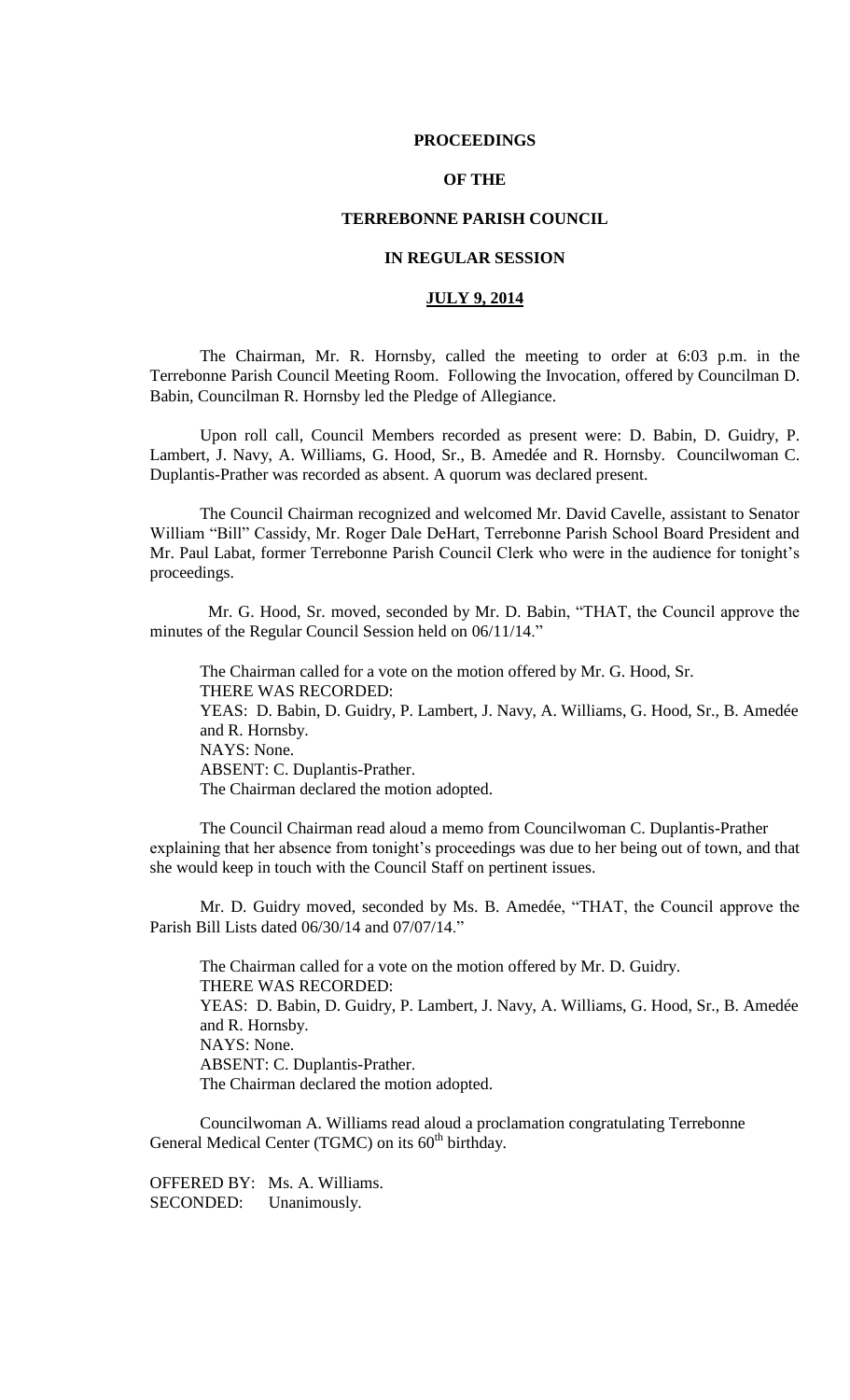### RESOLUTION NO. 14-334

WHEREAS, Terrebonne General Hospital (now Terrebonne General Medical Center - TGMC) first opened its doors to the public in July of 1954 as a 76 bed hospital under the administration of the Sisters of St. Joseph of Medaille, and

WHEREAS, at its inception, the hospital met the healthcare needs of the small rural community of Terrebonne Parish in the 1950's and local physicians were able to treat patients ranging from minor surgeries to providing a professional medical environment for minor illnesses and child births, and

WHEREAS, as the population of Terrebonne Parish began its steady rise, it soon became obvious to the hospital administration, the local physicians, the business leaders and the local governing body that the facility had to be expanded to meet the healthcare needs of our burgeoning community, and

WHEREAS, through joint efforts by local physicians, the hospital staff and the local governing body, TGMC began its steady growth to its current status of being a 321 bed medical center providing a broad spectrum of healthcare treatments to our tri-parish area, and

WHEREAS, what once began as a small rural facility, TGMC now boasts a variety of medical services ranging from the gold standard in cancer care, Mary Bird Perkins Cancer Center at TGMC, world renown cardiovascular procedures through a partnership with Cardiovascular Institute of the South, a Women's Center that has been recognized by the state for exemplary services provided, Healthy Lifestyles Center and a host of new and innovative medical programs designed to meet the healthcare needs of our area both now and into the future, and

WHEREAS, over the past 60 years, TGMC became the first hospital in the country to receive the United States Senate Award for Innovation in 1989, named the Houma-Terrebonne Chamber of Commerce Large Business of the Year in 1994 and received accreditation by the Joint Commission for over fifty-five years, and

WHEREAS, the health and well being of the citizens of our community are of paramount concern of the Administration and Board of Directors who have committed themselves to continue striving for the betterment of TGMC.

NOW, THEREFORE BE IT RESOLVED BY THE TERREBONNE PARISH COUNCIL, on behalf of the Parish President and the entire Terrebonne Parish Consolidated Government, that Terrebonne General Medical Center be congratulated on its  $60<sup>th</sup>$  Birthday of being the largest and leading healthcare facility in the region and that the past and present TGMC Administrators, Staff and Physicians be commended for meeting and excelling in providing exceptional healthcare with compassion to this community.

THERE WAS RECORDED:

YEAS: D. Guidry, P. Lambert, J. Navy, A. Williams, G. Hood, Sr., B. Amedée, C. Duplantis-Prather, R. Hornsby and D. Babin. NAYS: None. ABSTAINING: None. ABSENT: None. The Chairman declared the resolution adopted on this, the  $23<sup>rd</sup>$  day of July, 2014. \* \* \* \* \* \* \* \*

The Council Chairman acknowledged Ms. Phyllis Peoples, President and CEO of Terrebonne General Medical Center, who thanked the Council and Administration for this honor and for always supporting Terrebonne General Medical Center.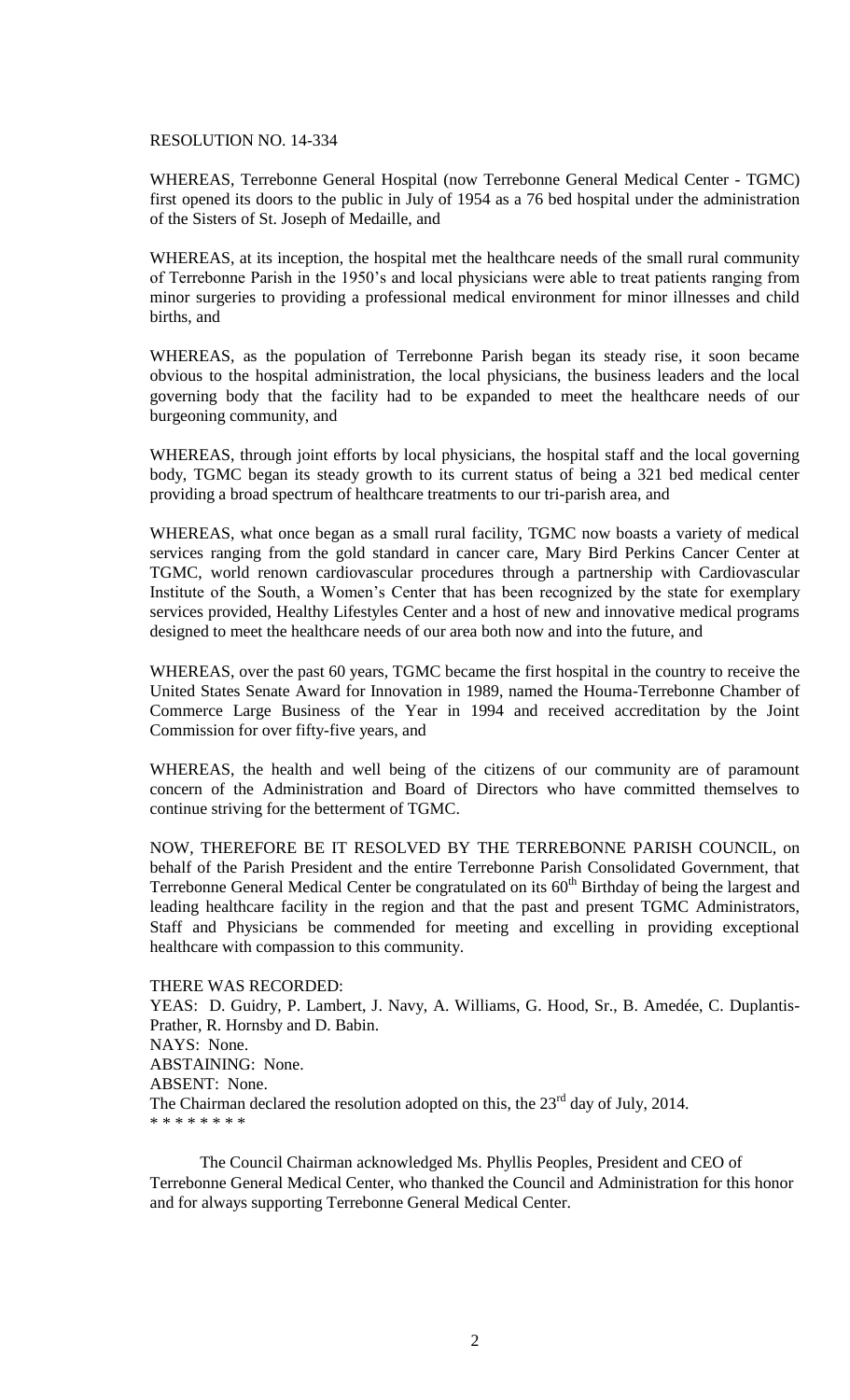Councilwoman A. Williams congratulated and applauded Terrebonne General Medical Center and the Hospital Board for all of the work that they do and for their innovated approach to health care in the tri-parish area.

The Council Chairman acknowledged Mr. Merlin Lirette, Chairman of the Houma-Terrebonne Airport Commission, who presented and explained to the Council a brief handout detailing the operations and facilities overseen by the Commission.

Several Council members thanked Mr. Lirette and the Houma-Terrebonne Airport Commission for all of the great work that they do for the citizens of Terrebonne Parish.

The Council Chairman acknowledged Mr. Roger Dale DeHart, President of the Terrebonne Parish School Board, who thanked the Council and Administration for the collaborative effort and partnership that has been establed between the Terrebonne Parish Consolidated Government and the Terrebonne Parish School Board in promoting education in Terrebonne Parish. He noted that education is a viable resource for the parish and with this united "front", the children of Terrebonne Parish will always continue to prosper and grow.

Councilman J. Navy expressed gratitude to the Terrebonne Parish School Board for working with Terrebonne Parish Government on the drainage project that will help benefit improvements to Southdown School, as well.

Several Council members thanked Mr. DeHart, the Terrebonne Parish School Board and the educators for all of the great work that they do to foster education in Terrebonne Parish.

Mr. DeHart invited the Council and Administration to the Grand Caillou Middle School dedication ceremony on Thursday, July  $17<sup>th</sup>$  at 6:00 p.m.

 Mr. D. Babin moved, seconded by Ms. B. Amedée, "THAT, the Council accept the minutes of the Terrebonne Parish Sales and Use Tax Advisory Board meeting dated June 18, 2014 and ratify the following action taken at said meeting:

1) Recommendation to accept the 2013 Financial Audit Report as prepared by Bourgeois Bennett, LLC."

The Chairman called for a vote on the motion offered by Mr. D. Babin. THERE WAS RECORDED: YEAS: D. Babin, D. Guidry, P. Lambert, J. Navy, A. Williams, G. Hood, Sr., B. Amedée and R. Hornsby. NAYS: None. ABSENT: C. Duplantis-Prather. The Chairman declared the motion adopted.

The Chairman called for a report of the Budget and Finance Committee meeting held on 07/07/14, whereupon the Committee Vice-Chairwoman noting ratification of minutes calls public hearings on 07/23/14 rendered the following:

# **BUDGET & FINANCE COMMITTEE**

# **JULY 7, 2014**

The Vice Chairwoman, Beryl Amedée, called the Budget & Finance Committee meeting to order at 5:34 p.m. in the Terrebonne Parish Council Meeting Room with an Invocation offered by R. Hornsby and the Pledge of Allegiance led by D. Guidry. Upon roll call, Committee Members recorded as present were: B. Amedẻe, D. Babin, D. Guidry, Capt. Greg Hood, Sr., R.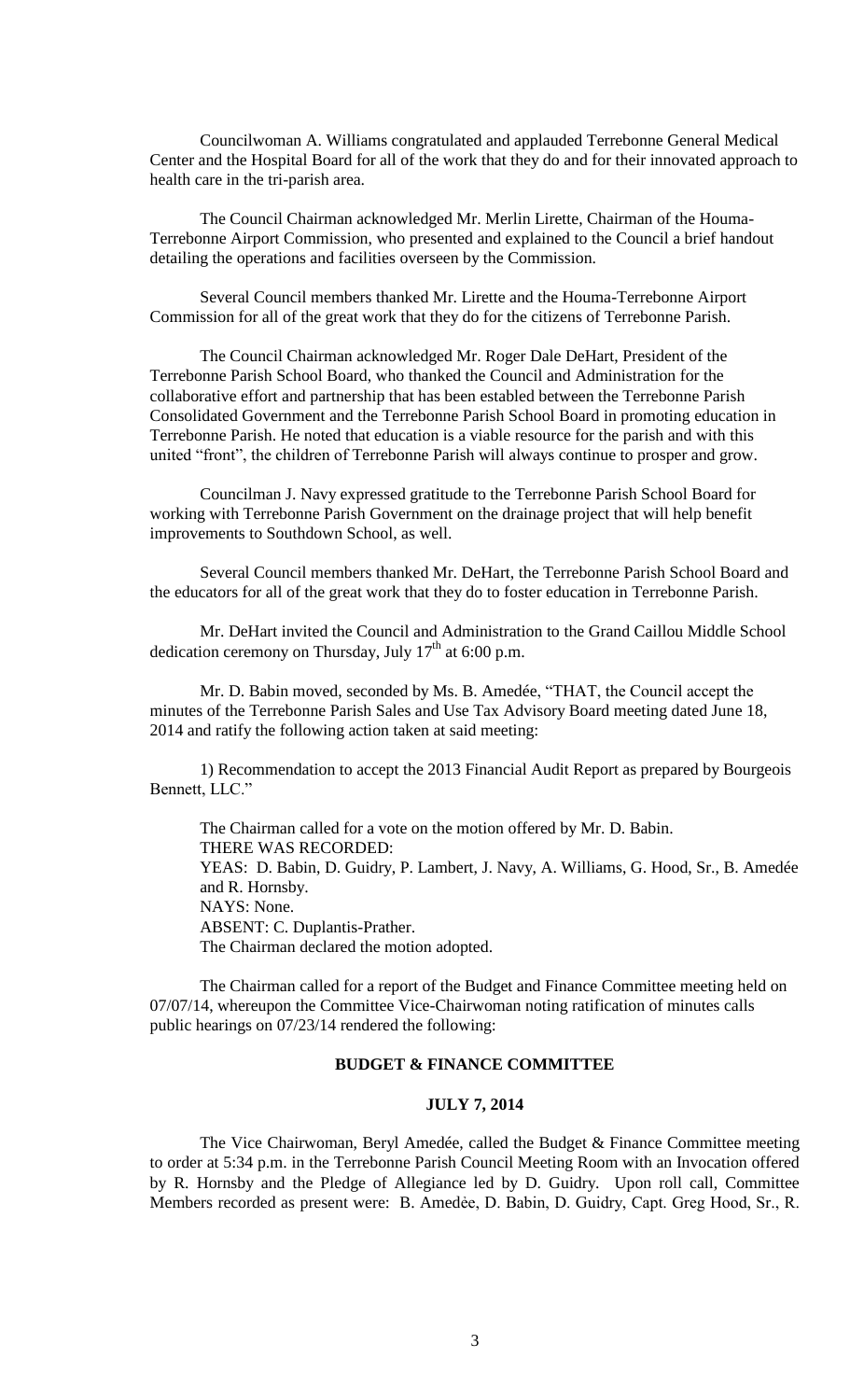Hornsby, P. Lambert, and A. Williams. The Chairman J. Navy and Committee Member C. Duplantis-Prather were recorded as absent. A quorum was declared present.

The Vice Chairwoman noted that Committee Member C. Duplantis-Prather was unable to attend this evening's Committee meeting due to her being out of town, and that the Committee Chairman's arrival has been delayed due to traffic.

OFFERED BY: Ms. A. Williams. SECONDED BY: Mr. D. Guidry.

RESOLUTION NO. 14-335

A RESOLUTION AUTHORIZING THE PARISH PRESIDENT TO EXECUTE A PROFESSIONAL SERVICE CONTRACT FOR CATERING SERVICES AT THE HOUMA-TERREBONNE CIVIC CENTER.

WHEREAS, Terrebonne Parish Consolidated Government wishes to obtain services of additional catering companies to provide catering at the Houma-Terrebonne Civic Center, and

WHEREAS, Ordinance# 7837 allows up to five caterers to be on the Civic Center's approved caterers list, and

WHEREAS, the three caterers currently providing catering services to the Houma Civic Center are Premier Catering & Events Inc., RGR, Inc./DBA Heads & Tails Catering and Cannatas Supermarket Inc., and

WHEREAS, a total of three proposals were received and one has been selected through a Request for Statement of Qualifications process to provide catering services at the Houma Civic Center, and

WHEREAS, the caterer selected by Civic Center Management to provide catering services, in addition to the current caterers, for a 3 year term is **JFK Enterprises of Lafourche/DBA Cashio's 360 Catering**, and

WHEREAS, Caterer selected will provide professional, quality catering services with excellent customer service for users of the Houma Civic Center, and

NOW, THEREFORE BE IT RESOLVED by the Terrebonne Parish Council (Budget and Finance Committee), on behalf of the Terrebonne Parish Consolidated Government, that the Parish President be authorized to enter into a professional service contract with JFK Enterprises of Lafourche/ DBA Cashio's 360 Catering for catering services at the Houma-Terrebonne Civic Center.

THERE WAS RECORDED:

YEAS: A. Williams, G. Hood, Sr., B. Amedée, R. Hornsby, D. Babin, D. Guidry and P. Lambert. NAYS: None. ABSTAINING: None. ABSENT: J. Navy and C. Duplantis-Prather. The Vice Chairwoman declared the resolution adopted on this, the  $7<sup>th</sup>$  day of July, 2014. \* \* \* \* \* \* \* \* \* \OFFERED BY: Mr. D. Babin. SECONDED BY: Ms. A. Williams.

RESOLUTION NO. 14-336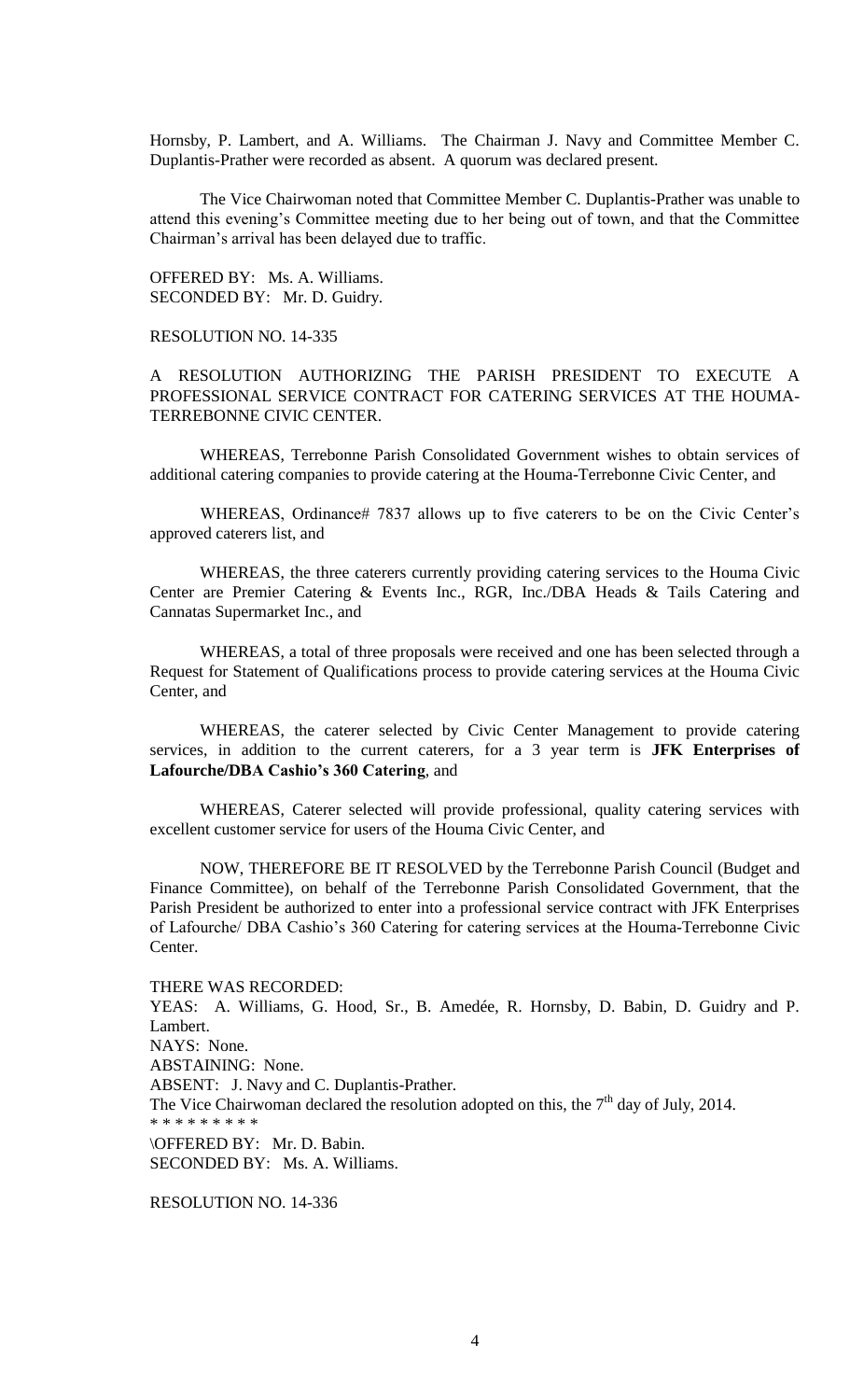WHEREAS, bids were obtained by Jefferson Parish Purchasing Department for the purpose of procuring automobiles model year 2014 and related items (contract number 55-000013771/ bid number 5000106847 ) and,

 WHEREAS, after careful review by Carl Ledet, Forced Drainage Superintendent and Gregory Bush, Public Works Director it has been determined that the Drainage Division can utilize the aforementioned contract to acquire one (1) heavy duty service body in the amount of Eight Thousand Eight Hundred Sixty-three Dollars (\$8,863.00), one (1) headache rack in the amount of Seven Hundred Ninety-nine Dollars (\$799.00) and one (1) military hitch in the amount of Eight Hundred Forty-nine Dollars (\$849.00) for a total cost of Ten Thousand, Five Hundred Eleven Dollars (\$10,511.00) from Truck and Transportation Equipment Co. Inc. under provisions set forth in the Louisiana Revised Statutes Title 39:1701 et seq., and

 WHERAS, is had been determined that funds are available in account number 252-351- 8914-01 for this purchase, and

 WHEREAS, the Parish Administration has recommended the acceptance of the aforementioned purchase from Truck and Transportation Equipment Co. Inc. at a total cost of Ten Thousand, Five Hundred Eleven Dollars (\$10,511.00) as per the attached documents.

 NOW, THEREFORE BE IT RESOLVED by the Terrebonne Parish Council (Budget and Finance Committee), on behalf of the Terrebonne Parish Consolidated Government, that the recommendation of the Parish Administration be approved and that the purchase of one (1) service body, one (1) headache rack and one (1) military hitch be accepted.

THERE WAS RECORDED:

YEAS: A. Williams, G. Hood, Sr., B. Amedée, R. Hornsby, D. Babin, D. Guidry and P. Lambert. NAYS: None. ABSTAINING: None. ABSENT: J. Navy and C. Duplantis-Prather. The Vice Chairwoman declared the resolution adopted on this, the  $7<sup>th</sup>$  day of July, 2014.

\* \* \* \* \* \* \* \* \*

OFFERED BY: Mr. D. Guidry. SECONDED BY: Ms. A. Williams.

RESOLUTION NO. 14-337

AN RESOLUTION AUTHORIZING THE PARISH PRESIDENT TO ENTER INTO A LEASE AGREEMENT WITH THE SOUTH CENTRAL LOUISIANA HUMAN SERVICES AUTHORITY, 521 LEGION AVENUE, HOUMA, LOUISIANA.

WHEREAS, Article VII, Section 14 of the Louisiana Constitution provides that, "[F]or a public purpose, the state and its political subdivisions or political corporations may engage in cooperative endeavors with each other, with the United States or its agencies, or with any public or private association, corporation, or individual"; and

WHEREAS, the Terrebonne Parish Consolidated Government is authorized to provide for the safety and welfare of the citizens of Terrebonne Parish; and

WHEREAS, the South Central Louisiana Human Services Authority operates a mental health clinic and provides other human services, at 521 Legion Avenue, Houma, Louisiana, 70360; and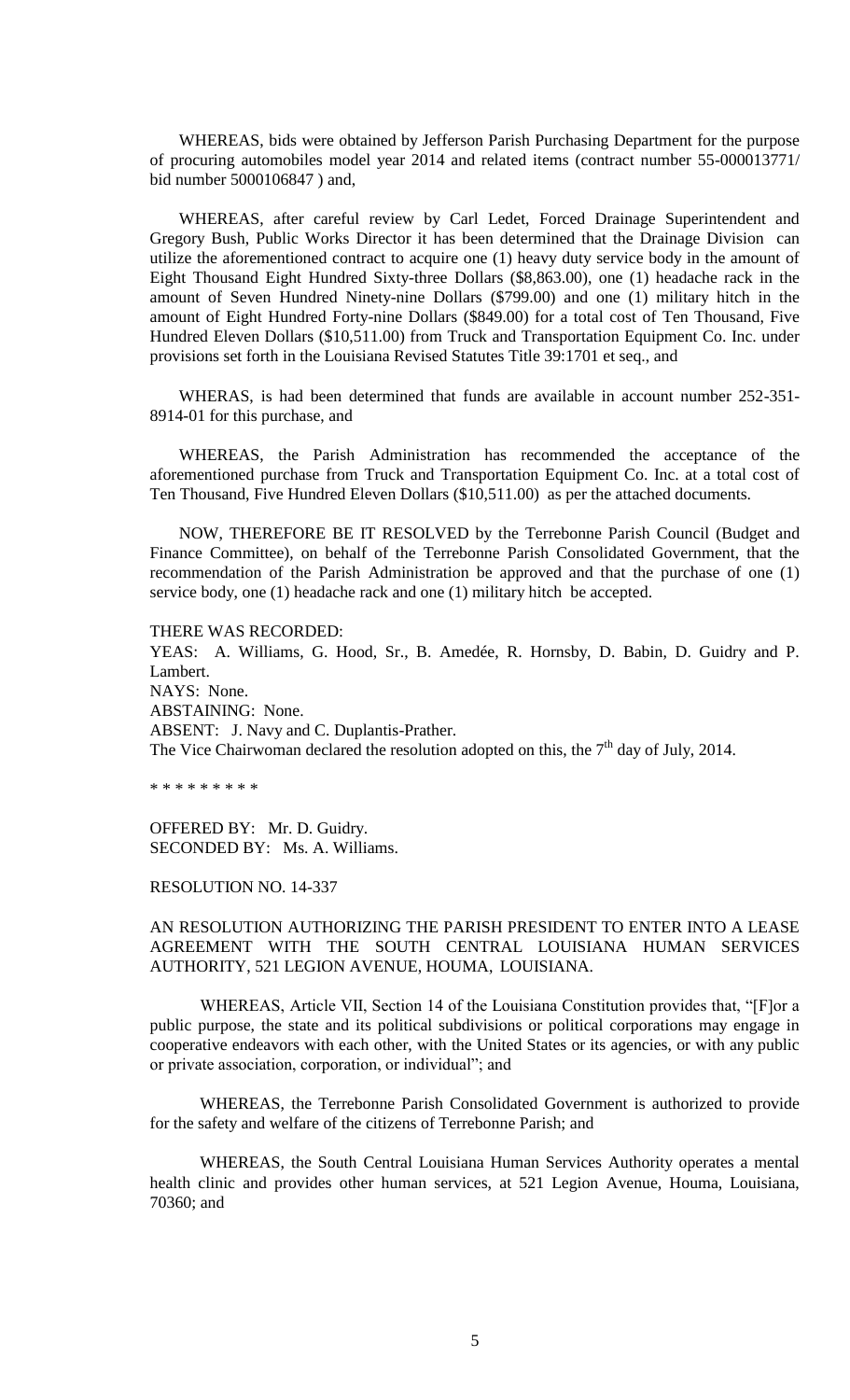WHEREAS, in the spirit of cooperation and for the welfare of the citizens of Terrebonne Parish, the Terrebonne Parish Consolidated Government desires to lease the above property to the South Central Louisiana Human Services Authority substantially in accordance with the draft Lease Agreement.

NOW, THEREFORE BE IT RESOLVED by the Terrebonne Parish Council (Budget and Finance Committee), on behalf of the Terrebonne Parish Consolidated Government, that:

The Parish President, Michel Claudet, be and he is authorized to execute a Lease Agreement by and between the Terrebonne Parish Consolidated Government and the South Central Louisiana Human Services Authority, for the lease of space at 521 Legion Avenue, Houma, Louisiana, said lease agreement to be substantially in accordance with the draft Lease Agreement.

THERE WAS RECORDED:

YEAS: A. Williams, G. Hood, Sr., B. Amedée, R. Hornsby, D. Babin, D. Guidry and P. Lambert. NAYS: None. ABSTAINING: None. ABSENT: J. Navy and C. Duplantis-Prather. The Vice Chairwoman declared the resolution adopted on this, the  $7<sup>th</sup>$  day of July, 2014.

\* \* \* \* \* \* \* \* \*

OFFERED BY: Mr. D. Babin. SECONDED BY: Mr. G. Hood, Sr.

RESOLUTION NO. 14-338

WHEREAS, the Clerk of Court's Office has requested to continue the lease for additional office space to aid in serving the public, and

WHEREAS, the location at 310 Church Street is 1,935 square feet and continues to sufficiently house the marriage license/birth certificate department, the appeals department, and the passport department, and

WHEREAS, the property owned by Keith Kenney Company, LLC at 310 Church Street has been maintained the cost of \$2,177 per month, or \$26,124 per year, and

NOW, THEREFORE BE IT RESOLVED by the Terrebonne Parish Council (Budget and Finance Committee), on behalf of the Terrebonne Parish Consolidated Government, that it does hereby approve and authorize Parish President, Michel H. Claudet to execute the renewal of a lease approved by the Legal Department with Keith Kenney Company, LLC to lease 310 Church Street for two years at a monthly rate of \$2,177.

THERE WAS RECORDED:

YEAS: A. Williams, G. Hood, Sr., B. Amedée, R. Hornsby, D. Babin, D. Guidry and P. Lambert. NAYS: None.

ABSTAINING: None.

ABSENT: J. Navy and C. Duplantis-Prather.

The Vice Chairwoman declared the resolution adopted on this, the  $7<sup>th</sup>$  day of July, 2014.

\* \* \* \* \* \* \* \* \*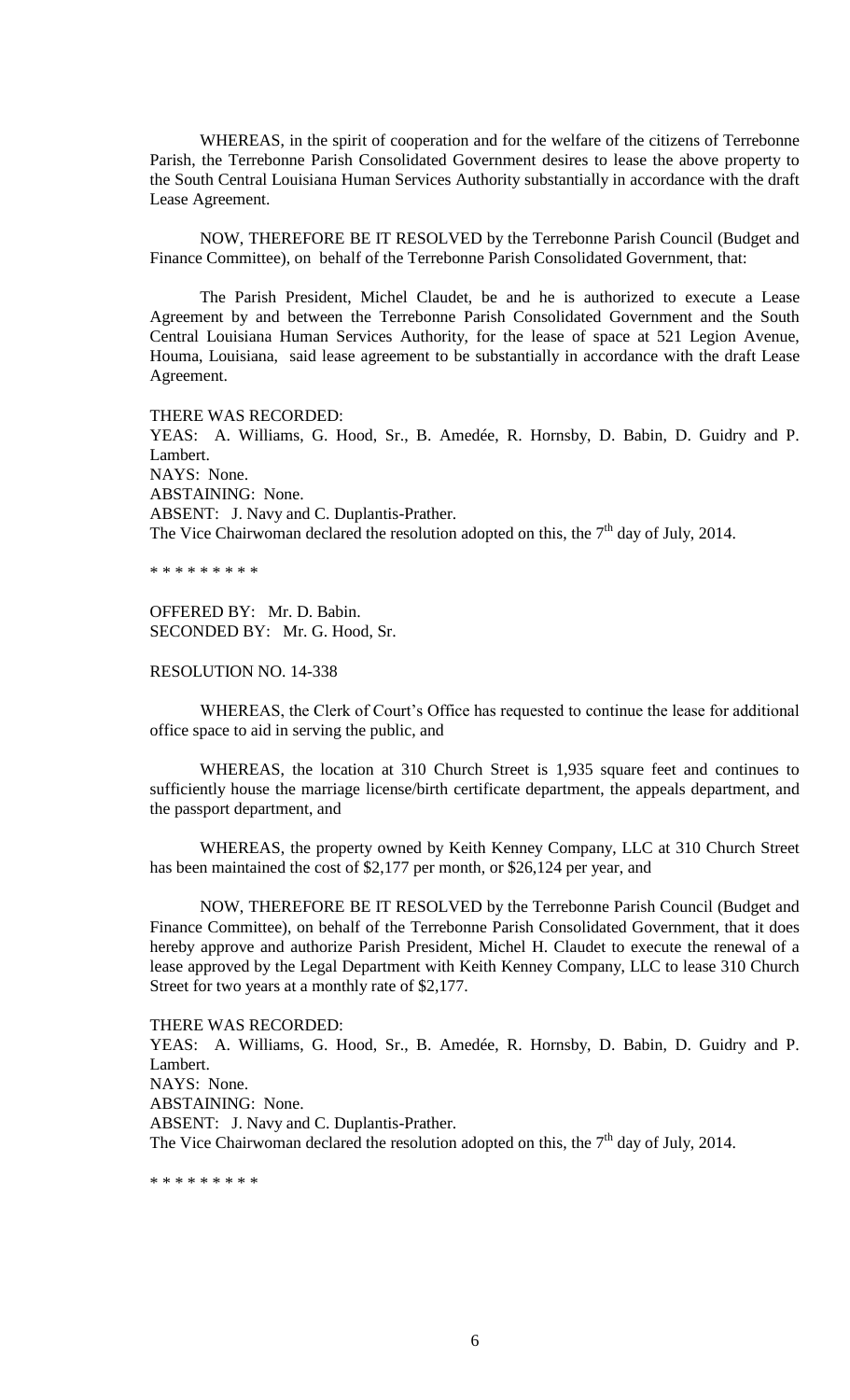Ms. A. Williams moved, seconded by Mr. D. Babin, "THAT, the Budget & Finance Committee introduce an ordinance to amend the 2014 Budget of the Terrebonne Parish Consolidated Government to adjust the 2013 Adopted Beginning Fund Balances and the Net Positions to actual, as per the 2013 Audited Financial Statements, and call a public hearing on said matter on Wednesday, July 23, 2014 at 6:30 p.m."

The Vice Chairwoman called for the vote on the motion offered by Ms. A. Williams. THERE WAS RECORDED: YEAS: B. Amedée, D. Babin, D. Guidry, G. Hood, Sr., R. Hornsby, P. Lambert, and A. Williams. NAYS: None. ABSENT: J. Navy and C. Duplantis-Prather. The Vice Chairwoman declared the motion adopted.

Parish President Michel H. Claudet explained that the information being presented regarding several amendments to the 2014 Adopted Operating Budget are based upon present budget estimates and should be the final estimates for the Bayou Gardens Extension, Hollywood Road (between LA Highway 311 to Valhi Boulevard and not Martin Luther King Boulevard and LA Highway 311), Westside Boulevard (Westside Boulevard/Cannata's Bridge), and the Bayou LaCarpe Bridge (which concerns the School Board).

Mr. D. Babin moved, seconded by Ms. A. Williams., "THAT, the Budget & Finance Committee introduce an ordinance to amend the 2014 Adopted Operating Budget of the Terrebonne Parish Consolidated Government for the following items and to provide for related matters:

I. Beautiful Beginnings Shelter - \$60,152.00

II. Various Projects:

a. Bayou Gardens, Phase II - \$1,371,729.00

b. Hollywood Road (Highway 311 to Valhi) - \$900.00

c. Westside Bridge - \$631,271.00

d. Bayou LaCarpe Reservoir - \$338,000.00

III. NTP Bio-filter Pumps Upgrade - \$200,000.00

IV. Engineering Technician, Grade 107 - \$0.00

V. NTP Switchgear and Equipment - \$750,000.00

and call a public hearing on said matter on July 23, 2014 at 6:30 p.m."

The Vice Chairwoman called for the vote on the motion offered by Mr. D. Babin. THERE WAS RECORDED:

YEAS: B. Amedée, D. Babin, D. Guidry, G. Hood, Sr., R. Hornsby, P. Lambert, and A. Williams.

NAYS: None.

ABSENT: J. Navy and C. Duplantis-Prather.

The Vice Chairwoman declared the motion adopted.

Mr. G. Hood, Sr. moved, seconded by Mr. D. Babin, "THAT, there being no further business to come before the Budget & Finance Committee, the meeting be adjourned."

The Vice Chairwoman called for the vote on the motion offered by Mr. G. Hood, Sr. THERE WAS RECORDED:

YEAS: B. Amedẻe, D. Babin, D. Guidry, G. Hood, Sr., R. Hornsby, P. Lambert, and A. Williams.

NAYS: None.

ABSENT: J. Navy and C. Duplantis-Prather.

The Vice Chairwoman declared the motion adopted and the meeting was adjourned at 5:40 p.m.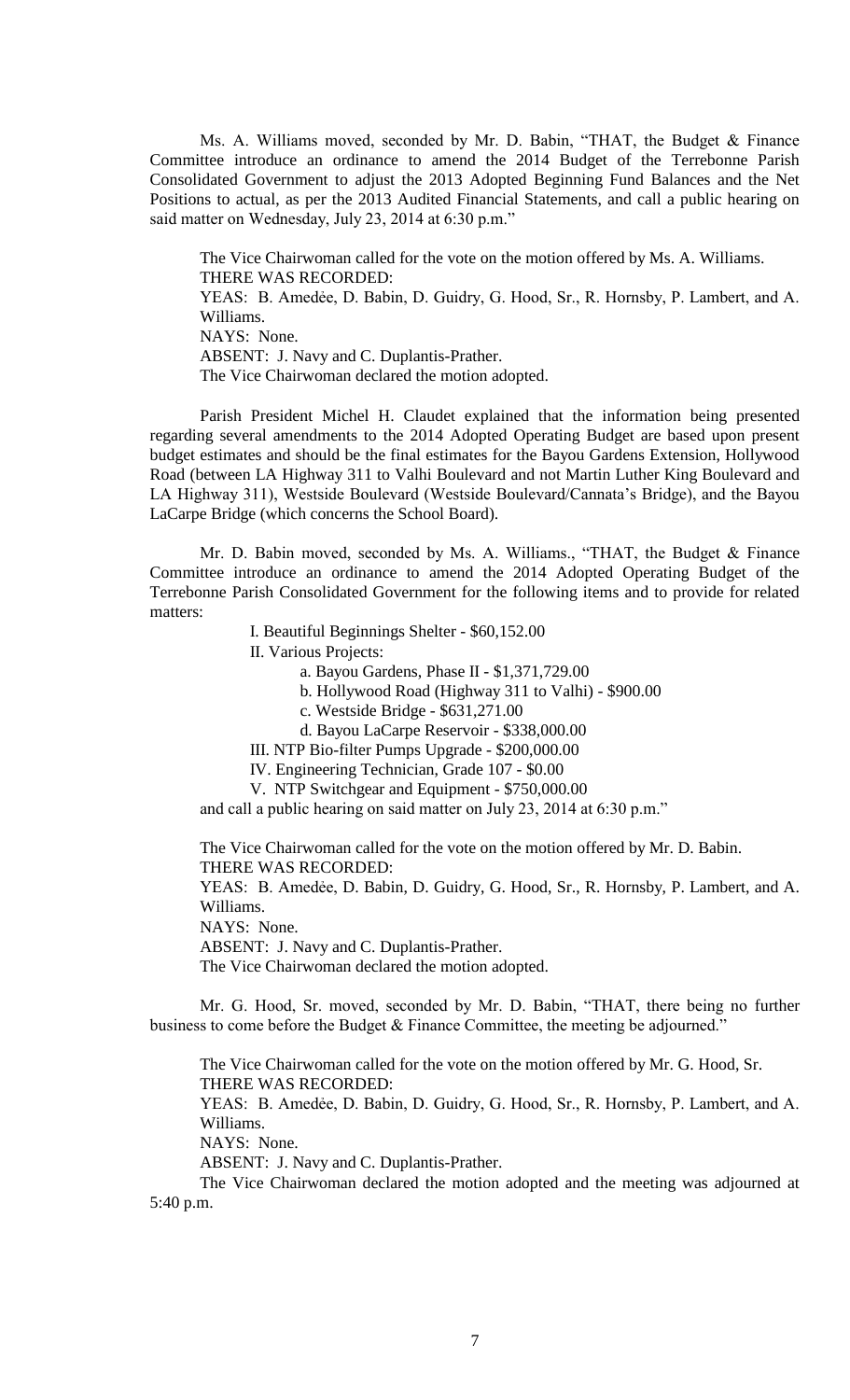Beryl A. Amedée, Vice Chairwoman

Suzette Thomas, Minute Clerk

Ms. B. Amdée moved, seconded by Mr. D. Guidry, "THAT, the Council accept and ratify the minutes of the Budget and Finance Committee meeting held on 07/07/14."

The Chairman called for a vote on the motion offered by Ms. B. Amedée. THERE WAS RECORDED: YEAS: D. Babin, D. Guidry, P. Lambert, J. Navy, A. Williams, G. Hood, Sr., B. Amedée and R. Hornsby. NAYS: None. ABSENT: C. Duplantis-Prather. The Chairman declared the motion adopted.

The Chairman called for a report on the Public Services Committee meeting held on 07/07/14, whereupon the Committee Chairman rendered the following:

### **PUBLIC SERVICES COMMITTEE**

### **JULY 7, 2014**

The Chairman, Daniel Babin, called the Public Services Committee meeting to order at 5:42 p.m. in the Terrebonne Parish Council Meeting Room with an Invocation offered by A. Williams and the Pledge of Allegiance led by P. Lambert. Upon roll call, Committee Members recorded as present were: B. Amedée, D. Babin, D. Guidry, Capt. Greg Hood, Sr., HPD Ret., R. Hornsby, P. Lambert, J. Navy, and A. Williams. Committee Member C. Duplantis-Prather was recorded as absent. A quorum was declared present.

The Chairman acknowledged Committee Member C. Duplantis-Prather's absence due to her being out of town.

OFFERED BY: Mr. D. Guidry. SECONDED BY: Ms. A. Williams.

RESOLUTION NO. 14-339

WHEREAS, the Terrebonne Parish Consolidated Government performs annual bridge inspections in accordance with the Federal Off System Bridge Program, and

WHEREAS, the Kings Bayou Bridge located on Shrimpers Row in Grand Caillou has been structurally inspected by the Huval Engineering Firm, and

WHEREAS, the Engineer's report has noted structural issues with exposed rebar beneath the concrete deck panels, and

WHEREAS, these conditions require a temporary reduction of the bridge's weight limit, and

WHEREAS, the Engineer has recommended the weight limit be reduced from HS20-35 tons to 5 tons until repairs are complete.

NOW, THEREFORE BE IT RESOLVED by the Terrebonne Parish Council (Public Services Committee), on behalf of the Terrebonne Parish Consolidated Government, that the maximum weight limit for the Kings Bayou Bridge be posted at 5 tons until repairs to the structure are complete.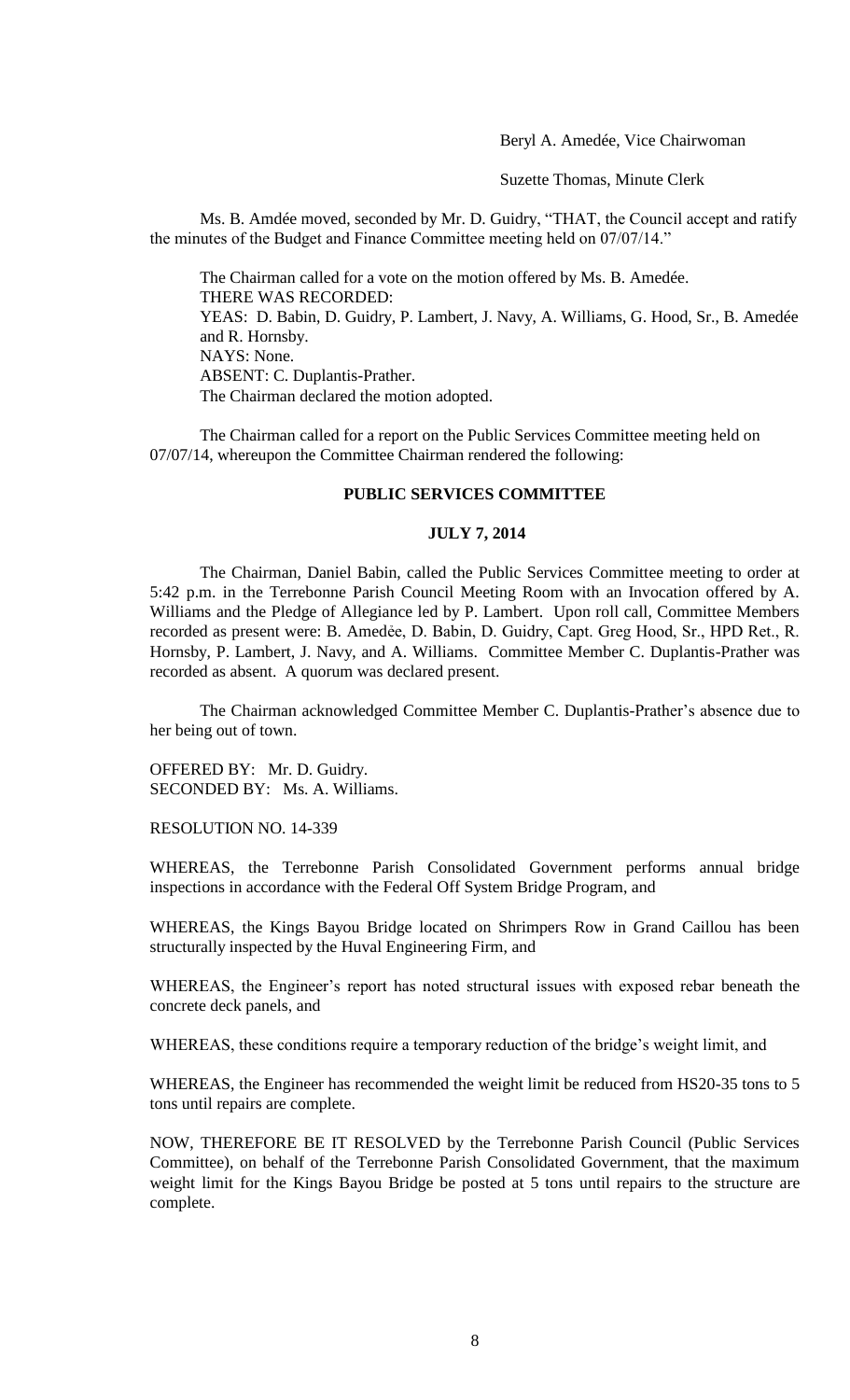THERE WAS RECORDED: YEAS: J. Navy, A. Williams, G. Hood, Sr., B. Amedée, R. Hornsby, D. Babin, D. Guidry and P. Lambert. NAYS: None. ABSTAINING: None. ABSENT: C. Duplantis-Prather. The Chairman declared the resolution adopted on this, the  $7<sup>th</sup>$  day of July, 2014.

\* \* \* \* \* \* \* \* \*

OFFERED BY: Mr. J. Navy. SECONDED BY: Mr. D. Guidry.

RESOLUTION NO. 14-340

A resolution authorizing the execution of Change Order No. 1 for the Construction Agreement for Parish Project No. 10-CDBG-R-LEV-67; Ashland North Levee Improvement & Extension Project, Terrebonne Parish, Louisiana.

WHEREAS, the Terrebonne Parish Consolidated Government entered into a contract dated December 11, 2013, with Phylway Construction, LLC, for the Ashland North Levee Improvement & Extension, Parish Project No. 10-CDBG-R-LEV-67, Terrebonne Parish, Louisiana, and

WHEREAS, it is necessary to cover costs associated with an increase in the area to be cleared and grubbed and changing the spacing of the expansion joints on Ashland Landfill Road, and

WHEREAS, this change order is also required to increase contract time by Fifty Six (56) calendar days, and

WHEREAS, this change order will increase the contract time by Fifty Six (56) calendar days and will increase the contract by \$6,065.28, this change order has been approved by the Louisiana Office of Community Development (OCD) and Louisiana Department of Transportation and Development (DOTD), and

WHEREAS, this Change Order No. 1 has been recommended by the ENGINEER for this project, CB&I Coastal, Inc.

NOW, THEREFORE BE IT RESOLVED that the Terrebonne Parish Council (Public Services Committee), on behalf of the Terrebonne Parish Consolidated Government, does hereby approve and authorize the execution by Terrebonne Parish President Michel Claudet of Change Order No. 1 to the construction agreement with Phylway Construction, LLC, increases the construction time by Fifty Six (56) calendar days and increases the contract amount by Six Thousand Sixty Five Dollars and Twenty Eight Cents (\$6,065.28), and

BE IT FURTHER RESOLVED that a certified copy of the resolution be forwarded to the Engineer, CB&I Coastal, Inc.

THERE WAS RECORDED:

YEAS: J. Navy, A. Williams, G. Hood, Sr., B. Amedée, R. Hornsby, D. Babin, D. Guidry and P. Lambert. NAYS: None. ABSTAINING: None. ABSENT: C. Duplantis-Prather. The Chairman declared the resolution adopted on this, the  $7<sup>th</sup>$  day of July, 2014.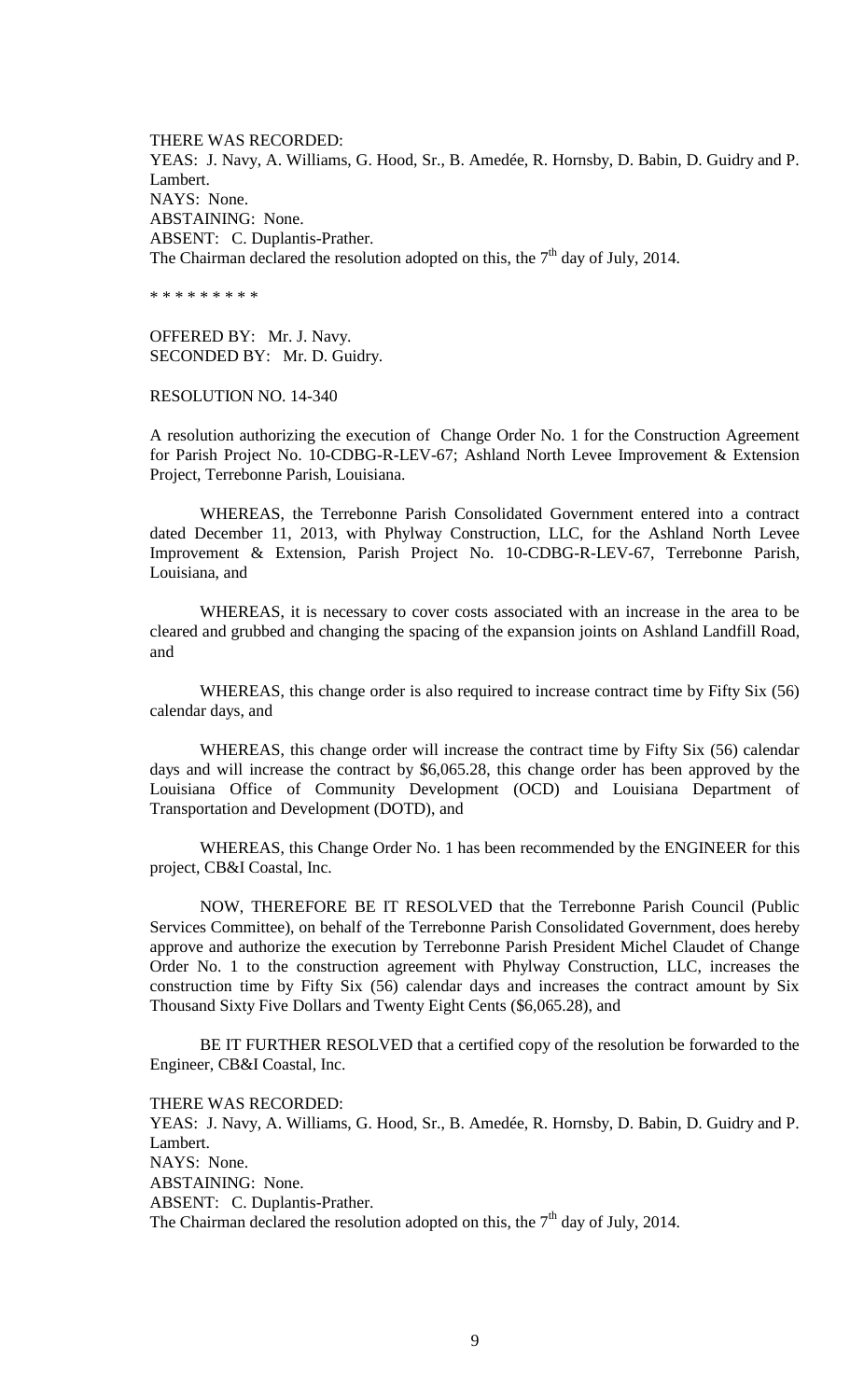\* \* \* \* \* \* \* \* \*

OFFERED BY: Ms. A. Williams. SECONDED BY: Ms. B. Amedee.

RESOLUTION NO. 14-341

A resolution authorizing the execution of Change Order No. 5 (Balancing) for the Construction Agreement for Parish Project No. 12-RDS-04; North Campus Roadway Project, Terrebonne Parish, Louisiana.

WHEREAS, the Terrebonne Parish Consolidated Government entered into a contract dated April 23, 2013, with LA Contracting Enterprise, LLC, for the North Campus Roadway Project, Parish Project No. 12-RDS-04, Terrebonne Parish, Louisiana, and

WHEREAS, it is necessary to adjust and balance contract quantities with installed quantities, and

WHEREAS, this change order will decrease the contract by \$7,338.24, and

WHEREAS, this change order No. 5 has been recommended by the ENGINEER for this project, Milford & Associates, Inc.

NOW, THEREFORE BE IT RESOLVED that the Terrebonne Parish Council (Public Services Committee), on behalf of the Terrebonne Parish Consolidated Government, does hereby approve and authorize the execution by Terrebonne Parish President Michel Claudet of Change Order No. 5 to the construction agreement with, LA Contracting Enterprise, LLC for North Campus Roadway Project for a decrease of Seven Thousand Three Hundred and Thirty Eight Dollars and Twenty Four Cents (\$7,338.24), and

BE IT FURTHER RESOLVED that a certified copy of the resolution be forwarded to the Engineer, Milford & Associates, Inc.

THERE WAS RECORDED:

YEAS: J. Navy, A. Williams, G. Hood, Sr., B. Amedée, R. Hornsby, D. Babin, D. Guidry and P. Lambert. NAYS: None. ABSTAINING: None. ABSENT: C. Duplantis-Prather. The Chairman declared the resolution adopted on this, the  $7<sup>th</sup>$  day of July, 2014.

\* \* \* \* \* \* \* \* \*

OFFERED BY: Ms. A. Williams. SECONDED BY: Ms. B. Amedee.

### RESOLUTION NO. 14-342

A resolution authorizing the execution of a contract between Acadian Gas Pipeline System & Terrebonne Parish Consolidated Government to relocate a gas pipeline for the Bayou Gardens Extension Project (Coteau Road to Bayou Blue Road) Phase II identified as Parish Project No. 07-EXT-22 and authorizing execution of a contract for these services.

WHEREAS, the Terrebonne Parish Consolidated Government is desirous of constructing the extension of Bayou Gardens from Coteau Road to Bayou Blue Road, and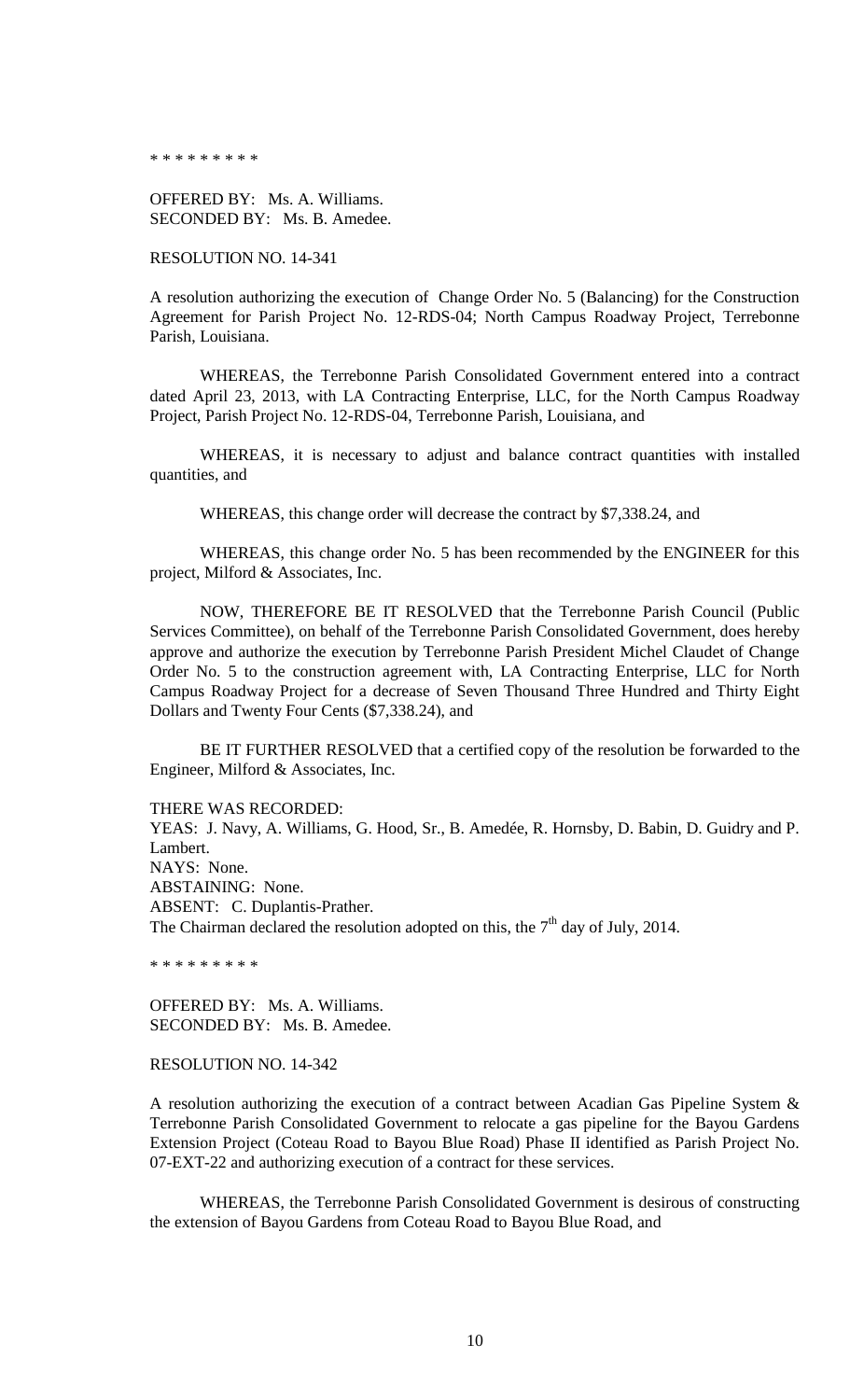WHEREAS, there is an existing Acadian Gas Pipeline System pipeline crossing the proposed roadway, and

WHEREAS, the Terrebonne Parish Consolidated Government is desirous of entering into a contract with Acadian Gas Pipeline System, and

WHEREAS, it is necessary for Acadian Gas Pipeline System to perform relocation work for approximately 400 linear feet of their 8" gas pipeline, and

WHEREAS, this work will include cost for Project Management, Engineering/Survey Services, Inspection Services, EPCO Engineering & Inspection, Piping, Permits, Legal & Professional Services, Operations & Maintence Department Assistance and Home Office & Travel, and

WHEREAS, the Terrebonne Parish Consolidated Government wishes to satisfy pipeline requirements in effort to proceed with this project, and

WHEREAS, the Terrebonne Parish Consolidated Government agrees to enter into a contract with Acadian Gas Pipeline System and execute any and all documents required for this 8" gas pipeline.

NOW, THEREFORE BE IT RESOLVED, by the Terrebonne Parish Council (Public Services Committee), on behalf of the Terrebonne Parish ConsolidatedGovernment, that the Parish President be, and he is hereby authorized and empowered to sign a Reimbursement Agreement for and on behalf of the Terrebonne Parish Consolidated Government with Acadian Pipeline Systems contingent upon legal review, and

BE IT FURTHER RESOLVED, that the Terrebonne Parish Council (Public Services Committee), on behalf of the Terrebonne Parish Consolidated Government, does hereby authorize the execution of said contract and any and all paperwork necessary for this pipeline for the Bayou Gardens Extension Project (Coteau Road to Bayou Blue Road), Parish Project No. 07- EXT-22; by Terrebonne Parish President Michel H. Claudet.

#### THERE WAS RECORDED:

YEAS: J. Navy, A. Williams, G. Hood, Sr., B. Amedée, R. Hornsby, D. Babin, D. Guidry and P. Lambert. NAYS: None. ABSTAINING: None. ABSENT: C. Duplantis-Prather. The Chairman declared the resolution adopted on this, the  $7<sup>th</sup>$  day of July, 2014.

\* \* \* \* \* \* \* \* \*

OFFERED BY: Ms. B. Amedee. SECONDED BY: Ms. A. Williams.

### RESOLUTION NO. 14-343

A resolution providing approval of Amendment No. 1 to the Engineering Agreement for Parish Project No. 13-DRA-12, Wauban Drainage Improvements Project, Terrebonne Parish, Louisiana.

WHEREAS, the Terrebonne Parish Consolidated Government did enter into an original engineering agreement with All South Consulting Engineers, LLC, dated March 27, 2013, recordation number 1423070, for the Wauban Drainage Improvements Project identified as Parish Project 13-DRA-12, and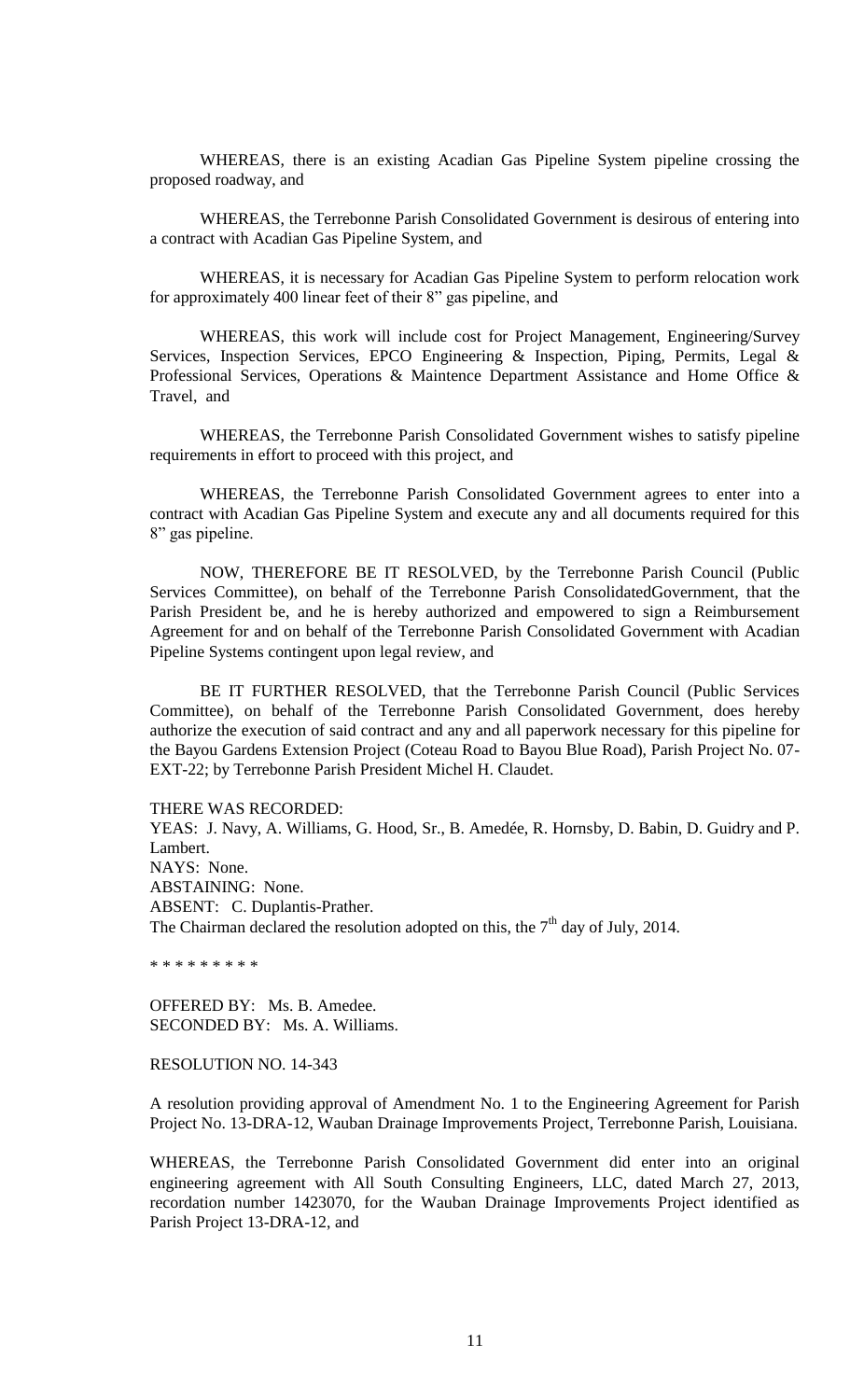WHEREAS, the Engineering Agreement between OWNER and ENGINEER provides for certain limitations for Basic Services and specific Additional Services, and

WHEREAS, the Parish is desirous of improving the drainage in Wauban Subdivision, and

WHEREAS, the Engineer submitted a study and report detailing a solution to improve the drainage, and

WHEREAS, the Parish is desirous of moving forward with having the Engineer submit design and construction documents detailing their recommendation in the study and report, and

WHEREAS, this above work will increase the additional services section of the contract by \$20,800.00.

NOW, THEREFORE BE IT RESOLVED that the Terrebonne Parish Council (Public Services Committee), on behalf of the Terrebonne Parish Consolidated Government, does hereby approve this Amendment No. 1 to the Engineering Agreement for an increase of \$20,800.00 in Additional Services authorizes Parish President Michel Claudet to execute this Amendment No. 1 to the Engineering Agreement for the Wauban Drainage Improvements Project Parish Project No. 13- DRA-12, with All South Consulting Engineers, LLC, and

BE IT FURTHER RESOLVED that a certified copy of the resolution be forwarded to the Engineer, All South Consulting Engineers, LLC.

THERE WAS RECORDED:

YEAS: J. Navy, A. Williams, G. Hood, Sr., B. Amedée, R. Hornsby, D. Babin, D. Guidry and P. Lambert. NAYS: None. ABSTAINING: None. ABSENT: C. Duplantis-Prather. The Chairman declared the resolution adopted on this, the  $7<sup>th</sup>$  day of July, 2014. \* \* \* \* \* \* \* \* \*

OFFERED BY: Mr. D. Guidry. SECONDED BY: Mr. G. Hood, Sr. & Ms. B. Amedee.

RESOLUTION NO. 14-344

A resolution providing approval of Amendment No. 1 to the Engineering Agreement for Parish Project No. 13-CHSE-12, Courthouse Annex Generator Project, Terrebonne Parish, Louisiana.

WHEREAS, the Terrebonne Parish Consolidated Government did enter into an original engineering agreement with Providence/GSE Associates, LLC, dated April 8, 2013, recordation number 1423928, for the Courthouse Annex Generator Project identified as Parish Project 13- CHSE-12, and

WHEREAS, the Engineering Agreement between OWNER and ENGINEER provides for certain limitations for Basic Services and specific Additional Services, and

WHEREAS, the Parish is desirous of installing an emergency power generator that was purchased for the Courthouse Annex, and

WHEREAS, the location selected for the generator needs a concrete foundation to support the weight of the generator and a pedestrian sidewalk in the parking lane of Goode Street, and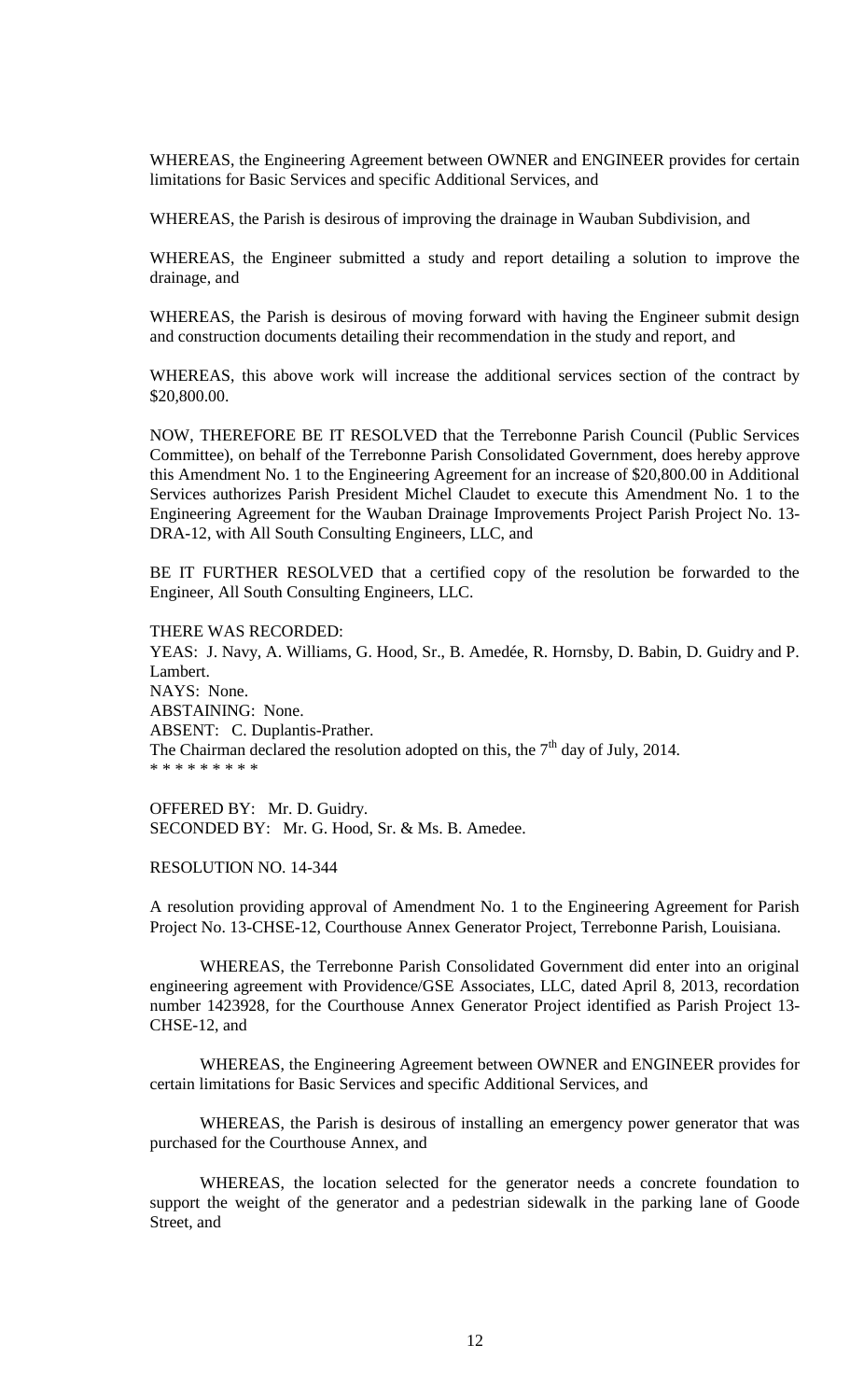WHEREAS, the TPCG is desirous of having these services continued so that there is a need for additional funds to be added to the contract, and

WHEREAS, this above work will increase the basic services section of the contract by an additional \$29,500.00 and the additional services section by \$14,000.00.

NOW, THEREFORE BE IT RESOLVED that the Terrebonne Parish Council (Public Services Committee), on behalf of the Terrebonne Parish Consolidated Government, does hereby approve this Amendment No. 1 to the Engineering Agreement for an increase of \$29,500.00 in Basic Services and \$14,000.00 in Additional Services authorizes Parish President Michel Claudet to execute this Amendment No. 1 to the Engineering Agreement for the Courthouse Annex Emergency Generator Project Parish Project No. 13-CHSE-12, with Providence/GSE Associates, LLC, and

BE IT FURTHER RESOLVED that a certified copy of the resolution be forwarded to the Engineer, Providence/GSE Associates, LLC.

THERE WAS RECORDED: YEAS: J. Navy, A. Williams, G. Hood, Sr., B. Amedée, R. Hornsby, D. Babin, D. Guidry and P.

Lambert. NAYS: None. ABSTAINING: None.

ABSENT: C. Duplantis-Prather.

The Chairman declared the resolution adopted on this, the  $7<sup>th</sup>$  day of July, 2014.

\* \* \* \* \* \* \* \* \*

OFFERED BY: Ms. A. Williams. SECONDED BY: Mr. J. Navy.

#### RESOLUTION NO. 14-345

A RESOLUTION AUTHORIZING THE PARISH PRESIDENT TO EXECUTE AN INTERGOVERNMENTAL AGREEMENT BETWEEN TERREBONNE PARISH CONSOLIDATED GOVERNMENT AND TERREBONNE PARISH SCHOOL BOARD REGARDING THE ACQUISITION OF A DRAINAGE AND PUBLIC USE SERVITUDE AND OTHER MATTERS REALTIVE THERETO.

WHEREAS, the Terrebonne Parish Consolidated Government is authorized by Louisiana Constitution Art. 6, §23 to purchase immovable property for any public purpose; and

WHEREAS, LA R.S. 33:1324, also known as the Local Services Act, provides that any parish or political subdivision of the state may make agreements between or among themselves to engage jointly in the acquisition or improvement of any public project or improvement provided that at least one of the participants to the agreement is authorized under a provision of law to perform such activity for completion of the undertaking; and

WHEREAS, LA R.S. 38:329 and 33:1236 specifically authorizes Terrebonne Parish School Board (TPSB) and Terrebonne Parish Consolidated Government (TPCG) to enter into agreements of this nature; and

WHEREAS, the Terrebonne Parish Consolidated Government wishes to acquire perpetual use of a 5.19 acre tract of land owned by the Terrebonne Parish School District ("Property") for the governmental purpose of constructing a regional storm water retention basin and for any other authorized public purpose at a price not to exceed fair market value; and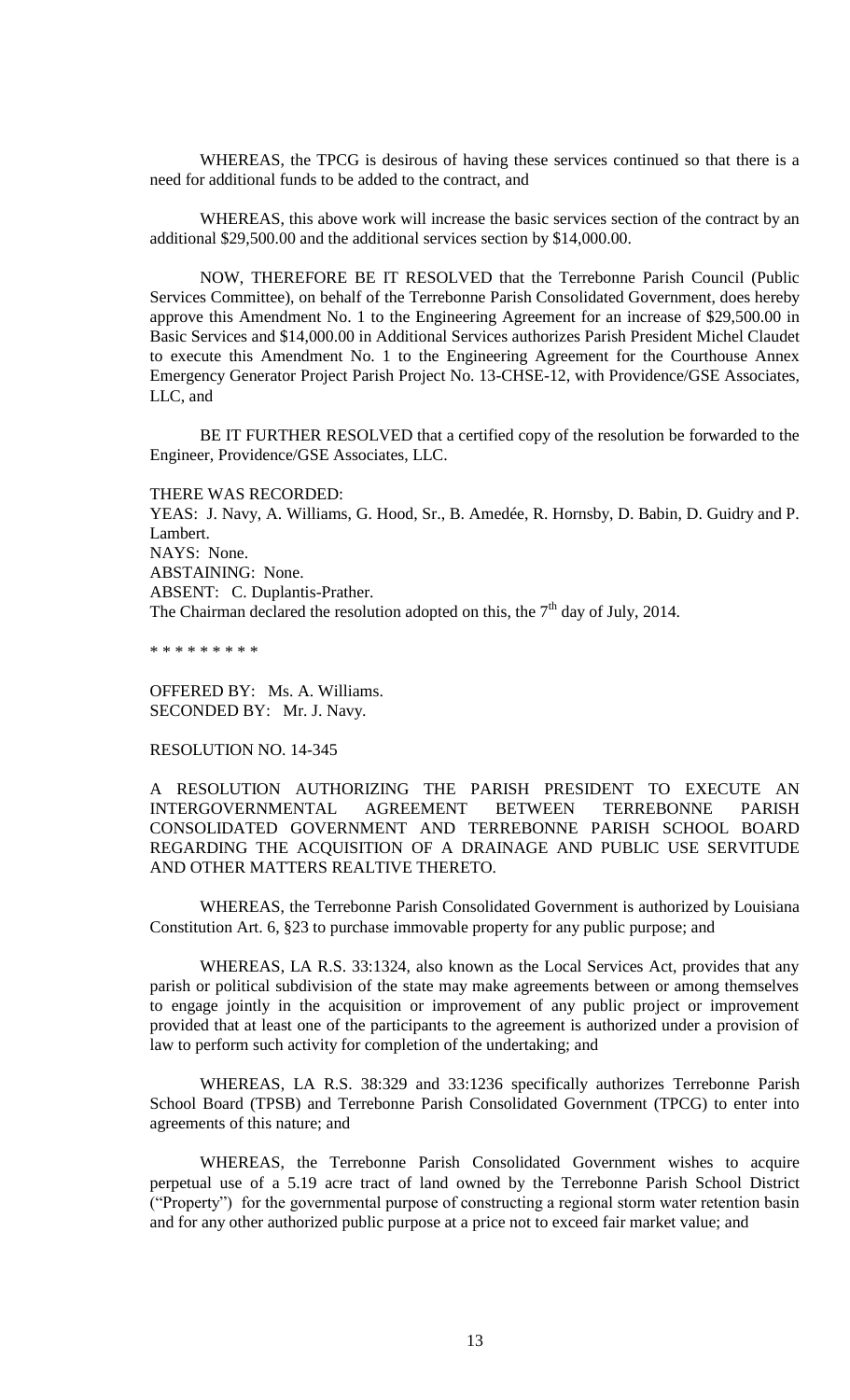WHEREAS, the Terrebonne Parish High School Baseball complex is located on the Property, and will require relocation to the site of Southdown Football Field; and

WHEREAS, the Terrebonne Consolidated Government has agreed to provide the sum of \$500,000 to TPSD to fund the revitalization, improvement, and construction of a new baseball field/athletic complex, as additional consideration for damages associated with granting the servitude of public use over the Property; and

WHEREAS, Terrebonne Parish Consolidated Government and the Terrebonne Parish School Board find that entering into this intergovernmental agreement will have a public benefit.

NOW THEREFORE BE IT RESOLVED by the Terrebonne Parish Council (Public Services Committee), on behalf of Terrebonne Parish Consolidated Government that the Parish President, Michel H. Claudet, is hereby authorized to negotiate and to execute all documents necessary and relevant to an Intergovernmental Agreement between TPCG and TPSB, containing substantially the same terms as those contained within the aforementioned agreement.

THERE WAS RECORDED: YEAS: J. Navy, A. Williams, G. Hood, Sr., B. Amedée, R. Hornsby, D. Babin, D. Guidry and P. Lambert. NAYS: None. ABSTAINING: None. ABSENT: C. Duplantis-Prather. The Chairman declared the resolution adopted on this, the  $7<sup>th</sup>$  day of July, 2014.

\* \* \* \* \* \* \* \* \*

Committee Member J. Navy stated that the interested parties who contacted him regarding the condition of the Deweyville Cemetery and tall grass were not present this evening. He continued by informing the general public that the Terrebonne Parish Consolidated Government does not have jurisdiction or authority to maintain the aforementioned cemetery; that the Terrebonne Parish Sheriff's Office has been contacted regarding cutting grass; and that the only recourse the residents/Deweyville community has is to take civil action against the Deweyville Cemetery Association.

Committee Member A. Williams interjected that the residents/Deweyville community are aware that that TPCG does not have authority to maintain the aforementioned cemetery; that it has been determined that an individual has "claimed ownership" of the cemetery to sell plots, but does not want the responsibility of maintaining the aforementioned cemetery; and that the last known caretaker, Clarence Brown, is deceased. Ms. Williams requested that participants of the Deweyville Reunion Event consider cleaning and maintaining the cemetery. In response to questioning by Committee Member B. Amedée, she explained that the only persons the residents could have filed a nuisance abatement complaint against are deceased. Ms. Williams added that discussion has transpired with two churches in the community with regards to cleaning and maintaining the cemetery.

Upon additional questioning, Parish Manager Al Levron stated that the State Cemetery Board would be the appropriate board to review complaints regarding improper burials in the Deweyville cemetery.

Committee Member J. Navy noted that there are several veterans buried in the cemetery and suggested that the Veteran's Board be contacted to determine if the organization may be able to provide some assistance.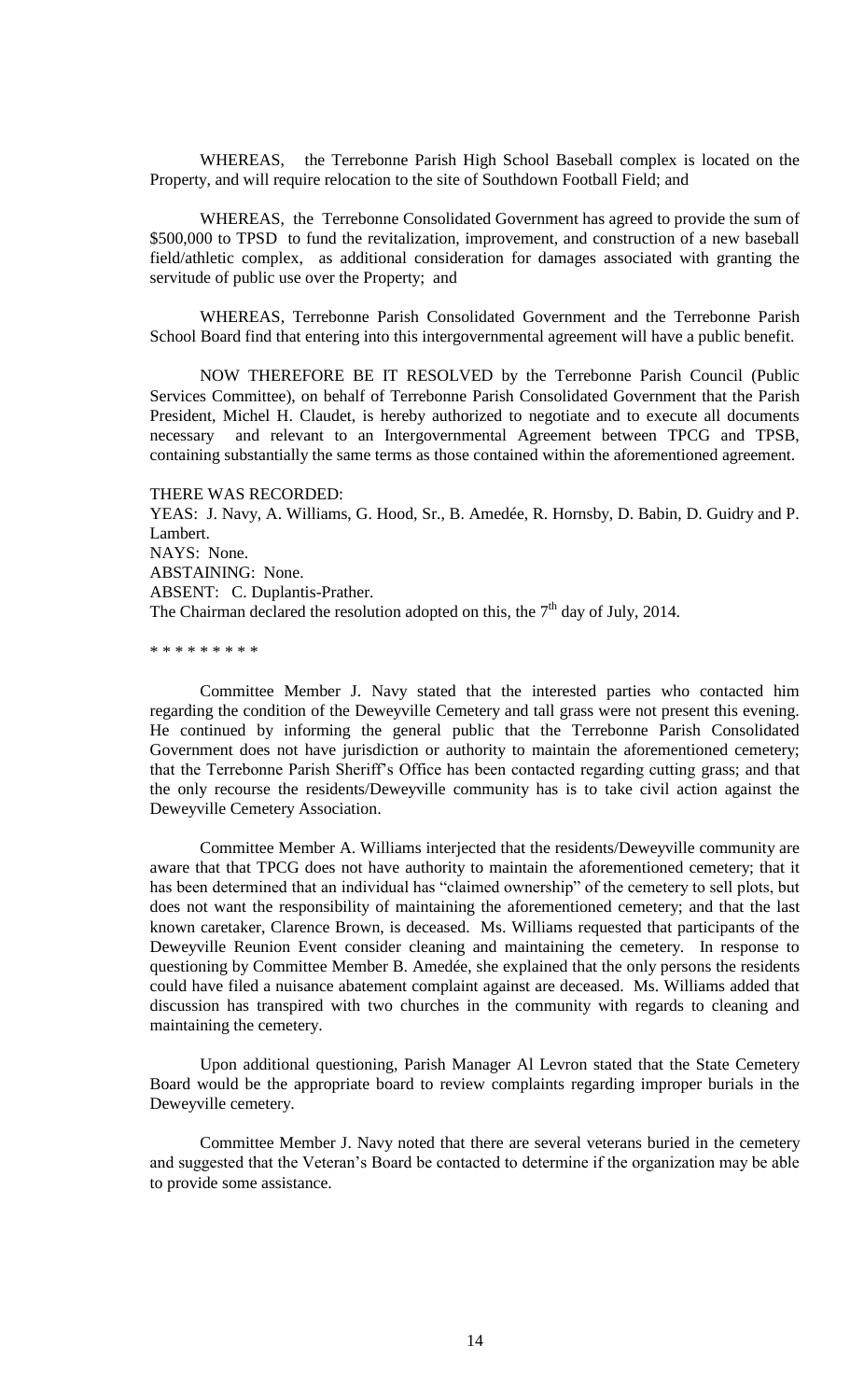In response to more questions, Committee Member A. Williams stated that there are some young adults who have volunteered to clean and cut the grass in the aforementioned cemetery if someone would provide them with food and water. She reiterated her request to former residents of Deweyville to come back and aid in the clean-up of the aforementioned cemetery. (NO ACTION TAKEN)

Ms. A. Williams moved, seconded by Mr. G. Hood, Sr., "THAT, there being no further business to come before the Public Services Committee, the meeting be adjourned."

The Chairman called for the vote on the motion offered by Ms. A. Williams. THERE WAS RECORDED: YEAS: B. Amedėe, D. Babin, D. Guidry, G. Hood, Sr., R. Hornsby, P. Lambert, J. Navy, and A. Williams. NAYS: None. ABSENT: C. Duplantis-Prather. The Chairman declared the motion adopted and the meeting was adjourned at 5:53 p.m.

### Daniel Babin, Chairman

### **Suzette Thomas, Minute Clerk**

Mr. D. Babin moved, seconded by Ms. B. Amedée, "THAT, the Council accept and ratify the minutes of the Public Service Committee meeting held on 07/07/14."

The Chairman called for a vote on the motion offered by Mr. D. Babin. THERE WAS RECORDED: YEAS: D. Babin, D. Guidry, P. Lambert, J. Navy, A. Williams, G. Hood, Sr., B. Amedée and R. Hornsby. NAYS: None. ABSENT: C. Duplantis-Prather. The Chairman declared the motion adopted.

The Chairman called for a report on the Community Development and Planning Committee meeting held on 07/07/14, whereupon the Committee Chairman noting ratification of minutes calls 2 condemnation hearings on 07/21/14 and a public hearing on 7/23/14, rendered the following:

## **COMMUNITY DEVELOPMENT & PLANNING COMMITTEE**

## **JULY 7, 2014**

The Chairman, Dirk Guidry, called the Community Development & Planning Committee meeting to order at 5:58 p.m. in the Terrebonne Parish Council Meeting Room with an Invocation offered by D. Babin and the Pledge of Allegiance led by P. Lambert. Upon roll call, Committee Members recorded as present were: B. Amedẻe, D. Babin, D. Guidry, Capt. Greg Hood, Sr., HPD Ret., R. Hornsby, P. Lambert, J. Navy, and A. Williams. Committee Member C. Duplantis-Prather was recorded as absent. A quorum was declared present.

The Chairman acknowledged Committee Member C. Duplantis-Prather's absence due to her being out of town.

OFFERED BY: Ms. A. Williams. SECONDED BY: Mr. D. Babin.

RESOLUTION NO. 14-346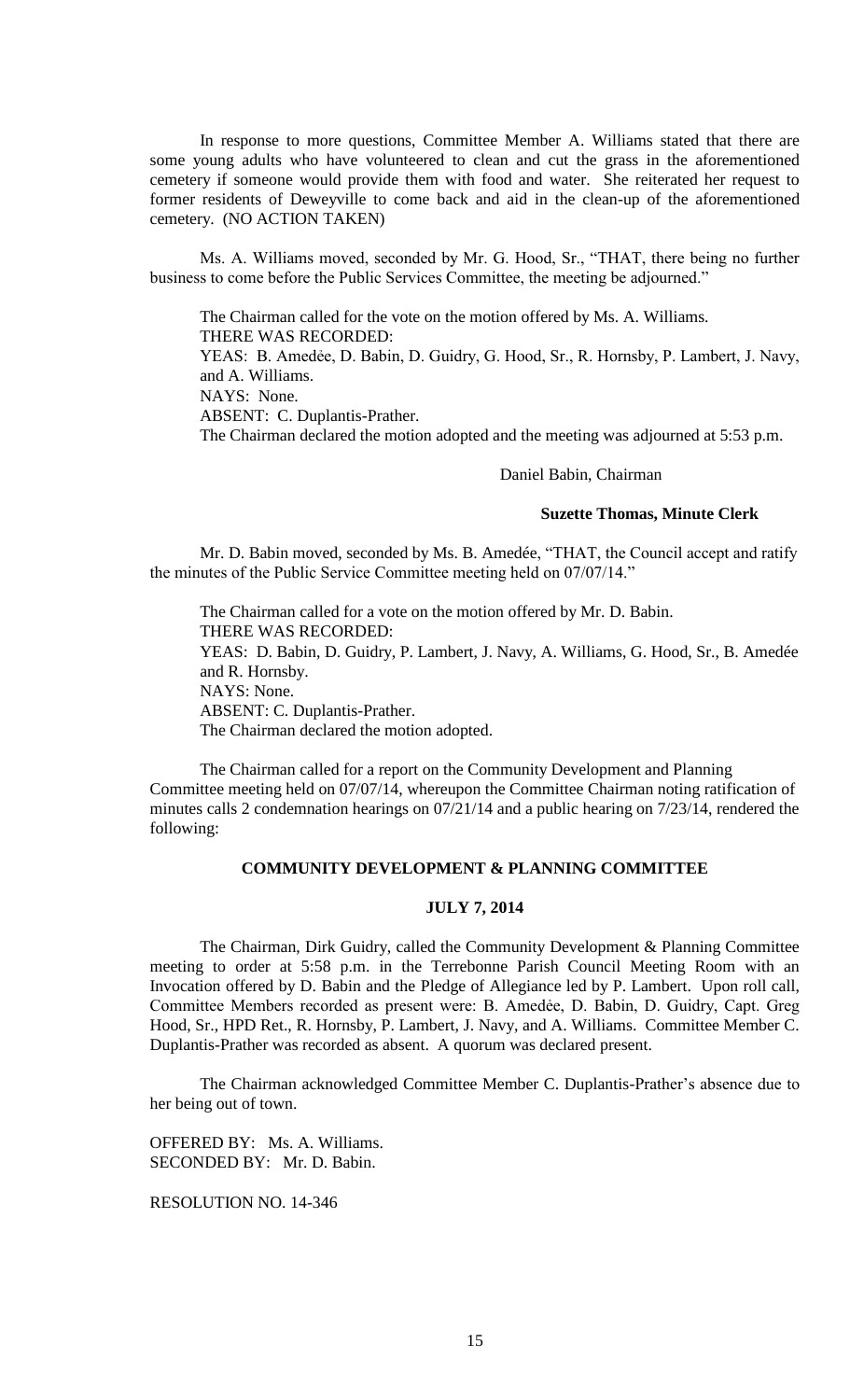A RESOLUTION AUTHORIZING THE PARISH PRESIDENT TO ENTER INTO THE APPROPRIATE AGREEMENT WITH THE STATE OF LOUISIANA OFFICE OF COMMUNITY DEVELOPMENT TO IMPLEMENT THE HURRICANE ISAAC HMA COST SHARE PROGRAM FOR LMI HOUSEHOLDS FUNDED BY THE U.S. DEPARTMENT OF HOUSING AND URBAN DEVELOPMENT COMMUNITY DEVELOPMENT BLOCK GRANTS.

WHEREAS, by letter dated June 30, 2014, from the State of Louisiana Office of Community Development Disaster Recovery Unit and the Louisiana Housing Corporation, the Terrebonne Parish Consolidated Government has been formally notified that its application for federal Isaac Disaster Recovery funding has been approved in the amount of \$300,000 for the Hazard Mitigation Grant Program (HMGP) and Hazard Mitigation Assistance (HMA) Cost Share for Low- to Moderate-Income (LMI) Households program; and

WHEREAS, the approved funding will provide up to the 10% or 25% match requirement for the elevation of flood damaged structures in the Parish also funded by FEMA HMGP or HMA programs as needed or other eligible expenditures up to ;

TOTAL PROJECT AWARD: \$300,000

NOW, THEREFORE, BE IT RESOLVED by the Terrebonne Parish Council (Community Development and Planning Committee), on behalf of the Terrebonne Parish Consolidated Government, that the Parish President be hereby authorized to enter into the appropriate agreement with the State of Louisiana Office of Community Development (OCD DRU) to implement the Hazard Mitigation Assistance Cost Share for LMI Households.

THERE WAS RECORDED:

YEAS: J. Navy, A. Williams, G. Hood, Sr., B. Amedée, R. Hornsby, D. Babin, D. Guidry and P. Lambert. NAYS: None. ABSTAINING: None. ABSENT: C. Duplantis-Prather. The Chairman declared the resolution adopted on this, the  $7<sup>th</sup>$  day of July, 2014.

\* \* \* \* \* \* \* \* \*

OFFERED BY: Mr. R. Hornsby. SECONDED BY: Mr. D. Babin.

RESOLUTION NO. 14-347

A RESOLUTION CALLING A CONDEMNATION HEARING ON THE RESIDENTIAL ACCESSORY STRUCTURE SITUATED AT 1514 SAINT CHARLES STREET, LOT 2, BLOCK 2, ADDENDUM 9 – SUMMERFIELD PLACE., FOR MONDAY, JULY 21, 2014, AT 5:30 P.M. AND ADDRESSING OTHER MATTERS RELATIVE THERETO.

WHEREAS, on May 9, 2014 the Department of Planning and Zoning was notified of extensive violations to the Terrebonne Parish Nuisance Abatement Ordinance occurring at 1514 Saint Charles Street; and

WHEREAS, from an inspection of the property conducted by the Department of Planning and Zoning on May 14, 2014, it was found that the structure located at 1514 Saint Charles Street was, in fact, in such condition that it has been formally declared a dilapidated and dangerous structure, as defined under Section 14-26 of the Terrebonne Parish Code of Ordinances and, therefore, constitutes a nuisance; and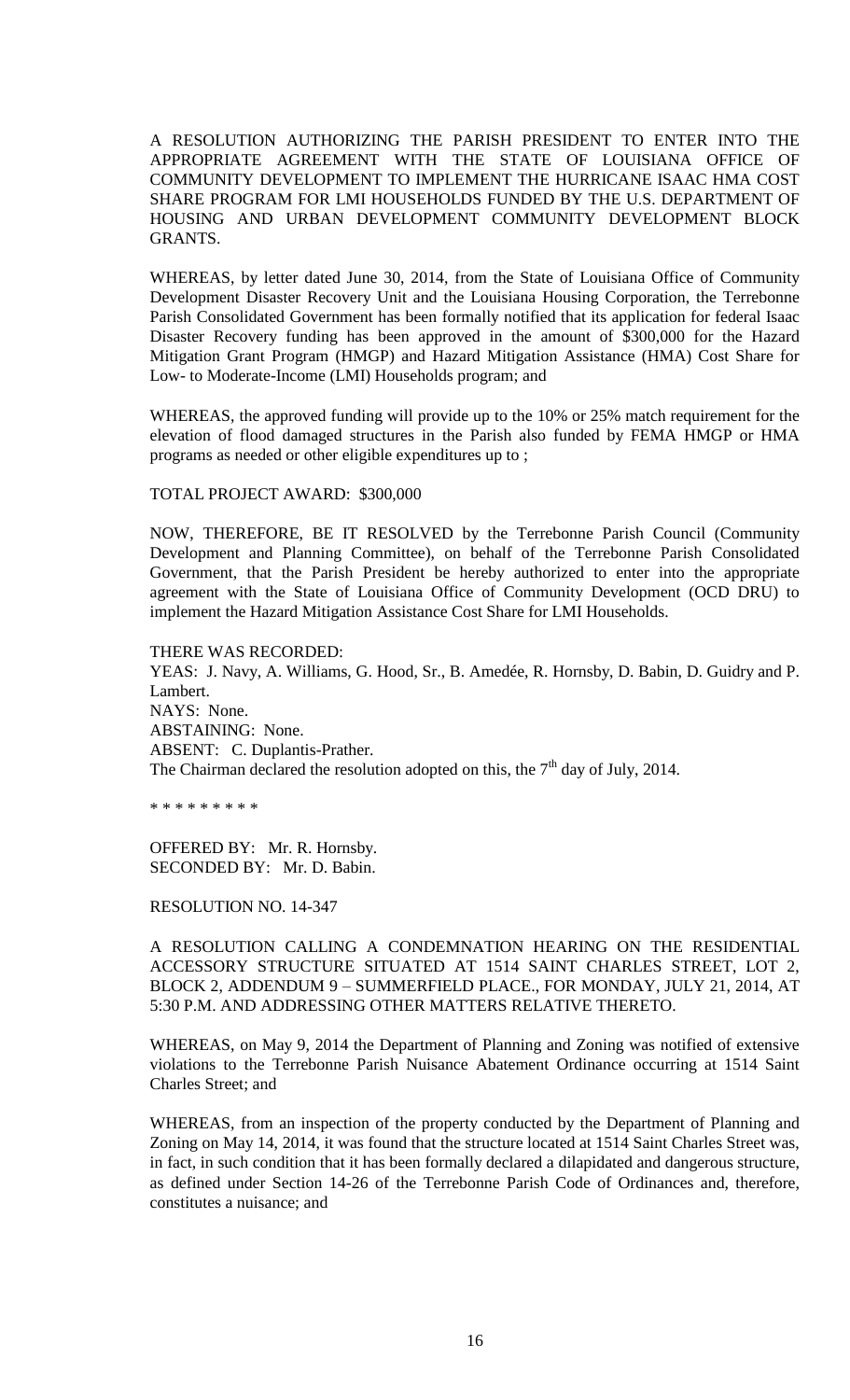WHEREAS, after attempts to contact the owner of record via certified mail, the Department of Planning and Zoning published the required warning giving the owner notice of the violations; and

WHEREAS, subsequent to the required publication of the nuisance warning and numerous inspections of the property, the last of which occurring on June 25, 2014, no work to remedy the violations has occurred.

NOW, THEREFORE, BE IT RESOLVED by the Terrebonne Parish Council (Community Development and Planning Committee), on behalf of the Terrebonne Parish Consolidated Government, that a condemnation hearing on the residential accessory structure located at 1514 Saint Charles Street be called for Monday, July 21, 2014, at 5:30 p. m.; and

BE IT FURTHER RESOLVED that the appropriate notice be sent to the property owner(s) requiring him/her to show just cause at the hearing as to why the structure should not be condemned; and

BE IT FURTHER RESOLVED that the Parish President is hereby authorized to appoint an attorney ad hoc to ensure that the property owner(s) are given proper notice and representation, if needed.

THERE WAS RECORDED: YEAS: J. Navy, A. Williams, G. Hood, Sr., B. Amedée, R. Hornsby, D. Babin, D. Guidry and P. Lambert. NAYS: None. ABSTAINING: None. ABSENT: C. Duplantis-Prather. The Chairman declared the resolution adopted on this, the  $7<sup>th</sup>$  day of July, 2014.

\* \* \* \* \* \* \* \* \*

OFFERED BY: Mr. D. Babin. SECONDED BY: Ms. B. Amedee.

RESOLUTION NO. 14-348

A RESOLUTION CALLING A CONDEMNATION HEARING ON THE RESIDENTIAL STRUCTURE SITUATED AT 204 HIGHRIDGE DRIVE, LOT 4, BLOCK 1, - HIGHRIDGE SUBD., FOR MONDAY, JULY 21, 2014, AT 5:30 P.M. AND ADDRESSING OTHER MATTERS RELATIVE THERETO.

WHEREAS, on January 9, 2014 the Department of Planning and Zoning was notified of extensive violations to the Terrebonne Parish Nuisance Abatement Ordinance occurring at 204 Highridge Drive; and

WHEREAS, from an inspection of the property conducted by the Department of Planning and Zoning on January 17, 2014, it was found that the structure located at 204 Highridge Drive was, in fact, in such condition that it has been formally declared a dilapidated and dangerous structure, as defined under Section 14-26 of the Terrebonne Parish Code of Ordinances and, therefore, constitutes a nuisance; and

WHEREAS, after attempts to contact the owner of record via certified mail, the Department of Planning and Zoning published the required warning giving the owner notice of the violations; and

WHEREAS, subsequent to the required publication of the nuisance warning and numerous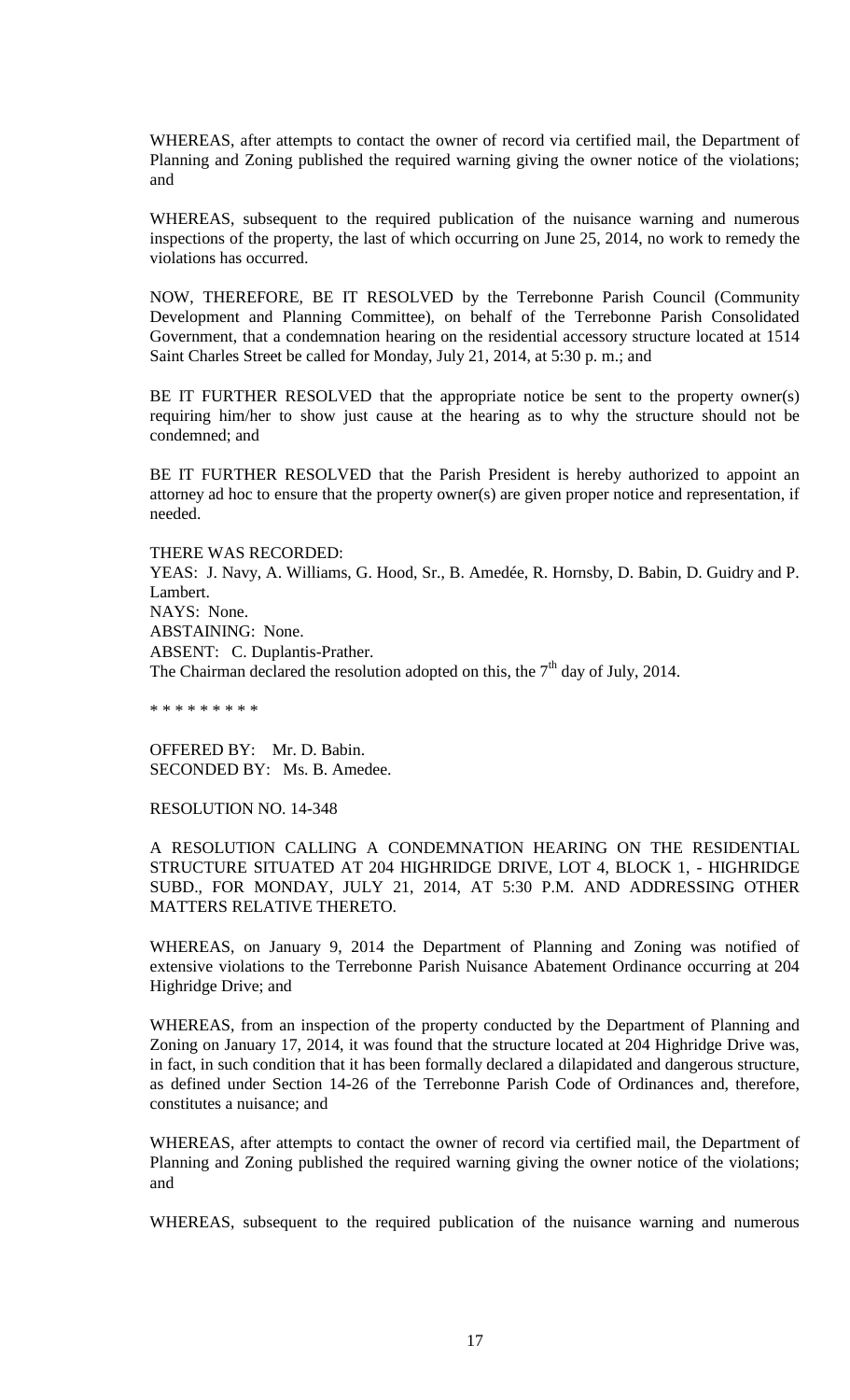inspections of the property, the last of which occurring on June 24, 2014, no work to remedy the violations has occurred.

NOW, THEREFORE, BE IT RESOLVED by the Terrebonne Parish Council (Community Development and Planning Committee), on behalf of the Terrebonne Parish Consolidated Government, that a condemnation hearing on the residential structure located at 204 Highridge Drive be called for Monday, July 21, 2014, at 5:30 p. m.; and

BE IT FURTHER RESOLVED that the appropriate notice be sent to the property owner(s) requiring him/her to show just cause at the hearing as to why the structure should not be condemned; and

BE IT FURTHER RESOLVED that the Parish President is hereby authorized to appoint an attorney ad hoc to ensure that the property owner(s) are given proper notice and representation, if needed.

THERE WAS RECORDED:

YEAS: J. Navy, A. Williams, G. Hood, Sr., B. Amedée, R. Hornsby, D. Babin, D. Guidry and P. Lambert. NAYS: None. ABSTAINING: None. ABSENT: C. Duplantis-Prather. The Chairman declared the resolution adopted on this, the  $7<sup>th</sup>$  day of July, 2014.

\* \* \* \* \* \* \* \* \*

Mr. D. Babin moved, seconded by Ms. B. Amedée, "THAT, the Community Development & Planning Committee introduce an ordinance to create a 'Handicapped Parking Only' zone directly in front of 630 Belanger Street, and call a public hearing on said matter on Wednesday, July 23, 2014 at 6:30 p.m."

The Chairman called for the vote on the motion offered by Mr. D. Babin. THERE WAS RECORDED: YEAS: B. Amedẻe, D. Babin, D. Guidry, G. Hood, Sr., R. Hornsby, P. Lambert, J. Navy, and A. Williams. NAYS: None. ABSENT: C. Duplantis-Prather. The Chairman declared the motion adopted.

Mr. G. Hood, Sr. moved, seconded by Mr. J. Navy, "THAT, there being no further business to come before the Community Development & Planning Committee, the meeting be adjourned."

The Chairman called for the vote on the motion offered by Mr. G. Hood, Sr. THERE WAS RECORDED: YEAS: B. Amedẻe, D. Babin, D. Guidry, G. Hood, Sr., R. Hornsby, P. Lambert, J. Navy, and A. Williams. NAYS: None. ABSENT: C. Duplantis-Prather. The Chairman declared the motion adopted and the meeting was adjourned at 5:58 p.m.

Dirk Guidry, Chairman

# **Suzette Thomas, Minute Clerk**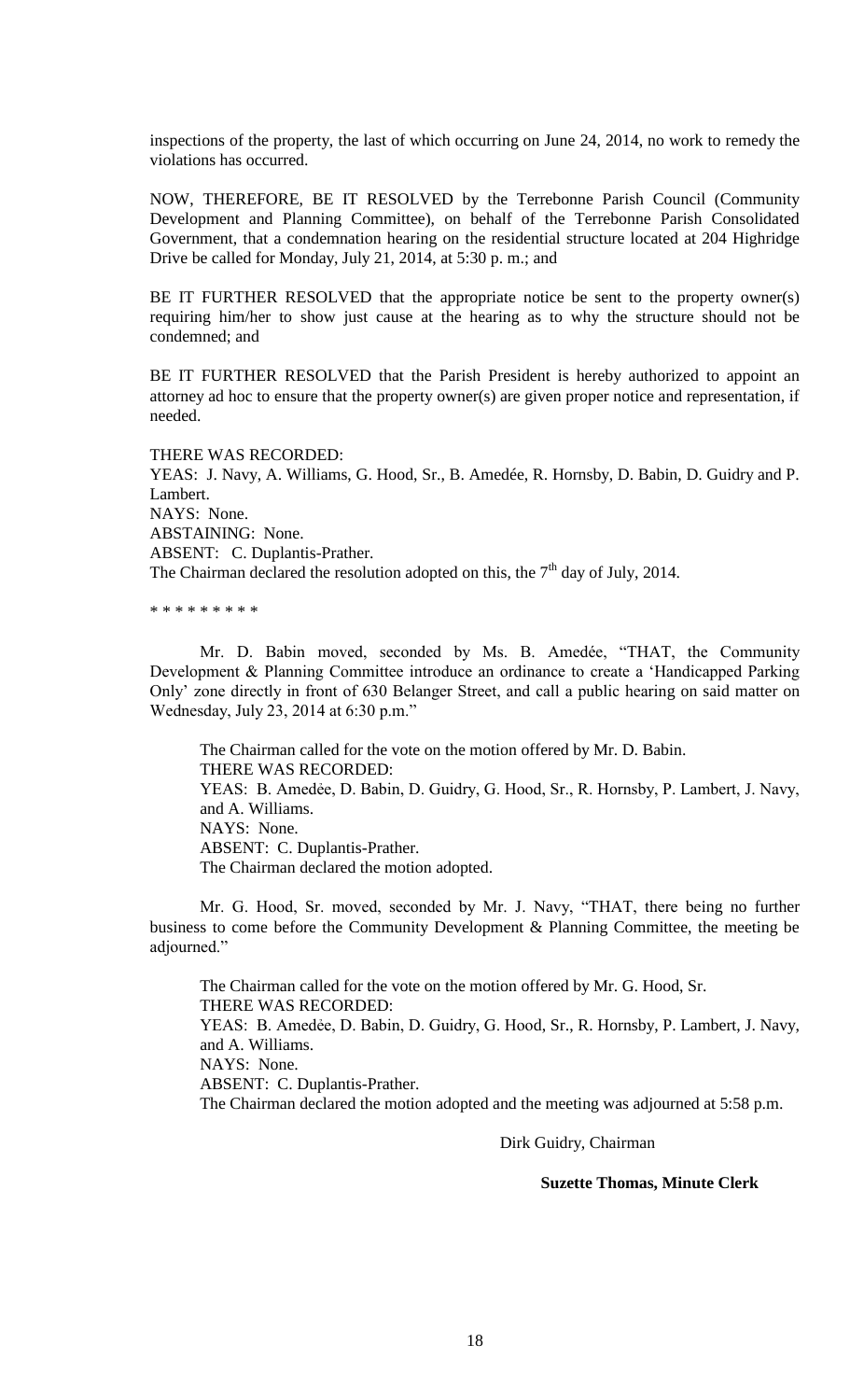Mr. D. Guidry moved, seconded by Ms. B. Amedée and Mr. D. Babin, "THAT, the Council accept and ratify the minutes of the Community Development and Planning Committee meeting held on 07/07/14."

The Chairman called for a vote on the motion offered by Mr. D. Guidry.

THERE WAS RECORDED: YEAS: D. Babin, D. Guidry, P. Lambert, J. Navy, A. Williams, G. Hood, Sr., B. Amedée and R. Hornsby. NAYS: None. ABSENT: C. Duplantis-Prather. The Chairman declared the motion adopted.

The Chairman called for a report on the Policy, Procedure and Legal Committee meeting held on 07/07/14, whereupon the Committee Chairwoman rendered the following:

# **POLICY, PROCEDURE, & LEGAL COMMITTEE**

### **JULY 7, 2014**

The Chairwoman, Arlanda J. Williams, called the Policy, Procedure, & Legal Committee meeting to order at 6:00 p.m. in the Terrebonne Parish Council Meeting Room with an Invocation offered by J. Navy and the Pledge of Allegiance led by D. Babin. Upon roll call, Committee Members recorded as present were: B. Amedẻe, D. Babin, D. Guidry, Capt. Greg Hood, Sr., HPD Ret., R. Hornsby, P. Lambert, J. Navy, and A. Williams. Committee Member C. Duplantis-Prather was recorded as absent. A quorum was declared present.

The Chairwoman acknowledged Committee Member C. Duplantis-Prather's absence due to her being out of town.

Mr. G. Hood, Sr. moved, seconded by Mr. D. Babin, "THAT, the Policy, Procedure, & Legal Committee, pursuant to R. S. 42:16-17, convene into Executive Session at 6:00 p.m. in order to discuss litigation titled:

'Earl Seven vs. Terrebonne Parish Consolidated Government and

Larry Foret vs. Terrebonne Parish Consolidated Government'." (\*\*SUBSTITUTE MOTION OFFERED IMMEDIATELY)

Mr. D. Guidry offered a substitute motion, seconded by Mr. G. Hood, "THAT, the Policy, Procedure, & Legal Committee defer, until further notice, convening into Executive Session to consider litigation titled:

'Earl Seven vs. Terrebonne Parish Consolidated Government and

Larry Foret vs. Terrebonne Parish Consolidated Government'."

The Chairwoman called for the vote on the *substitute* motion offered by Mr. D. Guidry. THERE WAS RECORDED:

YEAS: B. Amedėe, D. Babin, D. Guidry, G. Hood, Sr., R. Hornsby, P. Lambert, J. Navy, and A. Williams.

NAYS: None.

ABSENT: C. Duplantis-Prather.

The Chairwoman declared the *substitute* motion adopted.

Mr. G. Hood, Sr. moved, seconded by Ms. B. Amedée, "THAT, there being no further business to come before the Policy, Procedure, & Legal Committee, the meeting be adjourned."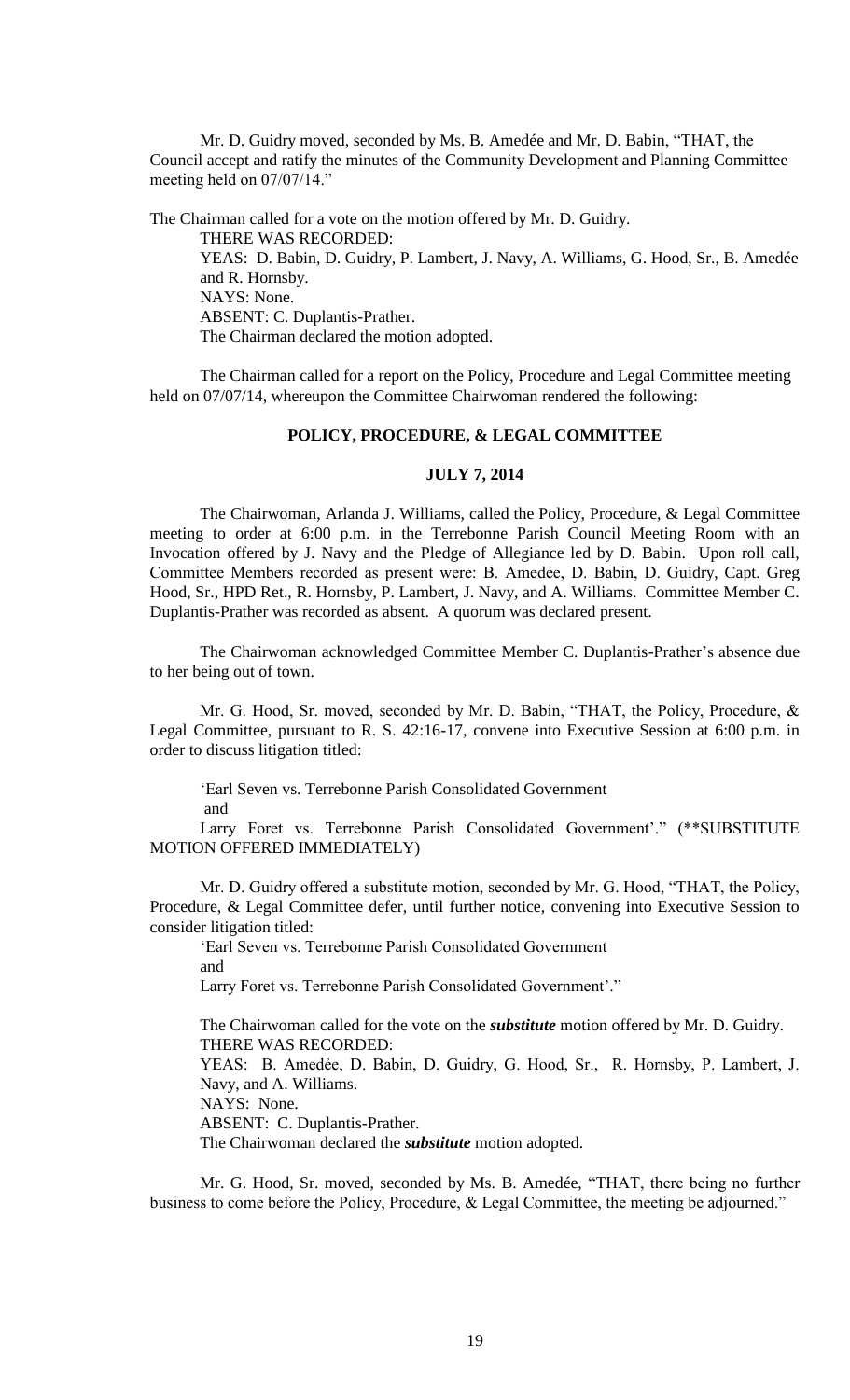The Chairwoman called for the vote on the motion offered by Mr. G. Hood, Sr. THERE WAS RECORDED:

YEAS: B. Amedėe, D. Babin, D. Guidry, G. Hood, Sr., R. Hornsby, P. Lambert, J. Navy, and A. Williams.

NAYS: None.

p.m.

ABSENT: C. Duplantis-Prather.

The Chairwoman declared the motion adopted and the meeting was adjourned at 6:01

Arlanda J. Williams, Chairwoman

Suzette Thomas, Minute Clerk

Ms. A. Williams moved, seconded by Mr. P. Lambert, "THAT, the Council accept and ratify the minutes of the Policy Procedure and Legal Committee meeting held on 07/07/14."

The Chairman called for a vote on the motion offered by Ms. A. Williams. THERE WAS RECORDED: YEAS: D. Babin, D. Guidry, P. Lambert, J. Navy, A. Williams, G. Hood, Sr., B. Amedée and R. Hornsby. NAYS: None. ABSENT: C. Duplantis-Prather. The Chairman declared the motion adopted.

Under Agenda Item 5A – Street Lights (Light Installations, removals and/or activations; none were submitted as of agenda deadline).

Ms. B. Amedée moved, seconded by Mr. P. Lambert, "THAT, the Council hold nominations open for the one long- standing vacancy on the Bayou Blue Fire Protection District Board until further notice."

The Chairman called for a vote on the motion offered by Ms. B. Amedée. THERE WAS RECORDED: YEAS: D. Babin, D. Guidry, P. Lambert, J. Navy, A. Williams, G. Hood, Sr., B. Amedée and R. Hornsby. NAYS: None. ABSENT: C. Duplantis-Prather. The Chairman declared the motion adopted.

Under Agenda Item 6A – Council Members Request Discussion of:

Councilwoman Arlanda Williams explained that she is asking for co-sponsorship for this event because this is an opportunity for citizens to engage in conversation about fair housing issues and/or concerns that may arise.

Ms. A. Williams moved, seconded by Mr. D. Babin, "THAT, the Terrebonne Parish Council approve the TPCG's co-sponsorship of the of the Louisiana Housing Alliance 2014 Annual Listening Tour to be held on August 27, 2014 from 2:30 – 4:30 p.m. at the Dumas Auditorium."

The Chairman called for a vote on the motion offered by Ms. A. Williams. THERE WAS RECORDED: YEAS: D. Babin, D. Guidry, P. Lambert, J. Navy, A. Williams, G. Hood, Sr., B. Amedée and R. Hornsby. NAYS: None. ABSENT: C. Duplantis-Prather.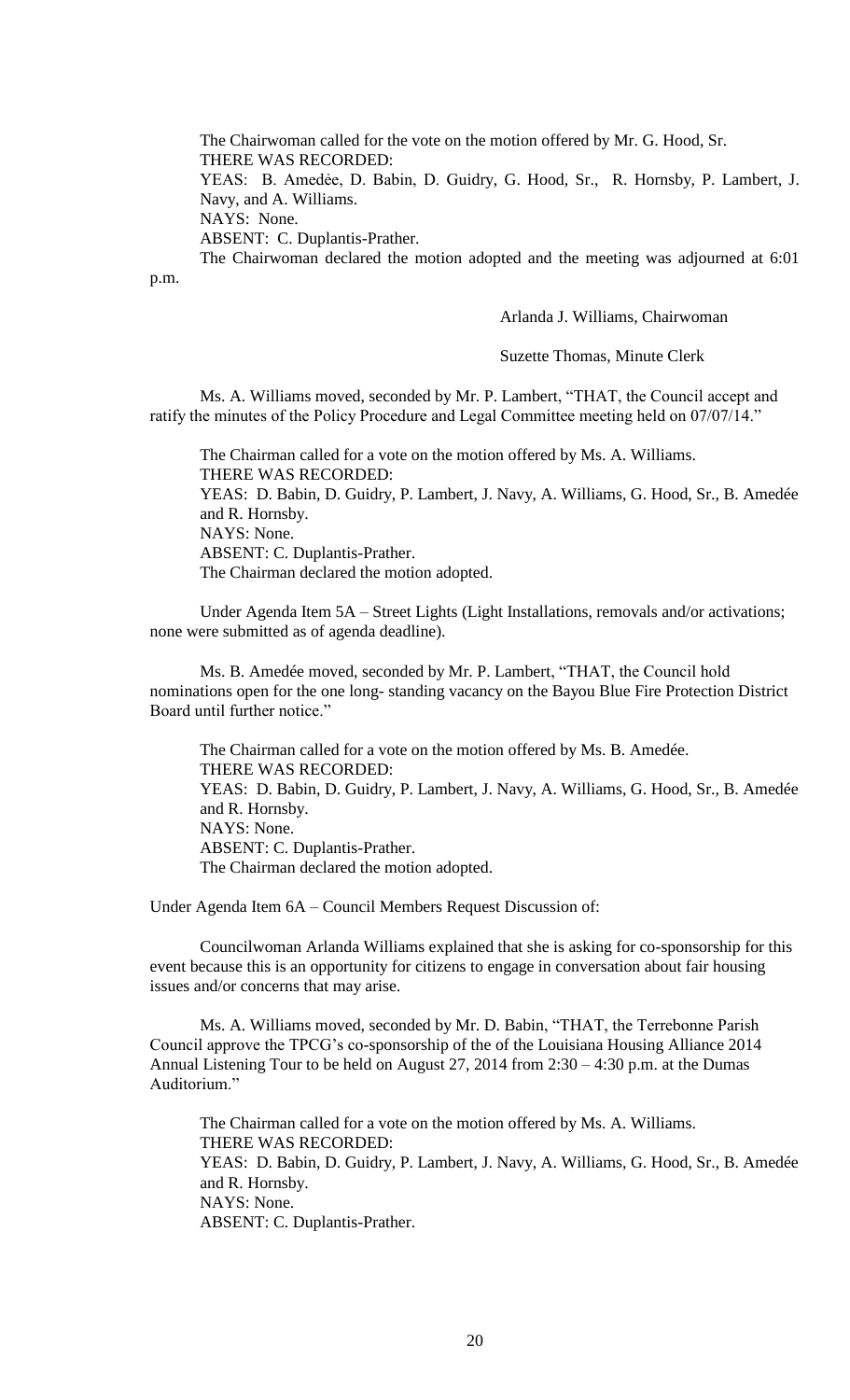The Chairman declared the motion adopted.

Mr. P. Lambert moved, seconded by Mr. D. Guidry, "THAT, it now being 6:30 p.m., the Council open public hearings."

The Chairman called for a vote on the motion offered by Mr. P. Lambert. THERE WAS RECORDED: YEAS: D. Babin, D. Guidry, P. Lambert, J. Navy, A. Williams, G. Hood, Sr., B. Amedée and R. Hornsby. NAYS: None. ABSENT: C. Duplantis-Prather. The Chairman declared the motion adopted.

The Chairman recognized the public for comments on the following:

A. A proposed ordinance to amend the Code of Ordinances of Terrebonne Parish, Louisiana, Sections 5-7, 5-17, 5-39, 5-42, 5-45, and to enact Section 5-9.1 to increase fines for violations of the dangerous/ vicious dog regulations and to enact humane restraints laws for animals kept on trolley tethers.

There were no comments from the public on the proposed ordinance.

Mr. D. Babin moved, seconded by Mr. P. Lambert, "THAT, the Council close the aforementioned public hearing."

The Chairman called for a vote on the motion offered by Mr. D. Babin. THERE WAS RECORDED: YEAS: D. Babin, D. Guidry, P. Lambert, J. Navy, A. Williams, G. Hood, Sr., B. Amedée and R. Hornsby. NAYS: None. ABSENT: C. Duplantis-Prather. The Chairman declared the motion adopted.

Discussion ensued with several Council members asking a series of questions about increased fees and fines, tethering, the definitions of dangerous/vicious dogs and other issues related to this matter such as information that is to be distributed to apartment complex managers and residents pertaining to dangerous and vicious dogs along with increased workloads and protection for Animal Shelter employees.

Upon questioning, Ms. Valerie Robinson, Terrebonne Parish Animal Shelter Manager, gave the definition of a dangerous/vicious dog that is defined in the current ordinance and explained that this proposed ordinance increases the fines associated with a dangerous and/or vicious dogs after this status has been declared by the Administrative Hearing Panel. She stated that they are asking apartment complex managers to distribute "best practices" information to their residents which includes information on the spayed and neutered program and the practice of monitoring animals living in the complex on a monthly basis not to be based upon breed or weight specific. Ms. Robinson further explained that this ordinance should not increase their workload and that they are trained accordingly.

OFFERED BY: Ms. B. Amedée. SECONDED BY: Mr. J. Navy.

# ORDINANCE NO. 8441

AN ORDINANCE TO AMEND THE CODE OF ORDINANCES OF TERREBONNE PARISH, LOUISIANA, SECTIONS 5-7, 5-17, 5-39, 5-42, 5-45, AND TO ENACT SECTION 5-9.1 TO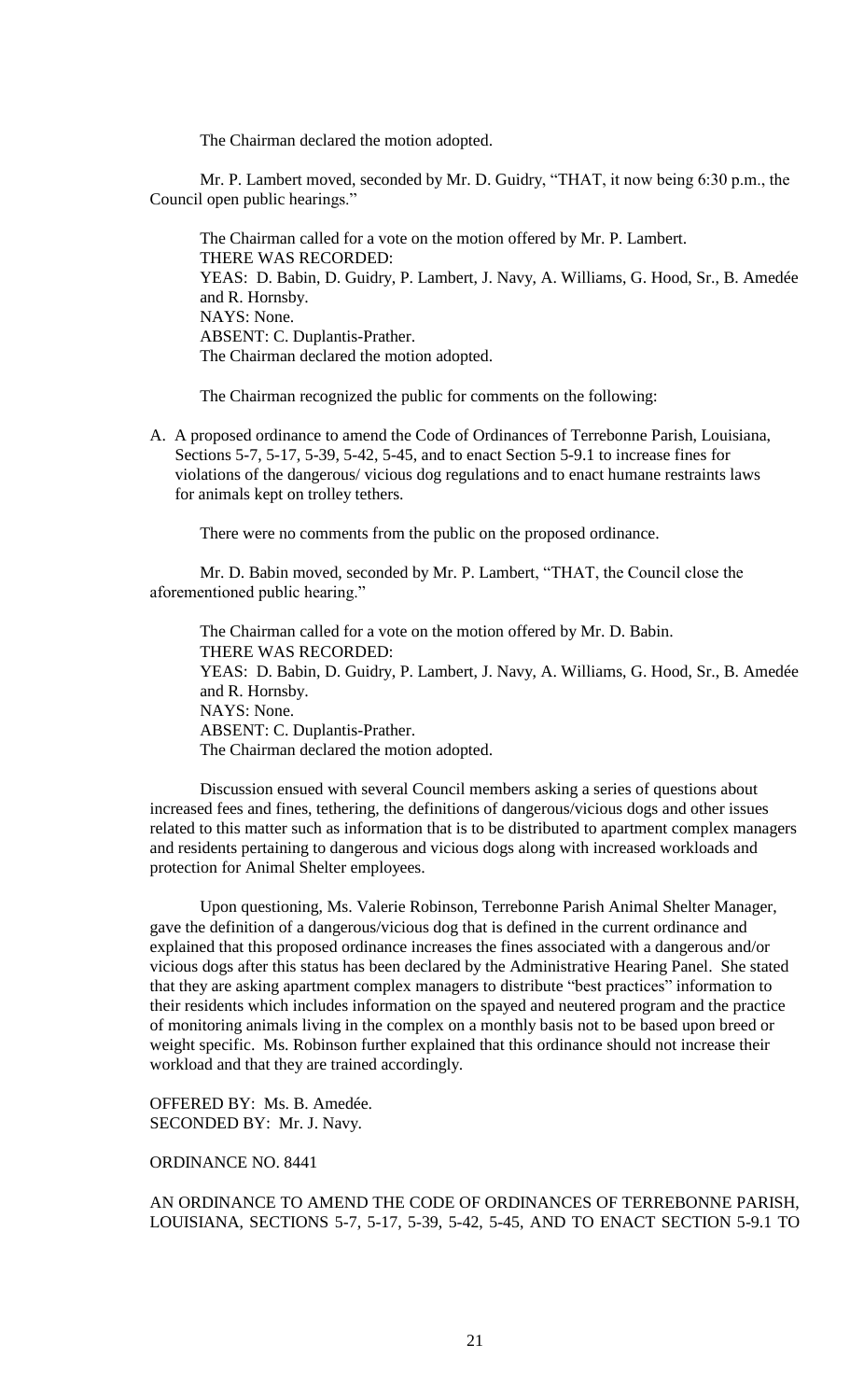INCREASE FINES FOR VIOLATIONS OF THE DANGEROUS/VICIOUS DOG REGULATIONS AND TO ENACT HUMANE RESTRAINT LAWS FOR ANIMALS KEPT ON TROLLEY TETHERS, AND TO PROVIDE FOR RELATED MATTERS.

WHEREAS, Sec. 1-06 of the Home Rule Charter for the Parish of Terrebonne provides that parish government shall have the right, power and authority to pass all ordinances requisite or necessary to promote, protect and preserve the general welfare, safety, health, peace and good order of the parish, including, but not by way of limitation, the right, power and authority to pass ordinances on all subject matters necessary, requisite or proper for the management of parish affairs, and all other subject matter without exception, subject only to the limitation that the same shall not be inconsistent with the constitution or expressly denied by general law applicable to the parish; and

WHEREAS, the Terrebonne Parish Council adopted Ordinance 8078 in December 2011 for the purposes of amending Chapter 5 of the Terrebonne Parish Code of Ordinances (the "Animal Code") to better promote, protect and preserve the general welfare, safety, health, peace and good order of the parish; and

WHEREAS, the Terrebonne Parish Council feels that increasing fines for violations of the dangerous and vicious dog regulations and providing for humane restraint regulations, would further facilitate the general health, safety, and welfare of the citizens of Terrebonne Parish envisioned by Ordinance 8078 by promoting responsible dog ownership within the parish; and

NOW, THEREFORE BE IT ORDAINED by the Terrebonne Parish Council, on behalf of the Terrebonne Parish Consolidated Government, for the purposes of strengthening Terrebonne Parish's Animal Code by promoting responsible dog ownership, that:

### **SECTION I**

Section 5-7 of the Terrebonne Parish Code of Ordinances be and is hereby amended (using strikethrough to indicate deletions and underlining to indicate additions) as follows:

#### **Sec. 5-7. Licensing; failure to license.**

\*\*\*

- (m) It shall be the duty of every owner of a dangerous dog residing in the parish to obtain and retain an annual license for each dangerous dog. The license certificate shall include, in addition to information contained on a general license certificate, a statement that the dog has been declared dangerous. The annual license fee for a dangerous dog shall be ten dollars (\$10.00) one hundred fifty (\$150.00) for each dangerous dog, which shall be in addition to the general license fee stated above.
- (n) Any person who violates any provision of this section shall be fined twentyfive dollars (\$25.00) for each offense. Additionally, when any person violates subsection (h) of this section, an animal control officer may seize, impound, and humanely dispose of any dog exceeding the maximum number of dogs allowed on the premises.

#### **SECTION II**

Section 5-9.1 of the Terrebonne Parish Code of Ordinances shall be and is hereby enacted as follows:

### **Sec. 5-9.1 Tethering prohibited; exception.**

(a) Except as provided in subsection (b) of this section, it shall be unlawful for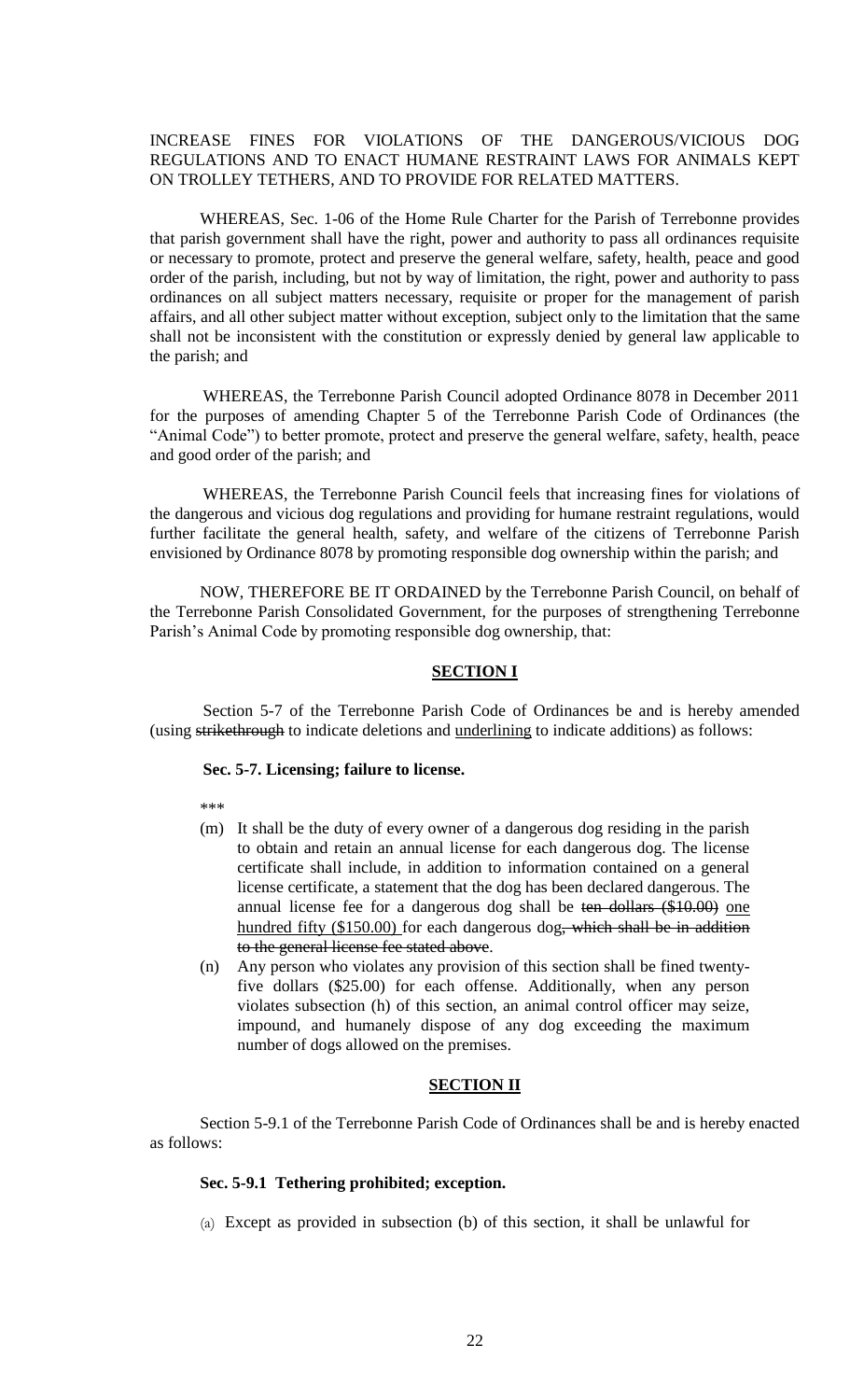any person owning or keeping a dog to leave a dog tethered while unsupervised as a means of confinement.

- (b) A dog may be tethered to a running line, pulley, or trolley system in accordance with all of the following specifications:
	- (1) Only one dog shall be attached to a tether at one time.
	- (2) The minimum length of the trolley line shall be 15 feet.
	- (3) The tether line shall weigh no more than 5% of the dog's body weight and be made of a substance which cannot be damaged by the dog.
	- (4) The dog shall be fitted with an appropriate harness or buckle-style collar properly fitted with room enough for two fingers to fit between the collar and the dog.
	- (5) The use of pinch, weighted, or choke collars are prohibited.
	- (6) A clamp of proper size and durability shall connect the dog's harness to the tether line, a swivel of proper size and durability shall connect the tether line to the trolley line.
	- (7) The trolley system shall maintain the dog's freedom of movement and freedom from entanglement, and it shall allow access to food, water, shelter and shade.
	- (8) Both ends of the trolley line shall be attached to stationary objects which cannot be moved by the dog.
	- (9) All parts of the trolley line shall be situated at least 5 feet away from any fence to prevent strangulation.
	- (10) The dog shall be at least four months old.
	- (11) The dog shall be neutered/spayed, unless the dog is tethered within another secured enclosure as a primary means of restraint.
	- (12) Under no circumstances shall a female dog in estrus be restrained by a trolley system without direct supervision by the owner or attendant.
	- (13) No dog shall be tethered to a trolley system between the hours of 10 p.m. and 6 a.m.
- (b) Any person violating this Section shall be guilty of improper tethering of a dog and fined \$100.00 for a first offense and \$200.00 for any second and subsequent offense.
- (c) Any person violating this section three or more times within the span of a 12-month period shall be charged with the crime of animal neglect as provided in Section 5-19.

# **SECTION III**

Section 5-17 of the Terrebonne Parish Code of Ordinances be and is hereby amended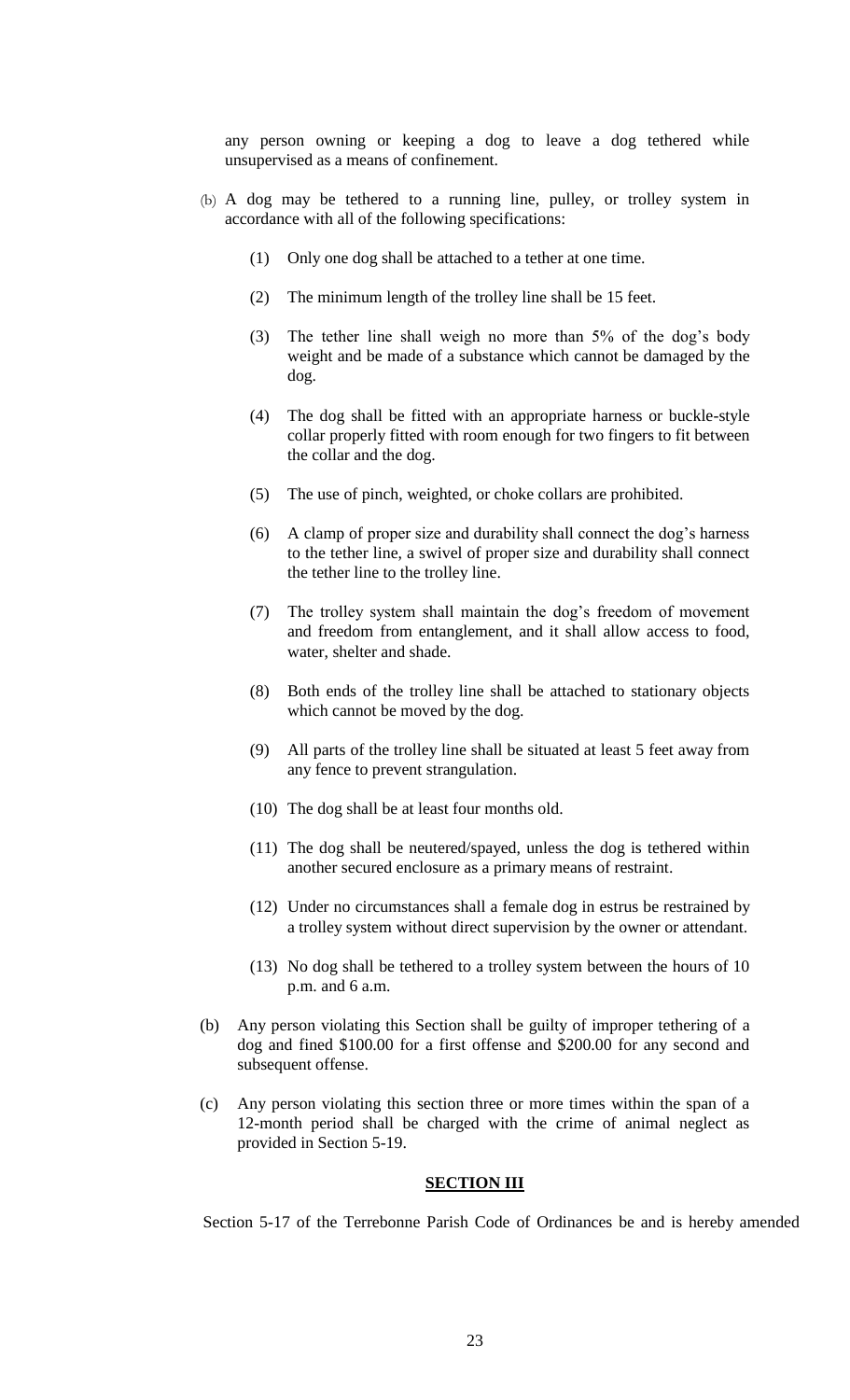(using strikethrough to indicate deletions and underlining to indicate additions) as follows:

# **Sec. 5-17. Proper care of animals.**

Any person having charge, custody, or possession of any animal, either as owner or otherwise, shall provide it with proper food, proper water, proper shelter, proper space, proper veterinary care, and proper grooming.

(a)  $***$ \* \* \*

- (d) Proper space shall be given to all animals with consideration to the species, size, and age and must be useable, maintained, and free of standing water, accumulated waste and/or debris to allow for proper exercise and freedom of movement as necessary to maintain good physical condition. Unaltered domestic animals of the opposite sex shall not be housed together except in the cases where the owner has selected the animals for intentional breeding.
	- $(1)$  \* \* \*
	- $(2)$  \* \* \*
	- (3) Any animal which must be tethered to restrict the animal to the confines of its owner's property must have a tether a minimum length of five (5) times the length of the animal, as measured from the tip of the nose to the base of the tail, shall weigh no more than eight (8) percent of the animal's body weight, and shall not be allowed to endanger the health, safety, or welfare of the tethered animal, other animals and/or persons. The tethered animal's living area shall be kept free of obstructions to prevent entanglement.
	- (4) (3) Cats primarily confined in cages shall be provided with litter pans and litter material which shall be cleaned regularly as necessary to prevent odor and accumulation of urine and fecal matter and provide comfort for the cat.
	- (5) (4) Small mammals and rodents, such as guinea pigs, rabbits, hamsters, etc, which are primarily housed in cages shall have a sufficient amount of room for foraging activities, exercise, etc., to maintain a good physical condition.

\* \* \*

#### **SECTION IV**

Section 5-39 of the Terrebonne Parish Code of Ordinances be and is hereby amended (using strikethrough to indicate deletions and underlining to indicate additions) as follows:

#### **Sec. 5-39. Administrative hearing panel; creation and authority of same.**

There is hereby created and established within the Terrebonne Parish Consolidated Government division of animal control and administratively assisted by the animal control manager or his designee, an administrative hearing panel. The panel shall have jurisdiction over hearings requested pursuant to this article. \* \* \*

(2) Functions, powers, and duties. The administrative hearing panel shall serve the following functions, powers, and duties: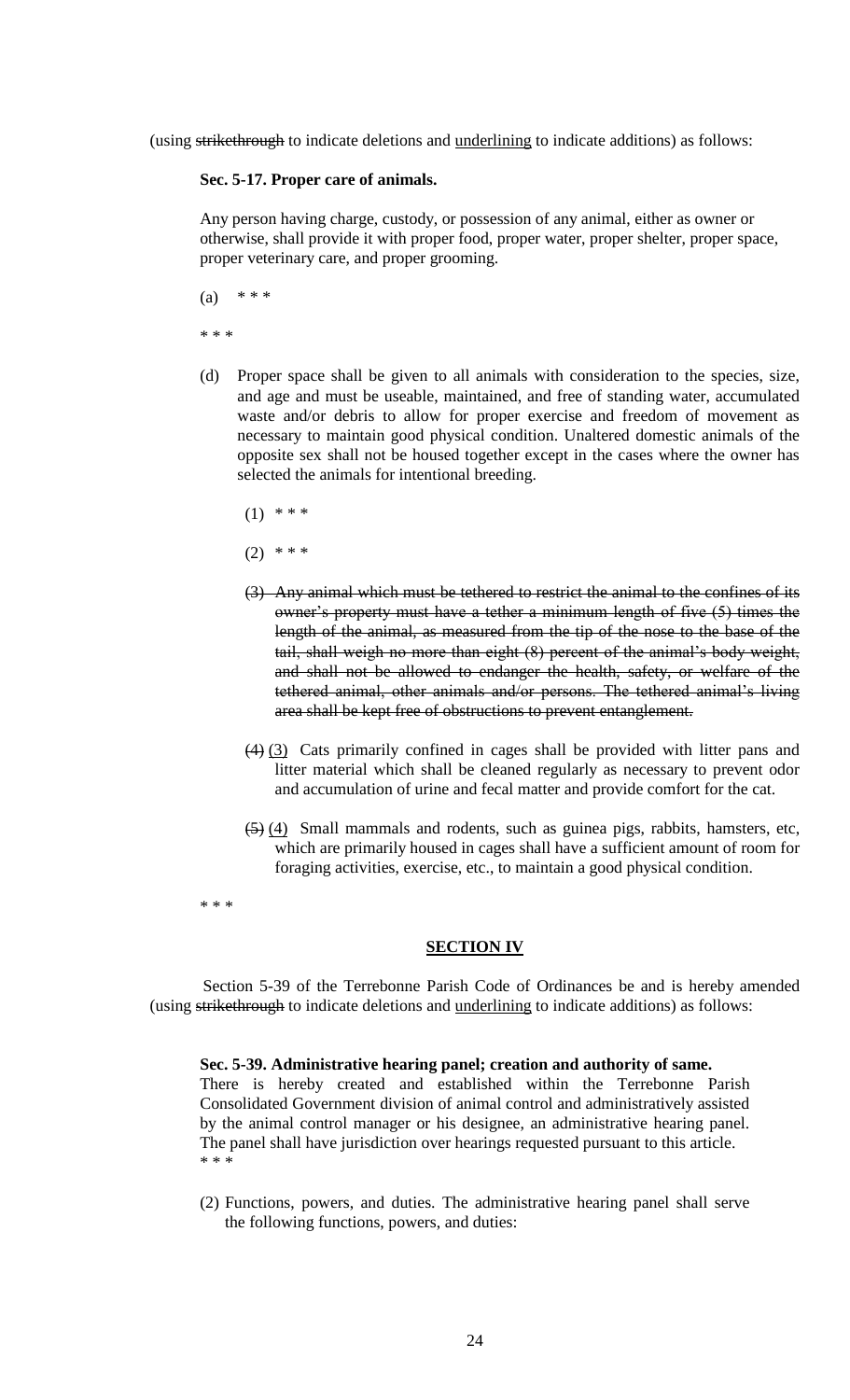- a. To accept admissions to, and to hear and determine contests of dangerous or vicious dog notices under the provisions of this article;
- b. To issue subpoenas to compel the attendance of a person to give testimony at informal hearings and to compel the production of relevant books, papers, and other things;
- c. To adjudicate, when requested, dangerous or vicious dog notices issued under this article;
- d. To adjudicate, when requested, appeals of dangerous dog seizures as provided by Section 5-45(i) of this Article;
- d. e. To compile and maintain complete and accurate records relating to all dispositions of dangerous or vicious dog notices, to record all hearings conducted, and, upon request, to furnish a copy of the recording of any hearing conducted, at the requesting person's expense;
- e. f. To answer, within a reasonable period of time, all relevant and reasonable inquiries made by the owner regarding the informal hearing and orders issued by the panel;
- f. g. To determine, at the conclusion of an informal hearing, whether a dog seized pursuant to this article is a dangerous or vicious dog and to make other orders authorized by this article;
- $g$ . h. In each case the panel determines a dog to be dangerous or vicious, to assess fines, if any, and administrative fees incurred by the parish in adjudication of the case.

## **SECTION V**

Section 5-42 of the Terrebonne Parish Code of Ordinances be and is hereby amended (using strikethrough to indicate deletions and underlining to indicate additions) as follows:

#### **Sec. 5-42. Hearings for disposition of contested dangerous or vicious dog notices.**  \* \* \*

- (c) At the conclusion of the hearing, the Panel shall render a written decision, including the following:
	- (1) In every case where a dog is deemed to be dangerous, an order declaring the dog dangerous; assessing a fine to the owner in an amount of one hundred fifty dollars (\$150.00); and directing the owner to comply with conditions established for the restraint and confinement of the dog as provided in this article;
	- (2) In every case where a dog is deemed to be vicious, an order declaring the dog vicious; assessing a five hundred (\$500.00) dollar fine to the owner in an amount not to exceed five hundred dollars (\$500.00); prohibiting the owner from owning any dog for up to three (3) years, if applicable; and directing the division of animal control to humanely euthanize the dog;
	- (3) An order assessing administrative costs to the owner of a dog declared dangerous or vicious and directing the owner to pay any costs assessed;
	- (4) An order assessing costs to the owner of a dog declared dangerous or vicious for the expenses of keeping and caring for the dog pending final disposition;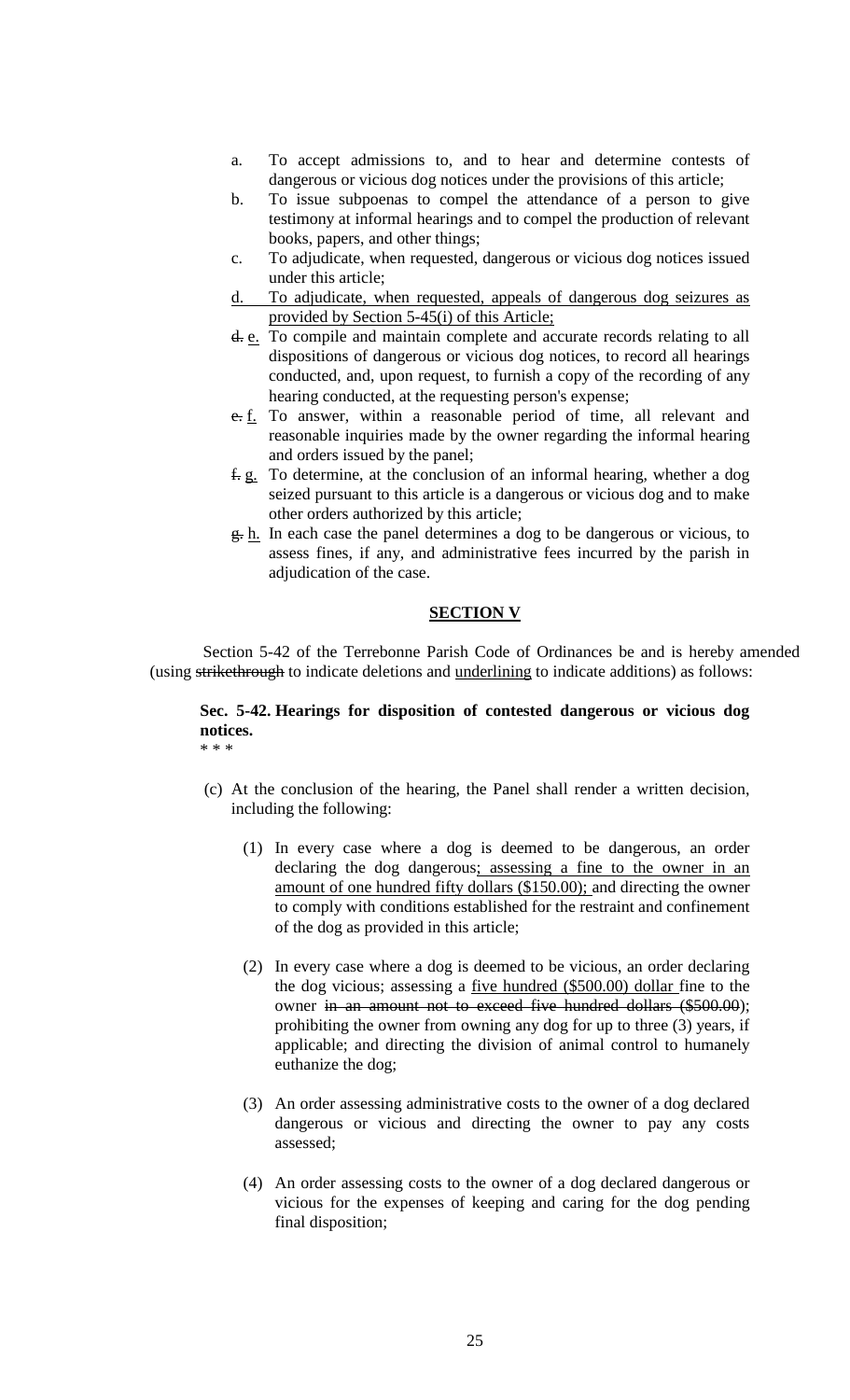- (5) In every case where a dog is deemed neither dangerous nor vicious, an order dismissing the case.
- (d) The panel shall serve a copy of the written decision on the owner at the conclusion of the hearing.

### **SECTION VI**

Section 5-45 of the Terrebonne Parish Code of Ordinances be and is hereby amended (using strikethrough to indicate deletions and underlining to indicate additions) as follows:

### **Sec. 5-45. Keeping a dangerous dog; conditions; failure to comply.**

- (a) It is unlawful for any person to own or keep a dangerous dog without properly restraining or confining the dog.
- (b) A dangerous dog, while on the owner's property, must be securely confined indoors with no access to screened windows or doors, or in a securely enclosed and locked pen or structure, suitable to prevent it from coming into contact with a person other than the owner, or any other animal, and designed to prevent the dangerous dog from escaping. Such pen shall have secure sides, a secure top, and be securely embedded or bound to a concrete floor to prevent the dog from escaping over, under, or through the structure. The enclosure shall provide a humane existence for the dangerous dog and meet all requirements stated in section 5-17, "Proper care of animals." The owner of a dangerous dog shall post signs which read "Beware of Dog" or "Dangerous Dog" in letters at least three (3) inches high on all sides of the structure where they are readily visible to any person approaching the said structure.
- (c) A dangerous dog may be off the owner's property only if it is muzzled and restrained by a substantial leash not exceeding four (4) feet and under the control of a person able to maintain control of the dog. The muzzle must be made in a manner that will not cause injury or interfere with the dog's vision or respiration but must prevent it from biting any person and/or animal.
- (d) The owner of a dangerous dog shall, at the owner's expense, cause the dangerous dog to be spayed/neutered and microchipped prior to its release from the animal shelter.
- (e) The owner of a dangerous dog shall, at the owner's expense, cause the dangerous dog to be vaccinated and licensed as a dangerous dog.
- (f) The animal control authority is empowered to inspect the home and surrounding premises where any dangerous dog is kept to ensure continued compliance with this article.
- (g) The owner of a dangerous dog shall, if the dangerous dog dies, notify the animal control authority of the dog's death within two (2) days. If any dangerous dog escapes confinement or restraint or bites or attacks a person or another animal, the dog's owner shall notify the animal control authority immediately. The owner of a dangerous dog, prior to selling, transferring, or giving the dog to another person, shall provide the animal control authority with the name, address, and telephone number of the new owner for purposes of inspection to ensure compliance with this section.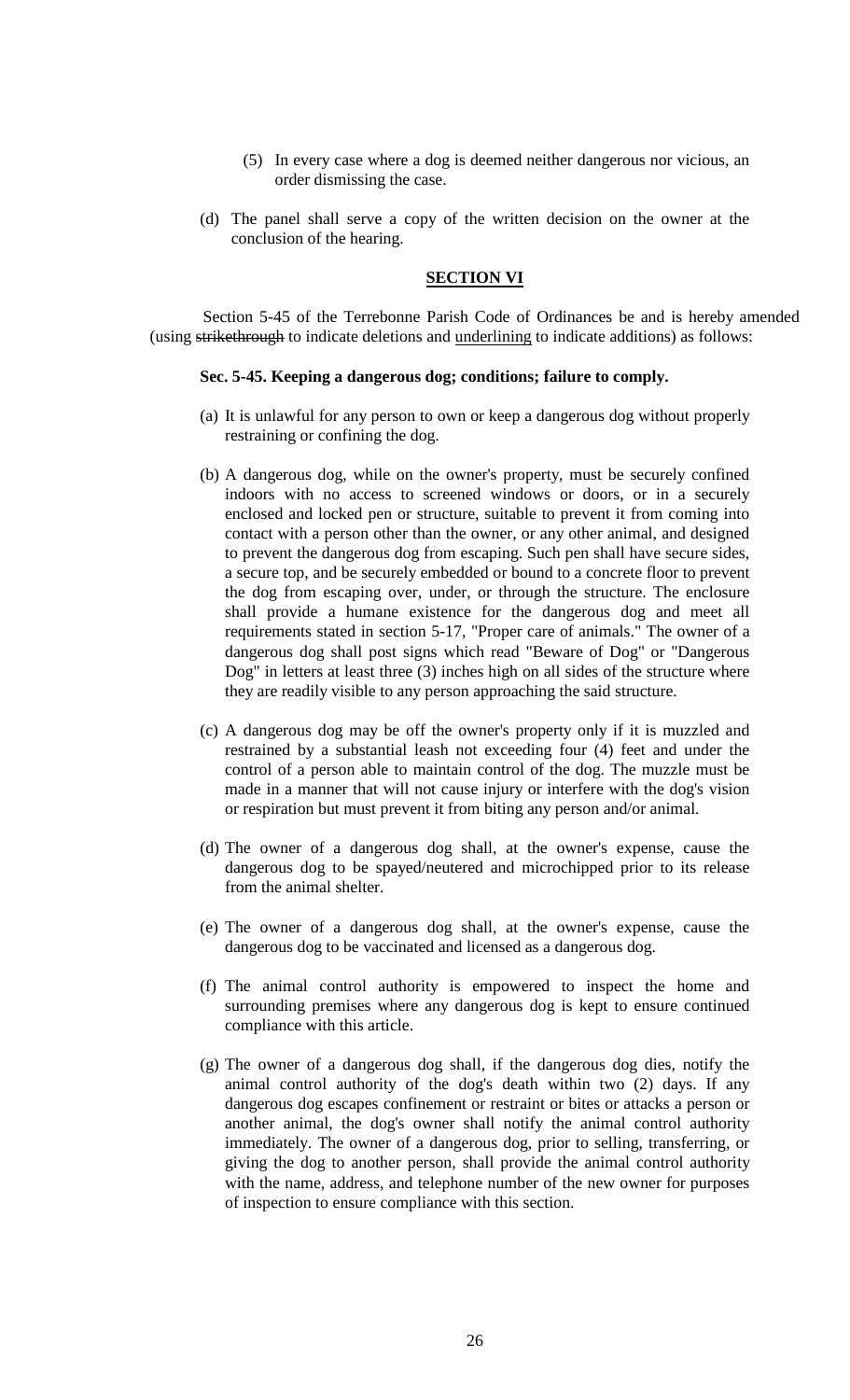- (h) Whoever violates the provisions of this section shall be fined three five hundred dollars (\$300.00) (\$500.00) for each violation.
- (i) A second citation issued for a violation of this Section shall result in the seizure of the dangerous dog by the animal control authority, and unless the owner delivers a written request for appeal to the animal control authority within five (5) days from the date of seizure, the animal control authority shall dispose of the dangerous dog in accordance with Article II of this Chapter. Upon receipt of the owner's written request for appeal, the animal control authority shall convene the administrative hearing panel to hear an appeal of the seizure in accordance with this Article. If the Panel determines by a preponderance of the evidence that the owner is not capable of maintaining compliance with this Section, the animal control authority shall dispose of the dangerous dog in accordance with Article II of this Chapter. The owner, or anyone person residing with the owner, shall be prohibited from redeeming the dangerous dog.

### **SECTION VII**

The Terrebonne Parish Council does hereby approve the fines provided for herein.

### **SECTION VIII**

If any word, clause, phrase, section or other portion of this ordinance shall be declared null, void, invalid, illegal, or unconstitutional, the remaining words, clauses, phrases, sections and other portions of this ordinance shall remain in full force and effect, the provisions of this ordinance hereby being declared to be severable.

### SECTION IX

This ordinance shall become effective upon approval by the Parish President or as otherwise provided in Section 2-13(b) of the Home Rule Charter for a Consolidated Government for Terrebonne Parish, whichever occurs sooner.

This ordinance, having been introduced and laid on the table for at least two weeks, was voted upon as follows:

THERE WAS RECORDED:

YEAS: D. Babin, D. Guidry, P. Lambert, J. Navy, A. Williams, G. Hood, Sr., and B. Amedée. NAYS: R. Hornsby.

ABSTAINING: None.

ABSENT: C. Duplantis-Prather.

The Chairman declared the ordinance adopted on this, the  $9<sup>th</sup>$  day of July, 2014.

\* \* \* \* \* \* \* \* \*

The Chairman recognized the public for comments on the following:

B. A proposed ordinance to acquire the storm-damaged structure as part of the Gustav/Ike Recovery Plan CDBG Buyout Program at 511 Oakwood Drive, Houma.

There were no comments from the public on the proposed ordinance.

Mr. D. Guidry moved, seconded by Ms. B. Amedée, "THAT, the Council close the aforementioned public hearing."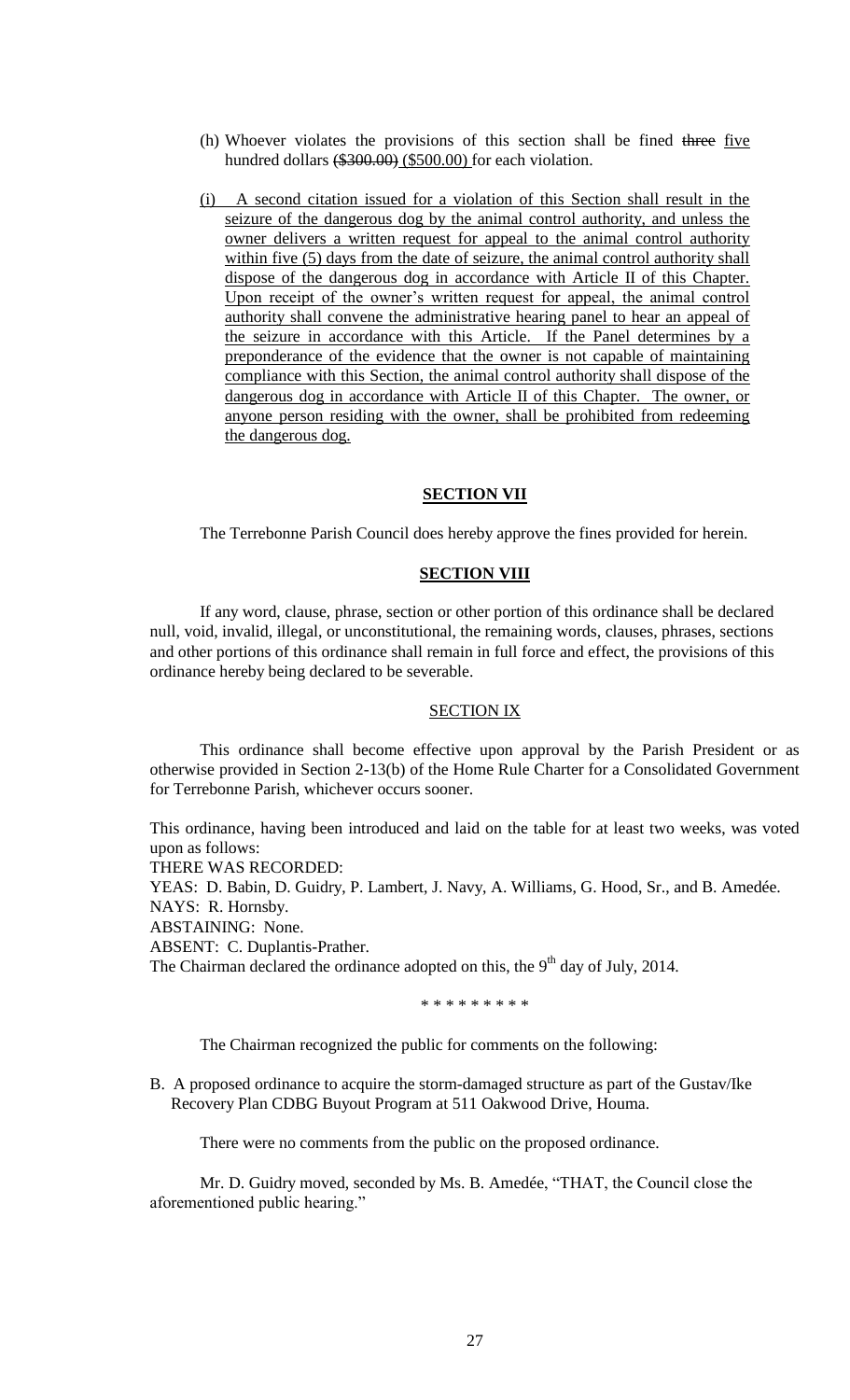The Chairman called for a vote on the motion offered by Mr. D. Guidry. THERE WAS RECORDED: YEAS: D. Babin, D. Guidry, P. Lambert, J. Navy, A. Williams, G. Hood, Sr., B. Amedée and R. Hornsby. NAYS: None. ABSENT: C. Duplantis-Prather. The Chairman declared the motion adopted.

OFFERED BY: Mr. D. Babin. SECONDED BY: Mr. P. Lambert.

# ORDINANCE NO. 8442

AN ORDINANCE TO AUTHORIZE THE ACQUISITION OF STRUCTURES AND LANDS UNDER THE TERMS AND CONDITIONS OF THE COMMUNITY DEVELOPMENT BLOCK GRANT (CDBG) BUYOUT PROGRAM; AND TO AUTHORIZE THE PARISH PRESIDENT TO EXECUTE ANY AND ALL DOCUMENTS NECESSARY TO EFFECT ALL ACTIVITIES RELATED TO THE ACQUISITION.

WHEREAS, the Terrebonne Parish Consolidated Government has been advised by consultants, Leidos, Inc. as part of the implementation of the Gustav/Ike Recovery Plan CDBG Buyout Program project management duties that they recommend acquisition under the grant program of the following properties; and

WHEREAS, as agents, Leidos, Inc. has executed all necessary documents with the following property owner to acquire all structures and lands located at the address and for the amount stipulated below:

| Owner(s) and address:                 | 511 Oakwood, Houma, LA 70363<br>Timothy Emerson, owner;                                                                         |  |  |
|---------------------------------------|---------------------------------------------------------------------------------------------------------------------------------|--|--|
| <b>Appraised Value:</b>               | \$208,000.00                                                                                                                    |  |  |
| <b>Estimated Total Project Costs:</b> | \$239,310.00                                                                                                                    |  |  |
| <b>Offer Amount:</b>                  | \$208,000.00                                                                                                                    |  |  |
| $\mathbf{I}$ in $\mathbf{I}$          | $I$ $\cap$ $\cap$ $\cap$ $I$ $\cap$ $\cap$ $I$ $I$ $\cap$ $I$ $\cap$ $I$ $\cap$ $I$ $\cap$ $I$ $\cap$ $I$ $\cap$ $I$ $\cap$ $I$ |  |  |

Legal Description: LOT 22 BLOCK 4 ADDEN. #3 ROBERTA GROVE SUBD. CB 1491/464

WHEREAS, the above listed property owner has agreed to the offer to purchase for the amounts stipulated.

### SECTION I

NOW, THEREFORE, BE IT ORDAINED by the Terrebonne Parish Council in regular session convened, and on behalf of the Terrebonne Parish Consolidated Government, that notice is hereby given to adopt an ordinance to authorize the acquisition of structures and lands under the terms and conditions of the Gustav/Ike Recovery Plan CDBG Buyout Program is hereby authorized; and that the Parish President, Michel H. Claudet, is hereby authorized to execute any and all documents necessary to effect acquisition.

### SECTION II

If any word, clause, phrase, section or other portion of this ordinance shall be declared null, void, invalid, illegal, or unconstitutional, the remaining words, clauses, phrases, sections and other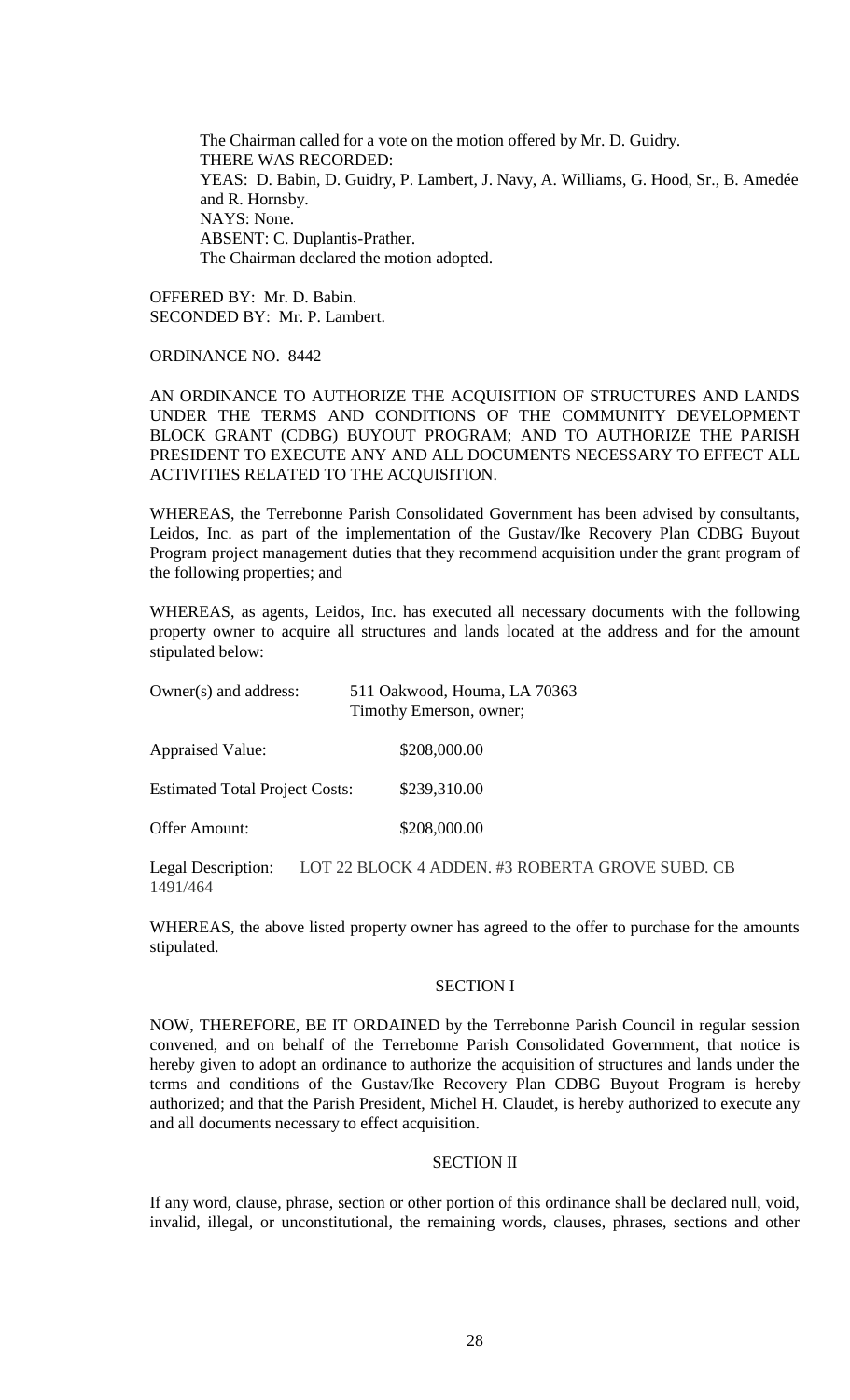portions of this ordinance shall remain in full force and effect, the provisions of this ordinance hereby being declared to be severable.

## SECTION III

This ordinance shall become effective upon approval by the Parish President or as otherwise provided in Section 2-13(b) of the Home Rule Charter for a Consolidated Government for Terrebonne Parish, whichever occurs sooner.

This ordinance, having been introduced and laid on the table for at least two weeks, was voted upon as follows:

THERE WAS RECORDED:

YEAS: D. Babin, D. Guidry, P. Lambert, J. Navy, A. Williams, G. Hood, Sr., B. Amedée and R. Hornsby.

NAYS: None.

ABSTAINING: None.

ABSENT: C. Duplantis-Prather.

The Chairman declared the ordinance adopted on this, the  $9<sup>th</sup>$  day of July, 2014.

\* \* \* \* \* \* \* \* \*

The Chairman recognized the public for comments on the following:

C. A proposed ordinance to acquire the storm-damaged structure as part of the Gustav/Ike Recovery Plan CDBG Buyout Program at 119 Pine Street, Chauvin.

There were no comments from the public on the proposed ordinance.

Mr. D. Babin moved, seconded by Mr. P. Lambert, "THAT, the Council close the aforementioned public hearing."

The Chairman called for a vote on the motion offered by Mr. D. Babin. THERE WAS RECORDED: YEAS: D. Babin, D. Guidry, P. Lambert, J. Navy, A. Williams, G. Hood, Sr., B. Amedée and R. Hornsby. NAYS: None. ABSENT: C. Duplantis-Prather. The Chairman declared the motion adopted.

OFFERED BY: Mr. D. Babin. SECONDED BY: Ms. A. Williams.

ORDINANCE NO. 8443

AN ORDINANCE TO AUTHORIZE THE ACQUISITION OF STRUCTURES AND LANDS UNDER THE TERMS AND CONDITIONS OF THE COMMUNITY DEVELOPMENT BLOCK GRANT (CDBG) BUYOUT PROGRAM; AND TO AUTHORIZE THE PARISH PRESIDENT TO EXECUTE ANY AND ALL DOCUMENTS NECESSARY TO EFFECT ALL ACTIVITIES RELATED TO THE ACQUISITION.

WHEREAS, the Terrebonne Parish Consolidated Government has been advised by consultants, Leidos, Inc. as part of the implementation of the Gustav/Ike Recovery Plan CDBG Buyout Program project management duties that they recommend acquisition under the grant program of the following properties; and

WHEREAS, as agents, Leidos, Inc. has executed all necessary documents with the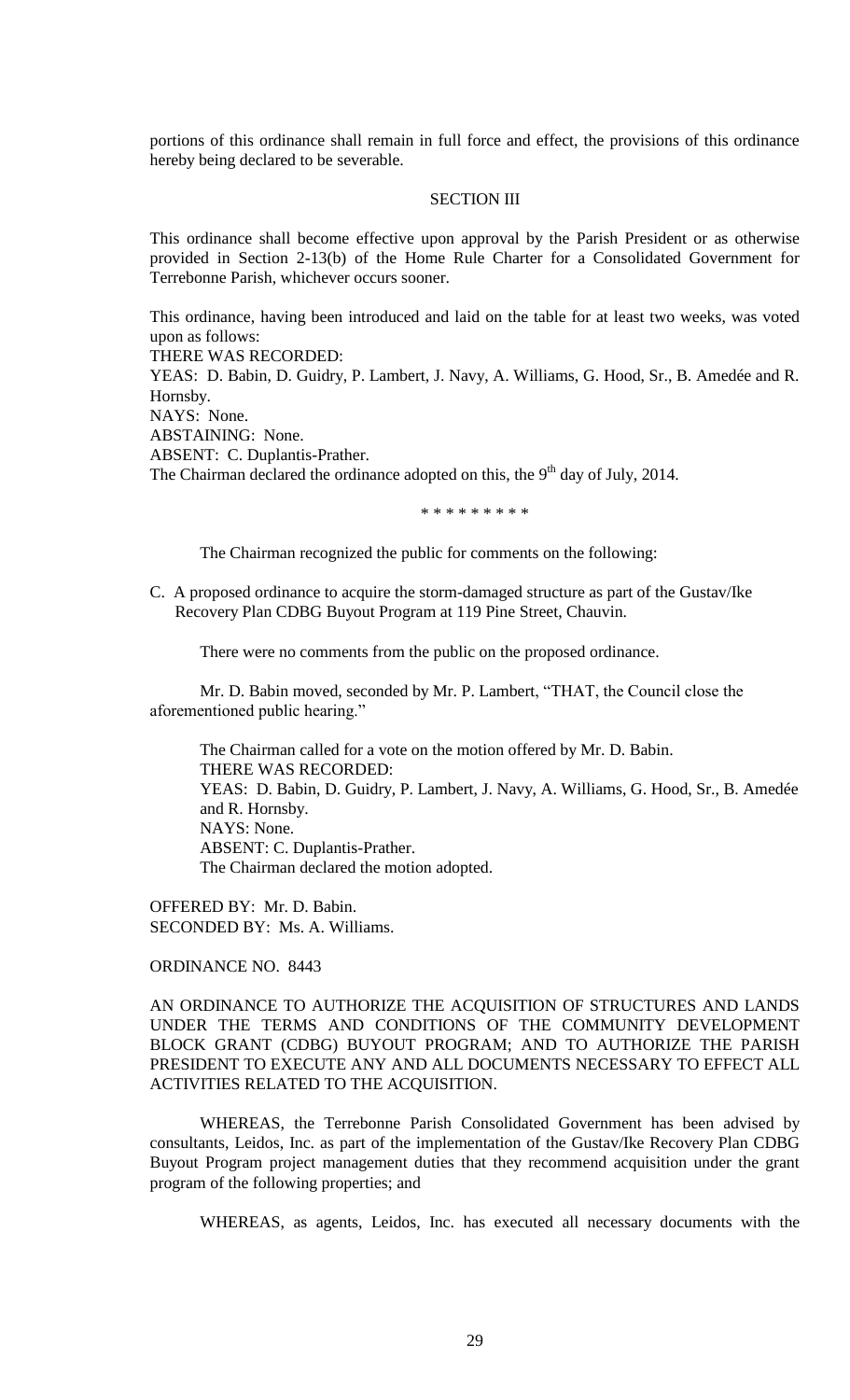following property owner to acquire all structures and lands located at the address and for the amount stipulated below:

| 119 Pine, Chauvin, LA 70344<br>Crystal Luke, owner |
|----------------------------------------------------|
| \$110,000.00                                       |
| \$134, 250.00                                      |
| \$110,000.00                                       |
|                                                    |

Legal Description: LOT 8 BLOCK 3 ADDEN. #1 CHAUVIN SUBD. CB 2032/91

WHEREAS, the above listed property owner has agreed to the offer to purchase for the amounts stipulated.

#### SECTION I

NOW, THEREFORE, BE IT ORDAINED by the Terrebonne Parish Council in regular session convened, and on behalf of the Terrebonne Parish Consolidated Government, that notice is hereby given to adopt an ordinance to authorize the acquisition of structures and lands under the terms and conditions of the Gustav/Ike Recovery Plan CDBG Buyout Program is hereby authorized; and that the Parish President, Michel H. Claudet, is hereby authorized to execute any and all documents necessary to effect acquisition.

### SECTION II

If any word, clause, phrase, section or other portion of this ordinance shall be declared null, void, invalid, illegal, or unconstitutional, the remaining words, clauses, phrases, sections and other portions of this ordinance shall remain in full force and effect, the provisions of this ordinance hereby being declared to be severable.

### SECTION III

This ordinance shall become effective upon approval by the Parish President or as otherwise provided in Section 2-13(b) of the Home Rule Charter for a Consolidated Government for Terrebonne Parish, whichever occurs sooner.

This ordinance, having been introduced and laid on the table for at least two weeks, was voted upon as follows:

THERE WAS RECORDED:

YEAS: D. Babin, P. Lambert, J. Navy, A. Williams, G. Hood, Sr., B. Amedée and R. Hornsby. NAYS: None.

ABSTAINING: D. Guidry.

ABSENT: C. Duplantis-Prather.

The Chairman declared the ordinance adopted on this, the  $9<sup>th</sup>$  day of July, 2014.

\* \* \* \* \* \* \* \* \*

The Chairman recognized the public for comments on the following:

D. A proposed ordinance to acquire the storm-damaged structure as part of the Gustav/Ike Recovery Plan CDBG Buyout Program at 603 Louis Drive, Houma.

There were no comments from the public on the proposed ordinance.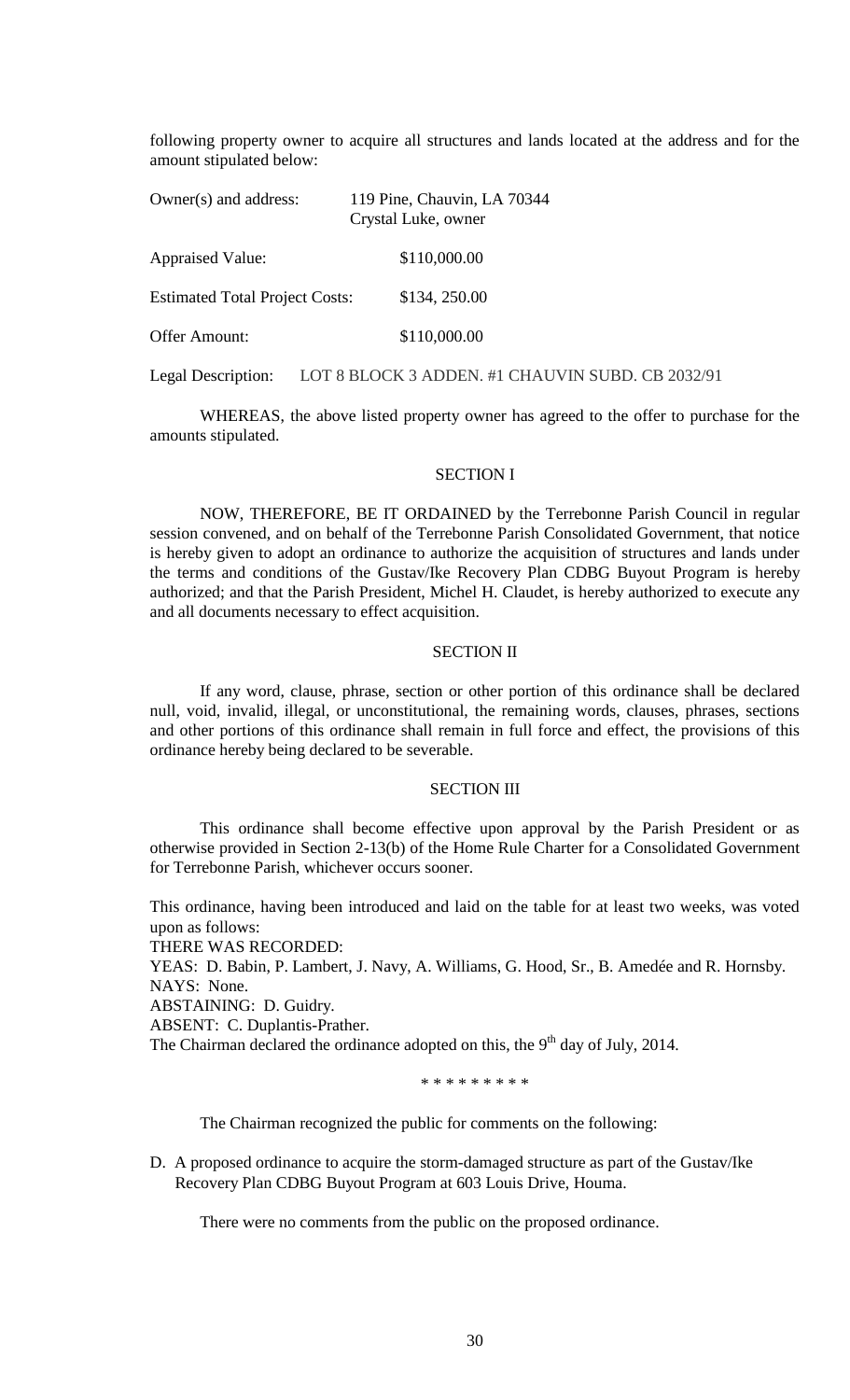Mr. G. Hood, Sr. moved, seconded by Ms. A. Williams, "THAT, the Council close the aforementioned public hearing."

The Chairman called for a vote on the motion offered by Mr. G. Hood, Sr. THERE WAS RECORDED: YEAS: D. Babin, D. Guidry, P. Lambert, J. Navy, A. Williams, G. Hood, Sr., B. Amedée and R. Hornsby. NAYS: None. ABSENT: C. Duplantis-Prather. The Chairman declared the motion adopted.

OFFERED BY: Mr. G. Hood, Sr. SECONDED BY: Mr. P. Lambert.

ORDINANCE NO. 8444

AN ORDINANCE TO AUTHORIZE THE ACQUISITION OF STRUCTURES AND LANDS UNDER THE TERMS AND CONDITIONS OF THE COMMUNITY DEVELOPMENT BLOCK GRANT (CDBG) BUYOUT PROGRAM; AND TO AUTHORIZE THE PARISH PRESIDENT TO EXECUTE ANY AND ALL DOCUMENTS NECESSARY TO EFFECT ALL ACTIVITIES RELATED TO THE ACQUISITION.

WHEREAS, the Terrebonne Parish Consolidated Government has been advised by consultants, Leidos, Inc. as part of the implementation of the Gustav/Ike Recovery Plan CDBG Buyout Program project management duties that they recommend acquisition under the grant program of the following properties; and

WHEREAS, as agents, Leidos, Inc. has executed all necessary documents with the following property owner to acquire all structures and lands located at the address and for the amount stipulated below:

| Owner(s) and address:                 | 603 Louis Drive, Houma, LA 70364<br>Chris & Debra Fabre, owners; |  |  |
|---------------------------------------|------------------------------------------------------------------|--|--|
| <b>Appraised Value:</b>               | \$186,000.00                                                     |  |  |
| <b>Estimated Total Project Costs:</b> | \$212,185.00                                                     |  |  |
| <b>Offer Amount:</b>                  | \$186,000.00                                                     |  |  |

Legal Description: LOTS 4 & 5 BLOCK 11 ADDEN. #4 CADIERE PARK HEIGHTS. CB 1924/299

WHEREAS, the above listed property owner has agreed to the offer to purchase for the amounts stipulated.

### SECTION I

NOW, THEREFORE, BE IT ORDAINED by the Terrebonne Parish Council in regular session convened, and on behalf of the Terrebonne Parish Consolidated Government, that notice is hereby given to adopt an ordinance to authorize the acquisition of structures and lands under the terms and conditions of the Gustav/Ike Recovery Plan CDBG Buyout Program is hereby authorized; and that the Parish President, Michel H. Claudet, is hereby authorized to execute any and all documents necessary to effect acquisition.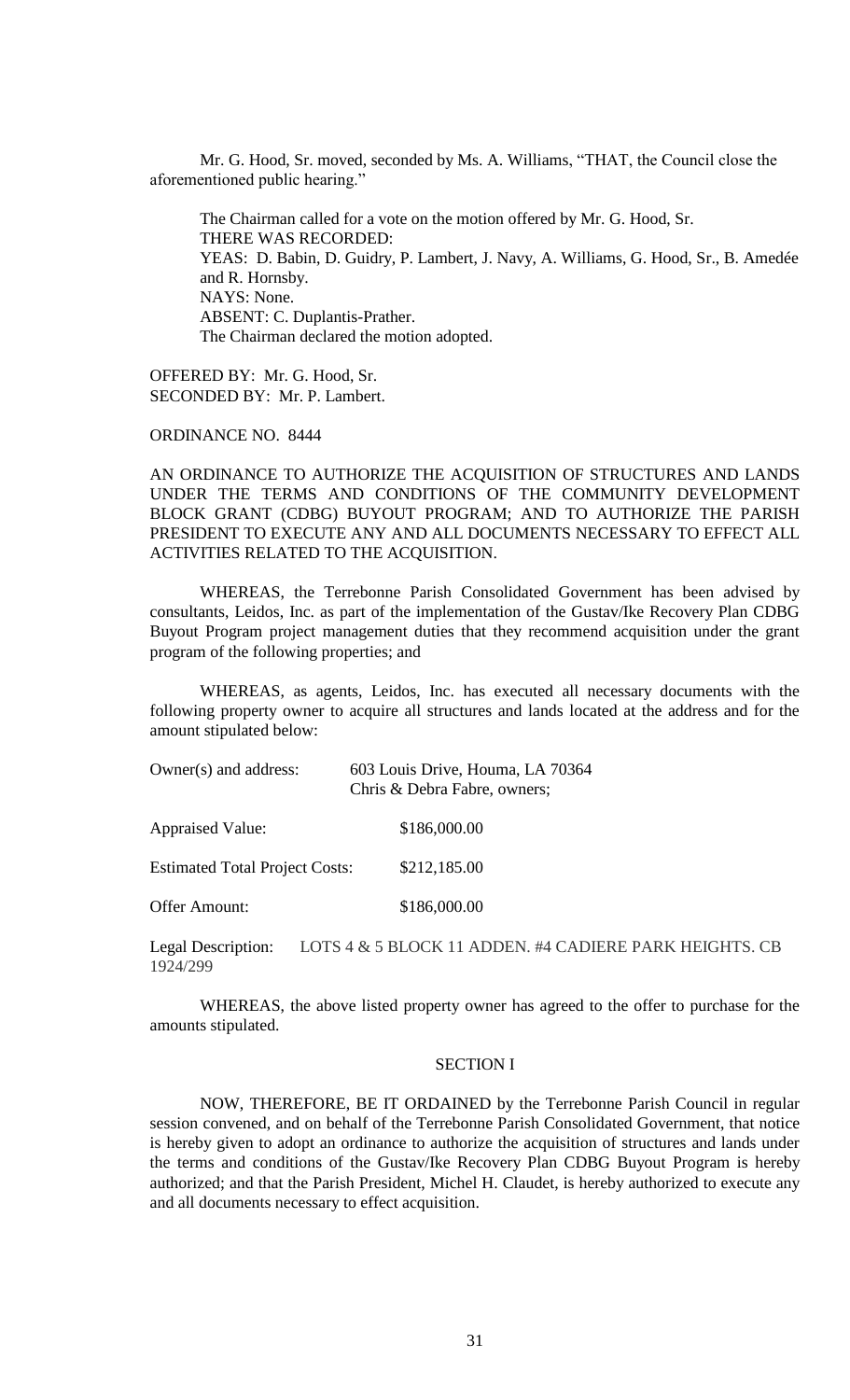### SECTION II

If any word, clause, phrase, section or other portion of this ordinance shall be declared null, void, invalid, illegal, or unconstitutional, the remaining words, clauses, phrases, sections and other portions of this ordinance shall remain in full force and effect, the provisions of this ordinance hereby being declared to be severable.

# SECTION III

This ordinance shall become effective upon approval by the Parish President or as otherwise provided in Section 2-13(b) of the Home Rule Charter for a Consolidated Government for Terrebonne Parish, whichever occurs sooner.

This ordinance, having been introduced and laid on the table for at least two weeks, was voted upon as follows:

THERE WAS RECORDED:

YEAS: D. Babin, D. Guidry, P. Lambert, J. Navy, A. Williams, G. Hood, Sr., B. Amedée and R. Hornsby.

NAYS: None.

ABSTAINING: None.

ABSENT: C. Duplantis-Prather.

The Chairman declared the ordinance adopted on this, the  $9<sup>th</sup>$  day of July, 2014.

\* \* \* \* \* \* \* \* \*

The Chairman recognized the public for comments on the following:

- E. A proposed ordinance to amend the 2014 Adopted Operating Budget of the Terrebonne Parish Consolidated Government for the following items:
	- I. Re-Class CDBG Recovery Projects, Net Affect \$0

Mr. Al Levron, Terrebonne Parish Manager, asked that this public hearing be continued until the next Council meeting.

Ms. A. Williams moved, seconded by Mr. G. Hood, Sr., "THAT, the Council continue the aforementioned public hearing."

The Chairman called for a vote on the motion offered by Ms. A. Williams. THERE WAS RECORDED: YEAS: D. Babin, D. Guidry, J. Navy, A. Williams, G. Hood, Sr., B. Amedée and R. Hornsby. NAYS: None. ABSENT: P. Lambert and C. Duplantis-Prather. The Chairman declared the motion adopted.

The Chairman recognized the public for comments on the following:

- F. A proposed ordinance to amend the 2014 Adopted Operating Budget of the Terrebonne Parish Consolidated Government for the following items:
	- I. Emergency Preparedness Department EMGP, \$40,836
	- II. Public Transit Program, \$318,988
	- III. General Fund Consolidation, \$5,349,679

There were no comments from the public on the proposed ordinance.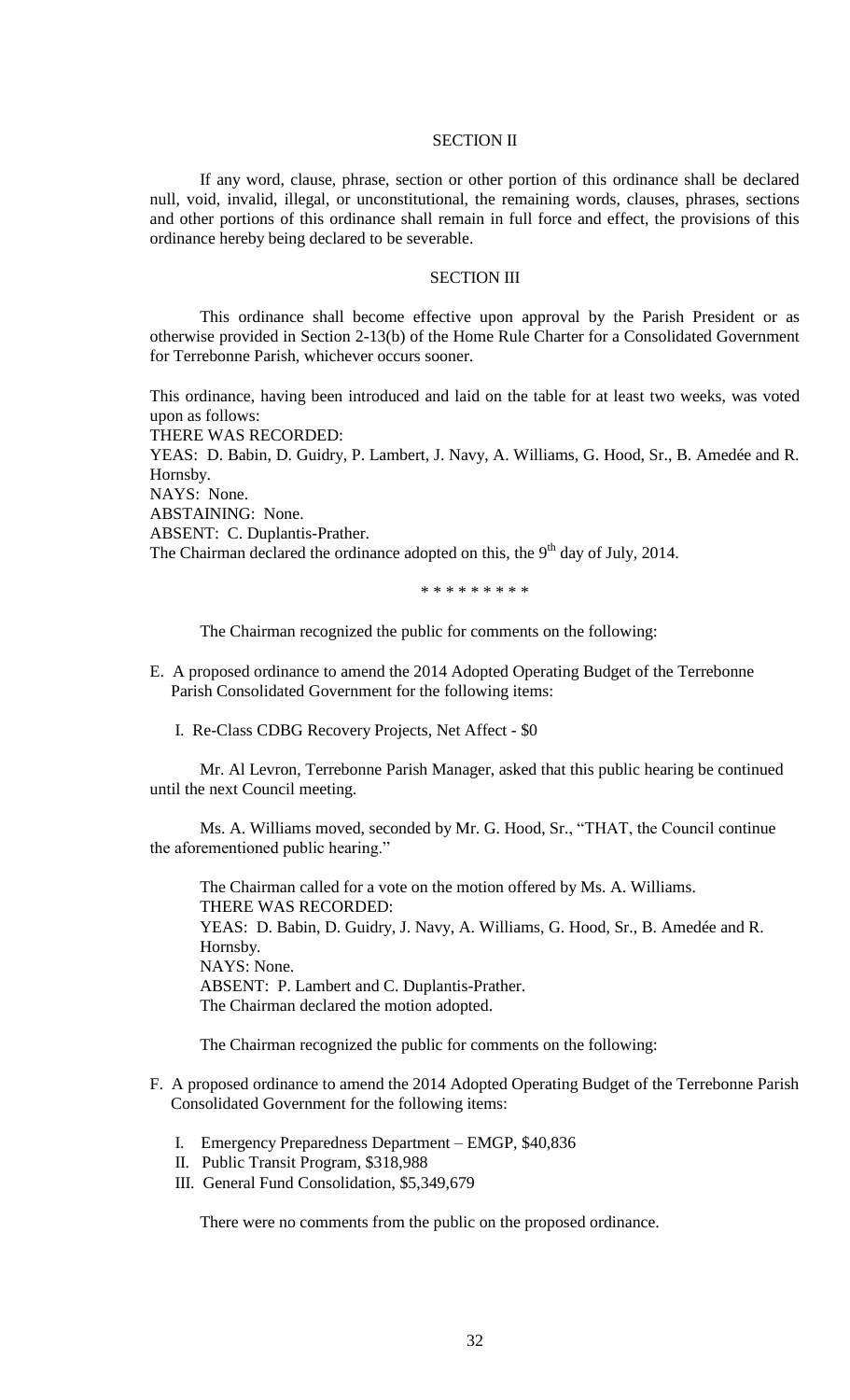Mr. D. Babin moved, seconded by Ms. B. Amedée, "THAT, the Council close the aforementioned public hearing."

The Chairman called for a vote on the motion offered by Mr. D. Babin. THERE WAS RECORDED: YEAS: D. Babin, D. Guidry, J. Navy, A. Williams, G. Hood, Sr., B. Amedée and R. Hornsby. NAYS: None. ABSENT: P. Lambert and C. Duplantis-Prather. The Chairman declared the motion adopted.

OFFERED BY: Mr. D. Guidry. SECONDED BY: Mr. D. Babin.

ORDINANCE NO. 8445

AN ORDINANCE TO AMEND THE 2014 ADOPTED OPERATING BUDGET OF THE TERREBONNE PARISH CONSOLIDATED GOVERNMENT FOR THE FOLLOWING ITEMS AND TO PROVIDE FOR RELATED MATTERS.

- I. EMERGENCY PREPAREDNESS DEPARTMENT-EMGP, \$40,836
- II. PUBLIC TRANSIT PROGRAM, \$318,988
- III. GENERAL FUND CONSOLIDATION, \$5,349,679

## SECTION I

WHEREAS, the Parish has been awarded \$40,836 for the Emergency Management Performance Grant Program - 2014 from the State of Louisiana, Governor's Office of Homeland Security and Emergency Preparedness, and

WHEREAS, the dollars will be reimbursement for the operations associated with the Office of Emergency Preparedness including daily duties conducted by the office staff.

NOW, THEREFORE BE IT ORDAINED, by the Terrebonne Parish Council, on behalf of the Terrebonne Parish Consolidated Government, that the 2014 Adopted Operating Budget of the Terrebonne Parish Consolidated Government be amended for the Emergency Preparedness Department. (Attachment A)

# SECTION II

WHEREAS, Public Transit System/Program has received the updated 2014 grant award; and

WHEREAS, the 2014 budget is based on a preliminary draft of the FTA funding application, which was later amended for additional available funding, and

WHEREAS, the additional funding from the Federal Transit Authority above the initial budget is \$117,852 as well as \$201,136 from Public Transit System's Fund Balance.

NOW, THEREFORE BE IT FURTHER ORDAINED, by the Terrebonne Parish Council, on behalf of the Terrebonne Parish Consolidated Government, that the 2014 Adopted Budget of the Terrebonne Parish Consolidated Government be amended for the Public Transit System. (Attachment B)

# SECTION III

WHEREAS, Governmental Accounting Standards Board (GASB) has made a new ruling known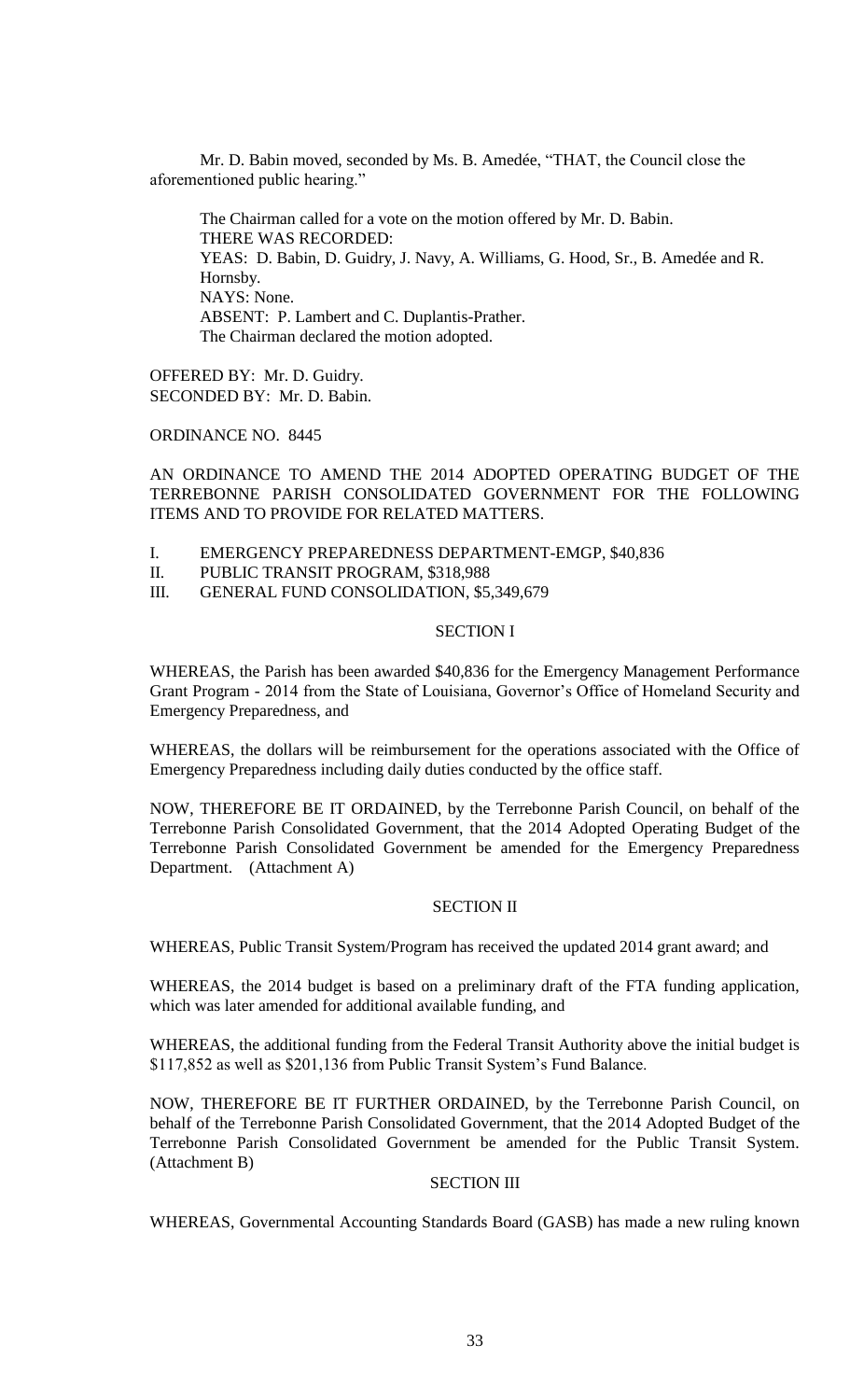as GASB Pronouncement #54 that certain Governmental Funds are to be combined with General Fund; and

WHEREAS, the following Governmental Funds that fall under the GASB new ruling are:

- Dedicated Emergency Fund
- Parish Prisoners Fund  $\bullet$
- Non-District Recreation Fund  $\bullet$
- City Marshal Fund
- Coastal Restoration Fund

WHEREAS, the combining of these funds brings over to General Fund \$5,349,679 in expenditures and \$1,413,660 in revenues; and

WHEREAS, a separate accounting for historical purposes will continue, and will be combined for purposes of GASB #54 ruling.

NOW, THEREFORE BE IT FURTHER ORDAINED, by the Terrebonne Parish Council, on behalf of the Terrebonne Parish Consolidated Government, that the 2014 Adopted Budget of the Terrebonne Parish Consolidated Government to be amended for the GASB #54 Ruling. (Attachment C)

This ordinance, having been introduced and laid on the table for at least two weeks, was voted upon as follows:

THERE WAS RECORDED:

YEAS: D. Babin, D. Guidry, P. Lambert, J. Navy, A. Williams, G. Hood, Sr., B. Amedée and R. Hornsby.

NAYS: None.

ABSTAINING: None.

ABSENT: C. Duplantis-Prather.

The Chairman declared the ordinance adopted on this, the  $9<sup>th</sup>$  day of July, 2014.

| <b>ATTACHMENT A - Emergency Preparedness Department - EMPG</b> |                |               |                |  |  |
|----------------------------------------------------------------|----------------|---------------|----------------|--|--|
|                                                                |                |               |                |  |  |
|                                                                |                | 2014          |                |  |  |
|                                                                | <b>Adopted</b> | <b>Change</b> | <b>Amended</b> |  |  |
|                                                                |                |               |                |  |  |
| <b>Operating Supplies</b>                                      | 7,400          | 40,836        | 48,236         |  |  |
| Office of Emergency Preparedness                               | (40,000)       | (836)         | (40, 836)      |  |  |
| Fund Balance (Decrease)                                        | N/A            | (40,000)      | N/A            |  |  |
| <b>ATTACHMENT B - Public Transit Program</b>                   |                |               |                |  |  |
|                                                                |                |               |                |  |  |
|                                                                | 2014           |               |                |  |  |
|                                                                | <b>Adopted</b> | <b>Change</b> | <b>Amended</b> |  |  |
|                                                                | 16,750         | 11,497        |                |  |  |
| Group Insurance<br>Gas & Oil                                   |                |               | 28,247         |  |  |
|                                                                | 25,858         | (25, 858)     |                |  |  |
| <b>Operating Supplies</b>                                      | 19,500         | 10,000        | 29,500         |  |  |
| <b>Communication Equipment</b>                                 | 10,013         | 5,858         | 15,871         |  |  |
| <b>Other Contracts &amp; Leases</b>                            | 37,716         | 10,000        | 47,716         |  |  |
| Uniforms                                                       | 27,245         | 124,281       | 151,526        |  |  |
| Tires                                                          | 37,000         | 124,281       | 161,281        |  |  |
| Parts - Other Repairs                                          | 82,793         | 58,929        | 141,722        |  |  |
| FTA Grant-Operating Assistance                                 | (2, 397, 166)  | (108, 654)    | (2,505,820)    |  |  |
| FTA Grant-Planning & Capital                                   | (1, 104, 237)  | (9, 198)      | (1, 113, 435)  |  |  |
| <b>Fund Balance</b>                                            | N/A            | (201, 136)    | N/A            |  |  |

\* \* \* \* \* \* \* \* \*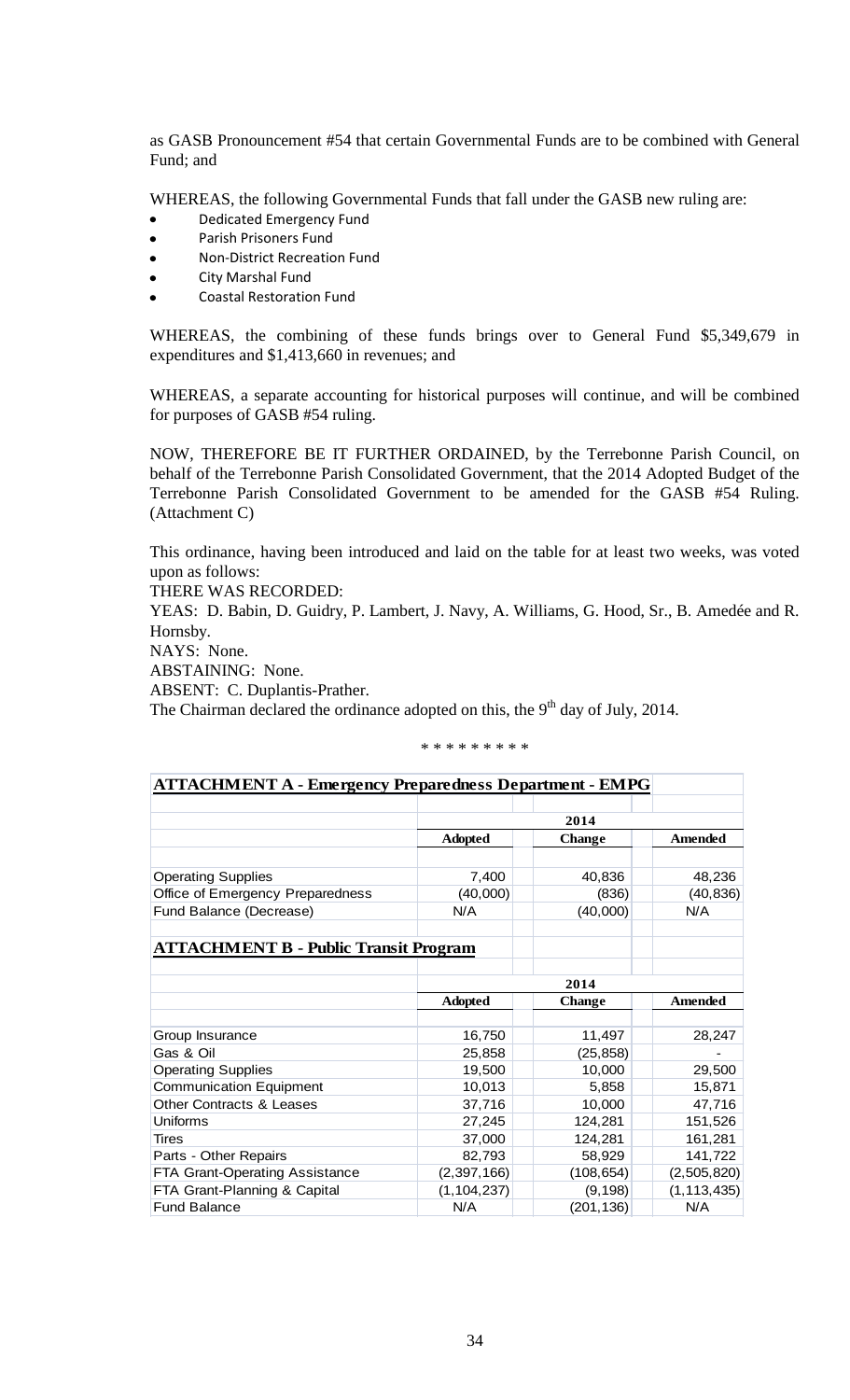The Chairman recognized the public for comments on the following:

G. A proposed ordinance to levy millages on the 2014 Tax Roll on all property subject to taxation by the Terrebonne Parish Consolidated Government.

There were no comments from the public on the proposed ordinance.

Ms. A. Williams moved, seconded by Mr. D. Babin, "THAT, the Council close the aforementioned public hearing."

The Chairman called for a vote on the motion offered by Ms. A. Williams. THERE WAS RECORDED: YEAS: D. Babin, D. Guidry, P. Lambert, J. Navy, A. Williams, G. Hood, Sr., B. Amedée and R. Hornsby. NAYS: None. ABSENT: C. Duplantis-Prather. The Chairman declared the motion adopted.

OFFERED BY: Mr. D. Babin. SECONDED BY: Ms. A. Williams.

### ORDINANCE NO. 8446

BE IT ORDAINED, by the Terrebonne Parish Council, in regular session convened and on behalf of the Terrebonne Parish Consolidated Government, that the following millages are hereby levied on the 2014 tax roll on all property subject to taxation by the Terrebonne Parish Consolidated Government:

# MILLAGES

Parish Tax – Alimony (Outside): 3.09 Mills Parish Tax – Alimony (Inside): 1.55 Mills Drainage Tax – Maintenance: 7.31 Mills Drainage Tax – 2004 Bonds: .92 Mills Road and Bridge – 2004 Bonds: .68 Mills Sewerage Tax – 2004 Bonds: 0.53 Mills Health Unit: 1.66 Mills Mental Health: 0.42 Mills Juvenile Detention (Houma) Maintenance: 0.98 Mills Youth Center (Juvenile Detention) (Houma) (Maintenance): .96 Terrebonne ARC (Ret. Citizens – Maintenance): 5.33 Mills Recreation Tax – Maintenance: 2.06 Mills Council on Aging: 7.50 Mills Sanitation District – Maintenance: 11.21 Mills Road District No. 6 Maintenance: 0.82 Mills Road Lighting District No. 1 – Maintenance: 2.00 Mills Road Lighting District No. 2 – Maintenance: 2.00 Mills Road Lighting District No.3-A – Maintenance: 1.00 Mills Road Lighting District No. 4 – Maintenance: 3.50 Mills Road Lighting District No. 5 – Maintenance: 4.00 Mills Road Lighting District No. 6 – Maintenance: 2.50 Mills Road Lighting District No. 7 – Maintenance: 1.00 Mills Road Lighting District No. 8 – Maintenance: 2.75 Mils Road Lighting District No. 9 – Maintenance: 2.25 Mills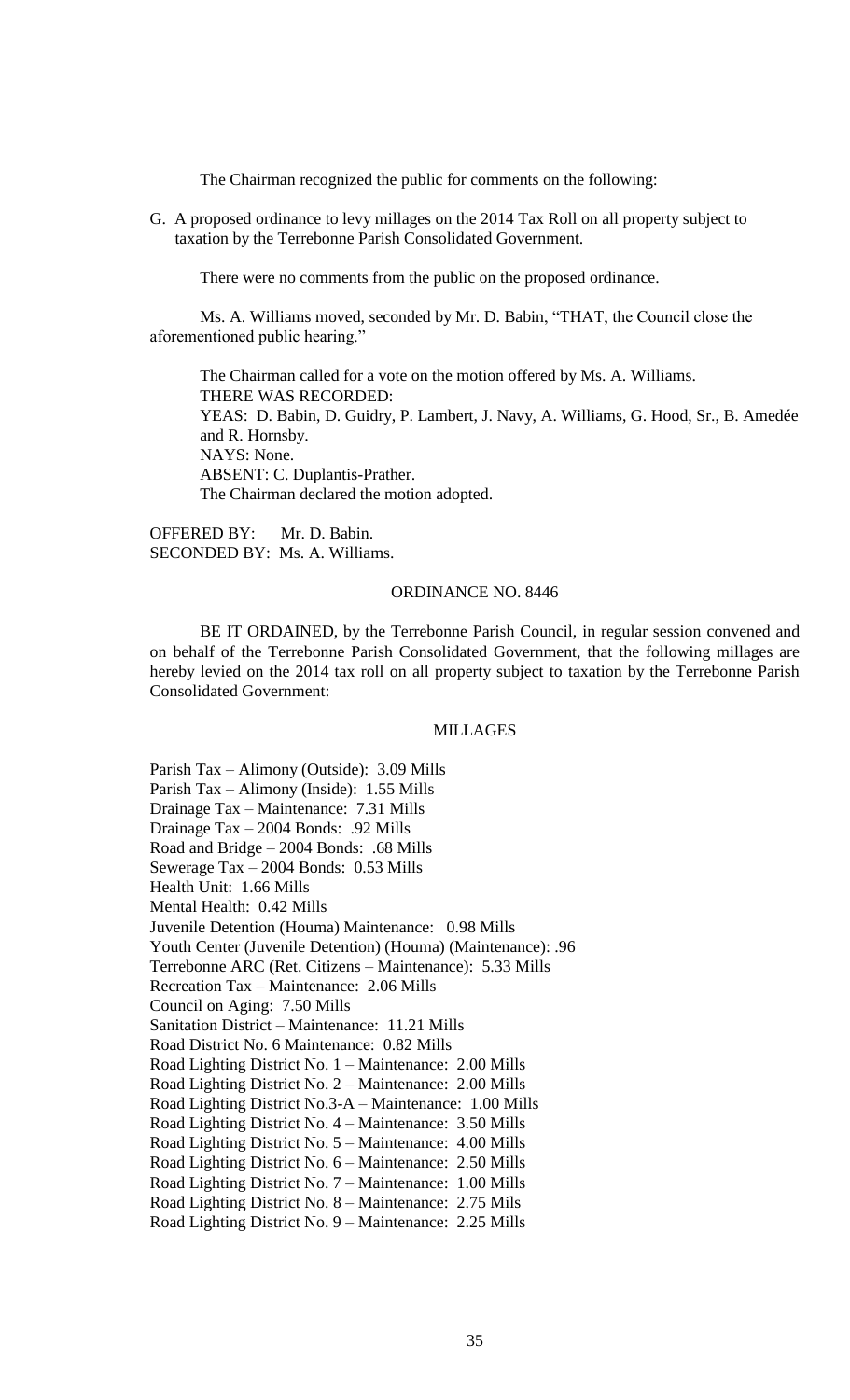Road Lighting District No. 10 – Maintenance: 2.30 Mills City Ad Valorem Tax: 6.38 Mills City of Houma – Fire Protection District: 5.08 Mills City of Houma – Police Protection District: 5.08 Mills

BE IT FURTHER ORDAINED that the proper administrative officials of the Parish of Terrebonne, State of Louisiana, be and they are hereby empowered, authorized, and directed to spread said taxes, as hereinabove set forth, upon the assessment roll of said Parish for the year 2014, and to make the collection of the taxes imposed for and on behalf of the taxing authority, according to law, and that the taxes herein levied shall become a permanent lien and privilege on all property subject to taxation as herein set forth, and collection thereof shall be enforceable in the manner provided by law.

This ordinance, having been introduced and laid on the table for at least two weeks, was voted upon as follows:

THERE WAS RECORDED: YEAS: D. Babin, D. Guidry, P. Lambert, J. Navy, A. Williams, G. Hood, Sr., B. Amedée and R. Hornsby. NAYS: None. ABSTAINING: None. ABSENT: C. Duplantis-Prather. The Chairman declared the ordinance adopted on this, the  $9<sup>th</sup>$  day of July, 2014.

\* \* \* \* \* \* \* \* \*

The Chairman recognized the public for comments on the following:

H. A proposed ordinance amending the Human Resources Personnel Policy Manual, Section 6, "Absence", Section 6.11, "Termination Pay", and providing for related matters.

There were no comments from the public on the proposed ordinance.

Ms. A. Williams moved, seconded by Mr. J. Navy, "THAT, the Council close the aforementioned public hearing."

The Chairman called for a vote on the motion offered by Ms. A. Williams. THERE WAS RECORDED: YEAS: D. Babin, D. Guidry, P. Lambert, J. Navy, A. Williams, G. Hood, Sr., B. Amedée and R. Hornsby. NAYS: None. ABSENT: C. Duplantis-Prather. The Chairman declared the motion adopted.

OFFERED BY: Ms. A. Williams. SECONDED BY: Mr. D. Guidry.

ORDINANCE NO. 8447

AN ORDINANCE AMENDING THE HUMAN RESOURCES PERSONNEL POLICY MANUAL, SECTION 6, "ABSENCE," SECTION 6.11, "TERMINATION PAY," AND TO PROVIDE FOR RELATED MATTERS.

WHEREAS, the Terrebonne Parish Consolidated Government's Human Resources Department maintains the Human Resources Personnel Policy Manual developed in accordance with the Terrebonne Parish Charter Section 4-10(d); and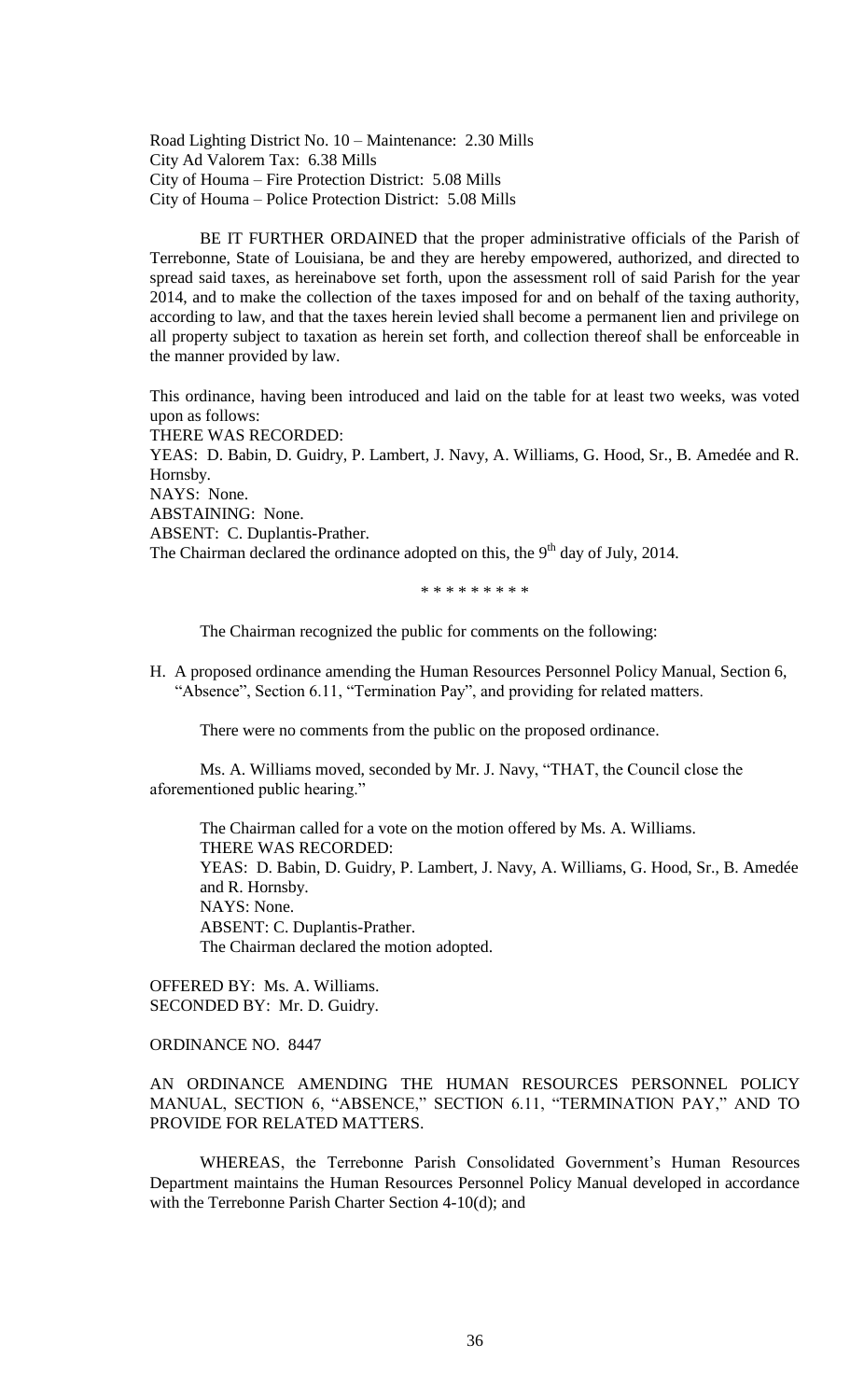WHEREAS, Section 4-10(e) of the Terrebonne Parish Charter provides that amendments to the Human Resources Personnel Policy Manual be adopted by ordinance; and

WHEREAS, Administration has reviewed Section 6 "Absence", Section 6.11 "Termination Pay" of the Personnel Policy Manual and made the updates and revisions it deems in the best interest of the employees and the citizens of Terrebonne Parish; and

WHEREAS, Administration desires to amend Section 6 and Section 6.11 of the Human Resources Personnel Policy Manual to reflect the updates and revisions; and

NOW, THEREFORE, BE IT ORDAINED by the Terrebonne Parish Council, on behalf of the Terrebonne Parish Consolidated Government, that:

### SECTION I

That Section 6.11 of the Personnel Policy Manual is amended to read as follows: (deletions struck through, insertions bold)

SECTION 6.11

### TERMINATION PAY

All employees who leave the service of the Consolidated Government for any reason shall receive all pay which may be due them with the following qualifications:

1. Full time permanent employees who have completed ninety (90) days of service or more will be paid for any unused annual leave not taken.

2. Full time permanent employees terminated by the Consolidated Government for other than disciplinary reasons will be given two (2) weeks notice and may not, at the discretion of the Department Head, be required to work those two (2) weeks, but in either case will be paid two (2) weeks termination pay.

3. An employee terminated by the Consolidated Government for disciplinary reasons shall not be entitled to two (2) weeks termination pay.

#### SECTION II

If any word, clause, phrase, section or other portion of this ordinance shall be declared null, void, invalid, illegal, or unconstitutional, the remaining words, clauses, phrases, sections and other portions of this ordinance shall remain in full force and effect, the provisions of this ordinance hereby being declared to be separable.

# SECTION III

This ordinance shall become effective upon approval by the Parish President.

This ordinance, having been introduced and laid on the table for at least two weeks, was voted upon as follows:

THERE WAS RECORDED:

YEAS: D. Babin, D. Guidry, P. Lambert, J. Navy, A. Williams, G. Hood, Sr., B. Amedée and R. Hornsby.

NAYS: None.

ABSTAINING: None.

ABSENT: C. Duplantis-Prather.

The Chairman declared the ordinance adopted on this, the  $9<sup>th</sup>$  day of July, 2014.

\* \* \* \* \* \* \* \* \*

The Chairman recognized the public for comments on the following: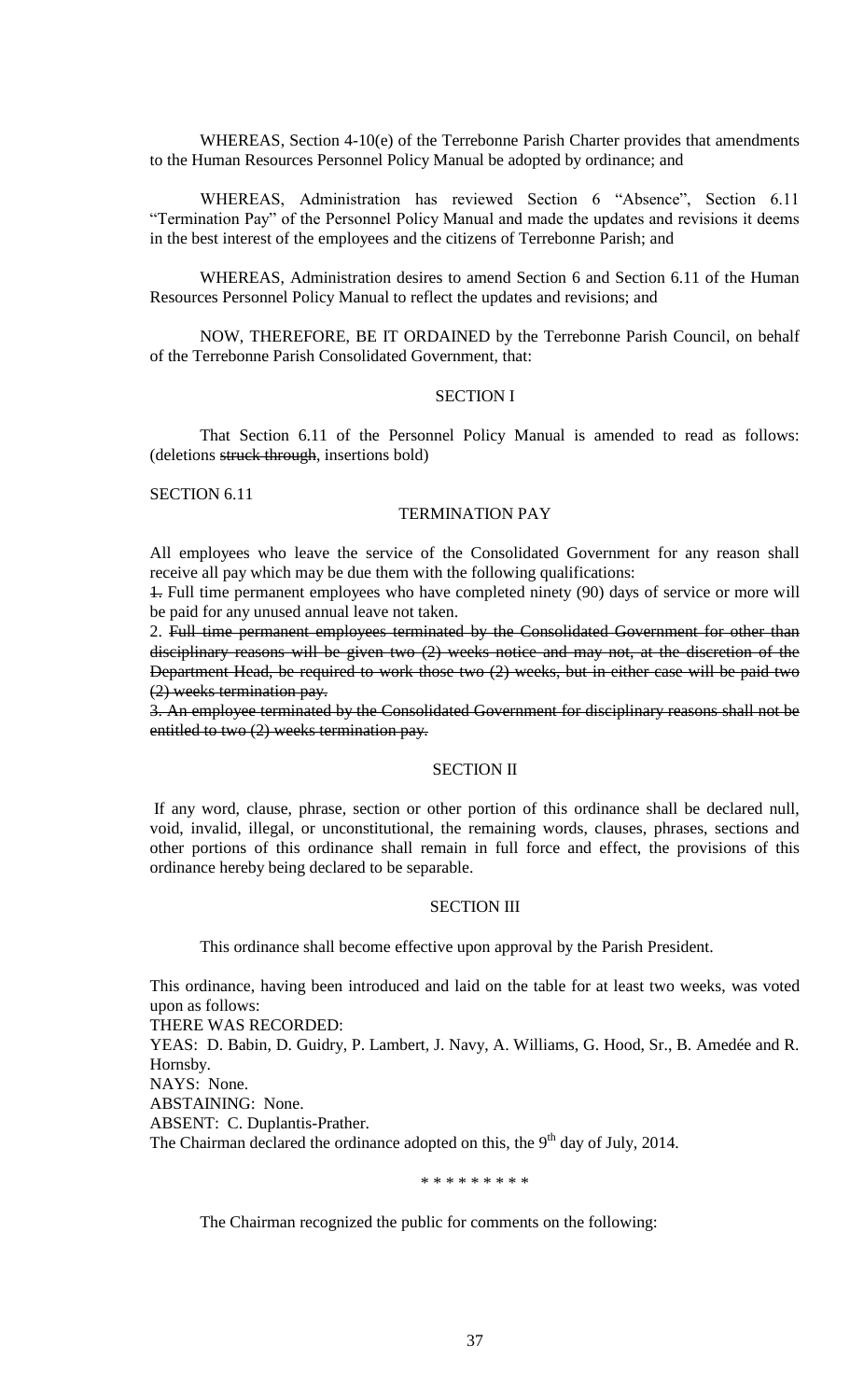I. A proposed ordinance to amend the Parish Code with regards to future flood risk and flood insurance savings through the Community Rating System. *(Continued from meeting of 06/11/14 and 06/25/14)* 

Councilman D. Babin asked that this public hearing be continued because of the subsequent meetings being held by Mr. Patrick Gordon, Terrebonne Planning and Zoning Director with the Southeastern Home Builders Association.

Mr. D. Babin moved, seconded by Mr. P. Lambert, "THAT, the Council continue the aforementioned public hearing."

The Chairman called for a vote on the motion offered by Mr. D. Babin. THERE WAS RECORDED: YEAS: D. Babin, D. Guidry, P. Lambert, J. Navy, A. Williams, G. Hood, Sr., B. Amedée and R. Hornsby. NAYS: None. ABSENT: C. Duplantis-Prather. The Chairman declared the motion adopted.

Mr. P. Lambert moved, seconded by Ms. A. Williams, "THAT, the Council continue with the regular order of business."

The Chairman called for a vote on the motion offered by Mr. P. Lambert. THERE WAS RECORDED: YEAS: D. Babin, D. Guidry, P. Lambert, J. Navy, A. Williams, G. Hood, Sr., B. Amedée and R. Hornsby. NAYS: None. ABSENT: C. Duplantis-Prather. The Chairman declared the motion adopted.

Under Agenda Item 7A – Announcements, Council Members:

- Councilman P. Lambert announced that the Bayou Pointe Aux-Chenes Clean-Up Project  $\bullet$ will begin next week; noting that this is a joint cleanup effort conducted by the Terrebonne Parish Government, the Lafourche Parish Government, the Terrebonne Levee and Conservation District and the South Lafourche Levee District.
- $\bullet$ Councilman D. Babin announced that safety is the main concern for the residents of Terrebonne Parish as it relates to the signage posted along Falgout Canal Road; noting that he is asking the public to be patient and careful when traveling in this area while the levees are being constructed.
- Councilman J. Navy announced to the Deweyville Community that the Terrebonne Parish Sheriff's Office has begun cleanup efforts in the Deweyville Cemetery. He also thanked the Council, Administration and the Sheriff Office for all of their support and work on this matter.
- Councilwoman A. Williams thanked the Sheriff Office and their program for helping cleanup the Deweyville Cemetery along with thanking ten young men in the community who have volunteered to help clean this cemetery.
- Councilwoman A. Williams invited her fellow constituents to attend the NACo Resilient  $\bullet$ Community and Maps Session on Sunday, July  $13<sup>th</sup>$  at 4:30 p.m. This session will be conducted by Mr. Roy Wright, Deputy Associate and Administrator for FEMA and Administrator for Mitigation.
- Councilwoman A. Williams announced that she has been chosen to represent the State of  $\bullet$ Louisiana and the Southern Gulf Coast Region on the NACo Leadership Mitigation Group that FEMA has started; noting that this gives Terrebonne Parish and the Gulf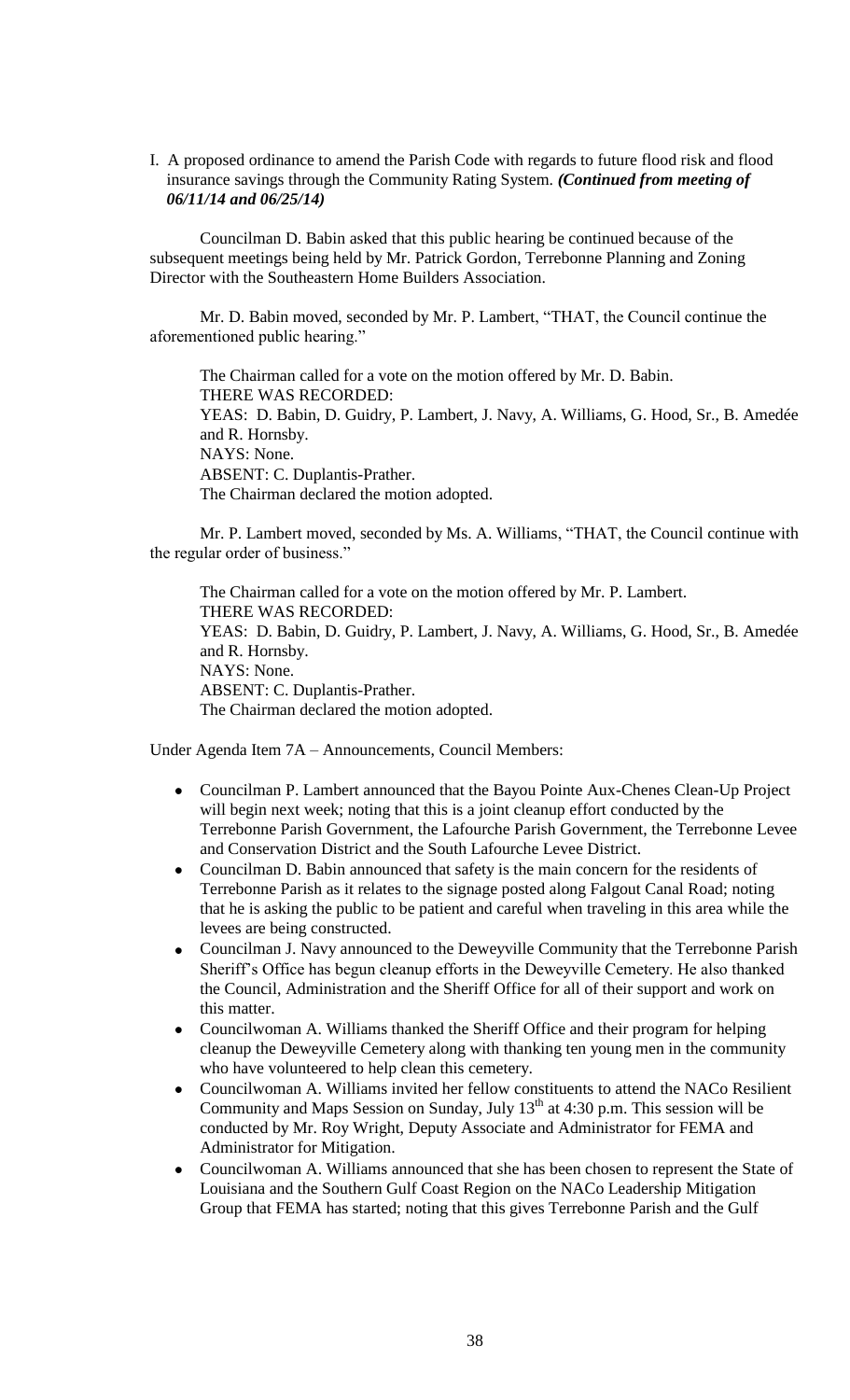Coast Region a "voice" concerning the maps and other issues as it relates to mitigation during emergency preparedness.

- Councilman D. Guidry announced to the public that the Bayou Chauvin widening is  $\bullet$ progressing great and according to schedule.
- Councilman R. Hornsby invited everyone to attend the dedication of the Summerfield Adaptive Park that will be held on Thursday, July  $10^{th}$  at 4:00 p.m.
- Councilman R. Hornsby wished a "Happy Birthday" to Council Clerk Charlette Poche'.
- Councilman R. Hornsby congratulated Council Clerk Charlette Poche' for being featured in the "Profiles in Service" article of the National Association of Counties Newsletter for July.

Under Agenda Item 7B – Parish President Michel Claudet announced:

- A notice has been received that on July  $21<sup>st</sup>$  a new F-16 Aircraft will be stationed in front of the Houma-Terrebonne Airport for public viewing.
- Two Louisiana 4-H teams won first place in a national shooting sports competition and Houma resident Ian Duplantis, a student at Covenant Christian Academy, was on one of those teams. Congratulation to Ian Duplantis.
- On July 14<sup>th</sup>, Ninth St. will be closed for the Hollywood Road Drainage Project.  $\bullet$
- $\bullet$ Homes that have been flooded numerous times that are being purchased by the Parish through the CDBG Buyout Program and demolished are as follows: 600, 602 and 604 Westview Drive, a notice to proceed on 506 Mire St., 5375 Grand Caillou Road and 1427 Dr. Beatrous Rd.; noting that there are other properties that are out for bid and they are as follows: 507 Madison St., 370 Highridge Dr., and 442 Ashland. If any monies are left after this phase is finished, the parish will try to acquire other flood damaged properties.
- The Gospel Assembly Church will have an open house for a home located at 1310  $\bullet$ Acadian Dr. on tomorrow, July  $10^{th}$  at 11:00 a.m. which is a part of the In-Fill Housing Program.

No action was necessary on Agenda Item 8A, Staff Reports – Information List dated 07/09/14.

Ms. B. Amedée moved, seconded by Mr. D. Babin, "THAT, the Council, pursuant to La. R. S. 42:16-17, convene into Executive Session at 7:03 p.m. and invite into said session Parish President Michel Claudet, Parish Attorney Courtney Alcock, Mr. J. Dana Ortego, Human Services and Risk Management Director, Ms. Fay Giroir, Terrebonne Parish Claims Adjuster and all Council Members, in order to discuss the following:

Earl Sevin v. Terrebonne Parish Consolidated Government and Larry Foret v. TPCG."

There were no comments from the public on the motion to retire into Executive Session.

The Chairman called for a vote on the motion offered by Ms. B. Amedée. THERE WAS RECORDED: YEAS: D. Babin, D. Guidry, P. Lambert, J. Navy, A. Williams, G. Hood, Sr., B. Amedée and R. Hornsby. NAYS: None. ABSENT: C. Duplantis-Prather. The Chairman declared the motion adopted.

Ms. B. Amedée moved, seconded by Mr. D. Babin, "THAT, the Council reconvene into the regular order of business, as per written agenda at 7:28 p.m."

The Chairman called for a vote on the motion offered by Ms. B. Amedée. THERE WAS RECORDED: